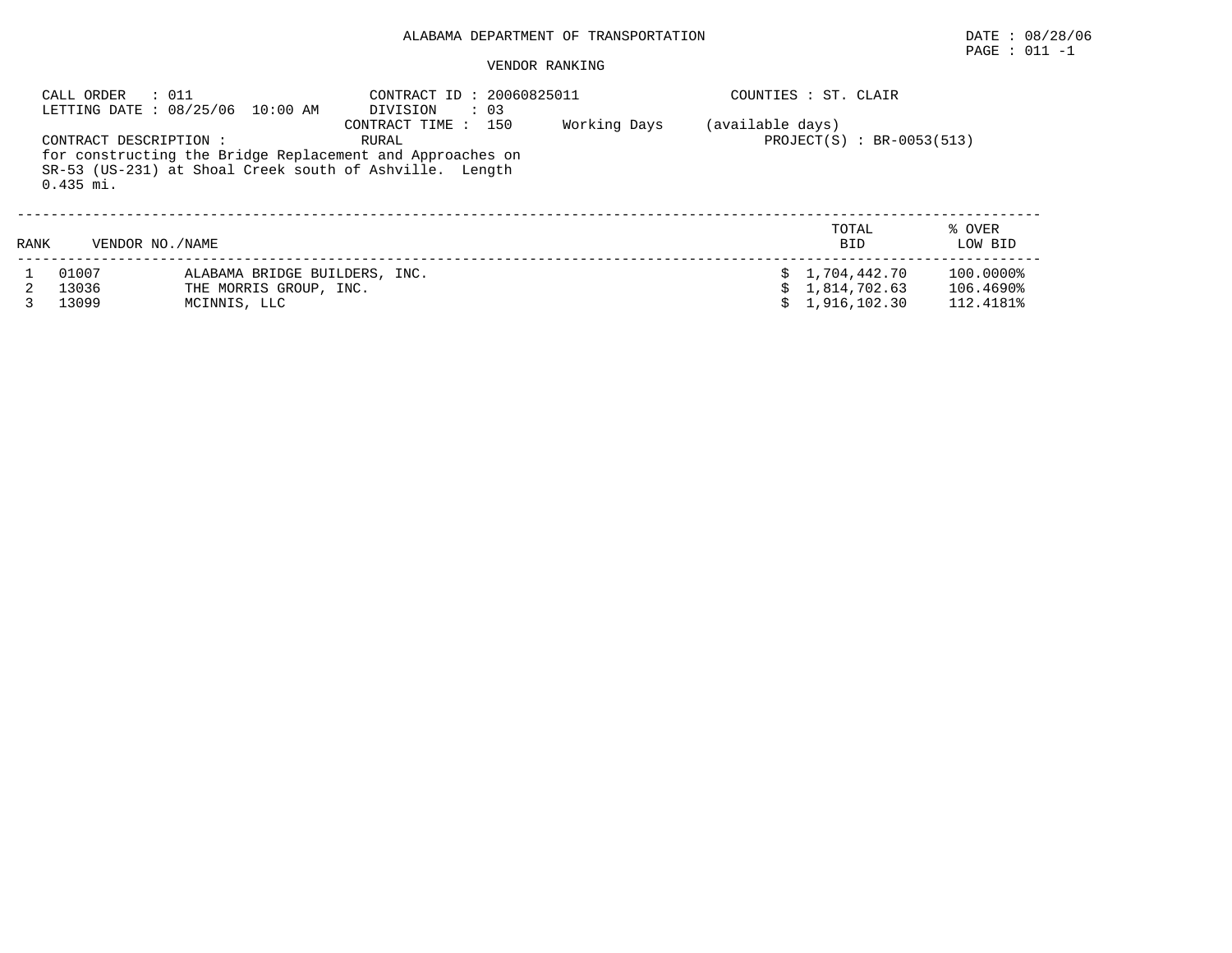| ORDER<br>CALL                   | CONTRACT ID: 20060825011 | COUNTIES :<br><b>ST</b><br>CLAIR |
|---------------------------------|--------------------------|----------------------------------|
| LETTING DATE: 08/25/06 10:00 AM | ⌒ -<br>DIVISION<br>υ÷    |                                  |

|                                                                                |              |             | 1 ) 01007   |           | 2 ) 13036<br>ALABAMA BRIDGE BUILDERS, IN THE MORRIS GROUP, INC. |           | 3 ) 13099<br>MCINNIS, LLC |           |
|--------------------------------------------------------------------------------|--------------|-------------|-------------|-----------|-----------------------------------------------------------------|-----------|---------------------------|-----------|
| LINE NO / ITEM CODE / ALT                                                      |              |             |             |           |                                                                 |           |                           |           |
| ITEM DESCRIPTION<br>_______________                                            | OUANTITY     |             | UNIT PRICE  | AMOUNT    | UNIT PRICE                                                      | AMOUNT    | UNIT PRICE                | AMOUNT    |
| SECTION 0001<br>Total                                                          |              |             |             |           |                                                                 |           |                           |           |
| 0010 201A002<br>Clearing And Grubbing (Maximum                                 |              | LUMP        | 16800.00000 | 16800.00  | 24000.00000                                                     | 24000.00  | 24000.00000               | 24000.00  |
| Allowable Bid $$4,000.00$ Per Acre)<br>(Approx. 6 Acres)                       |              |             |             |           |                                                                 |           |                           |           |
| 0020 206A000                                                                   |              | LUMP        | 30000.00000 | 30000.00  | 19500.00000                                                     | 19500.00  | 65000.00000               | 65000.00  |
| Removal Of Old Bridge, Station Sta.<br>$110 + 37$                              |              |             |             |           |                                                                 |           |                           |           |
| 0030 210A000<br>Unclassified Excavation                                        | 8290.000     | CUYD        | 5.25000     | 43522.50  | 8.79000                                                         | 72869.10  | 3.50000                   | 29015.00  |
| 0040 210D000<br>Borrow Excavation                                              | 18277.000    | <b>CUYD</b> | 6.85000     | 125197.45 | 9.24000                                                         | 168879.48 | 8.00000                   | 146216.00 |
| 0050 214A000                                                                   | 51.000       | CUYD        | 10.00000    | 510.00    | 18,00000                                                        | 918.00    | 10,00000                  | 510.00    |
| Structure Excavation<br>0060 214B001                                           | 31,000       | CUYD        | 30.00000    | 930.00    | 50.00000                                                        | 1550.00   | 50.00000                  | 1550.00   |
| Foundation Backfill, Commercial<br>0070 230A000                                | 21.000 RBST  |             | 594.00000   | 12474.00  | 550.00000                                                       | 11550.00  | 605.00000                 | 12705.00  |
| Roadbed Processing<br>0080 401A000                                             | 6880.000     | SQYD        | 0.60000     | 4128.00   | 1.50000                                                         | 10320.00  | 1.65000                   | 11352.00  |
| Bituminous Treatment A<br>0090 401A006                                         | 3680.000     | SQYD        | 4.00000     | 14720.00  | 2.20000                                                         | 8096.00   | 2.42000                   | 8905.60   |
| Bituminous Treatment G<br>0100 405A000                                         | 956.000      | GAL         | 1.84000     | 1759.04   | 3.00000                                                         | 2868.00   | 3.30000                   | 3154.80   |
| Tack Coat<br>0110 424A360                                                      | 480.000 TON  |             | 69.17000    | 33201.60  | 76.00000                                                        | 36480.00  | 83.60000                  | 40128.00  |
| Superpave Bituminous Concrete Wearing<br>Surface Layer, 1/2" Maximum Aggregate |              |             |             |           |                                                                 |           |                           |           |
| Size Mix, ESAL Range C/D<br>0120 424B651                                       | 1261.000 TON |             | 58.24000    | 73440.64  | 62.50000                                                        | 78812.50  | 68.75000                  | 86693.75  |
| Superpave Bituminous Concrete Upper<br>Binder Layer, 1" Maximum Aggregate Size |              |             |             |           |                                                                 |           |                           |           |
| Mix, ESAL Range C/D<br>0130 424B659<br>Superpave Bituminous Concrete Upper     | 345.000 TON  |             | 67.17000    | 23173.65  | 68,00000                                                        | 23460.00  | 74.80000                  | 25806.00  |
| Binder Layer, Leveling, 1" Maximum<br>Aggregate Size Mix, ESAL Range C/D       |              |             |             |           |                                                                 |           |                           |           |
| 0140 424B681<br>Superpave Bituminous Concrete Lower                            | 2326.000 TON |             | 56.59000    | 131628.34 | 62.50000                                                        | 145375.00 | 68.75000                  | 159912.50 |
| Binder Layer, 1" Maximum Aggregate Size<br>Mix, ESAL Range C/D                 |              |             |             |           |                                                                 |           |                           |           |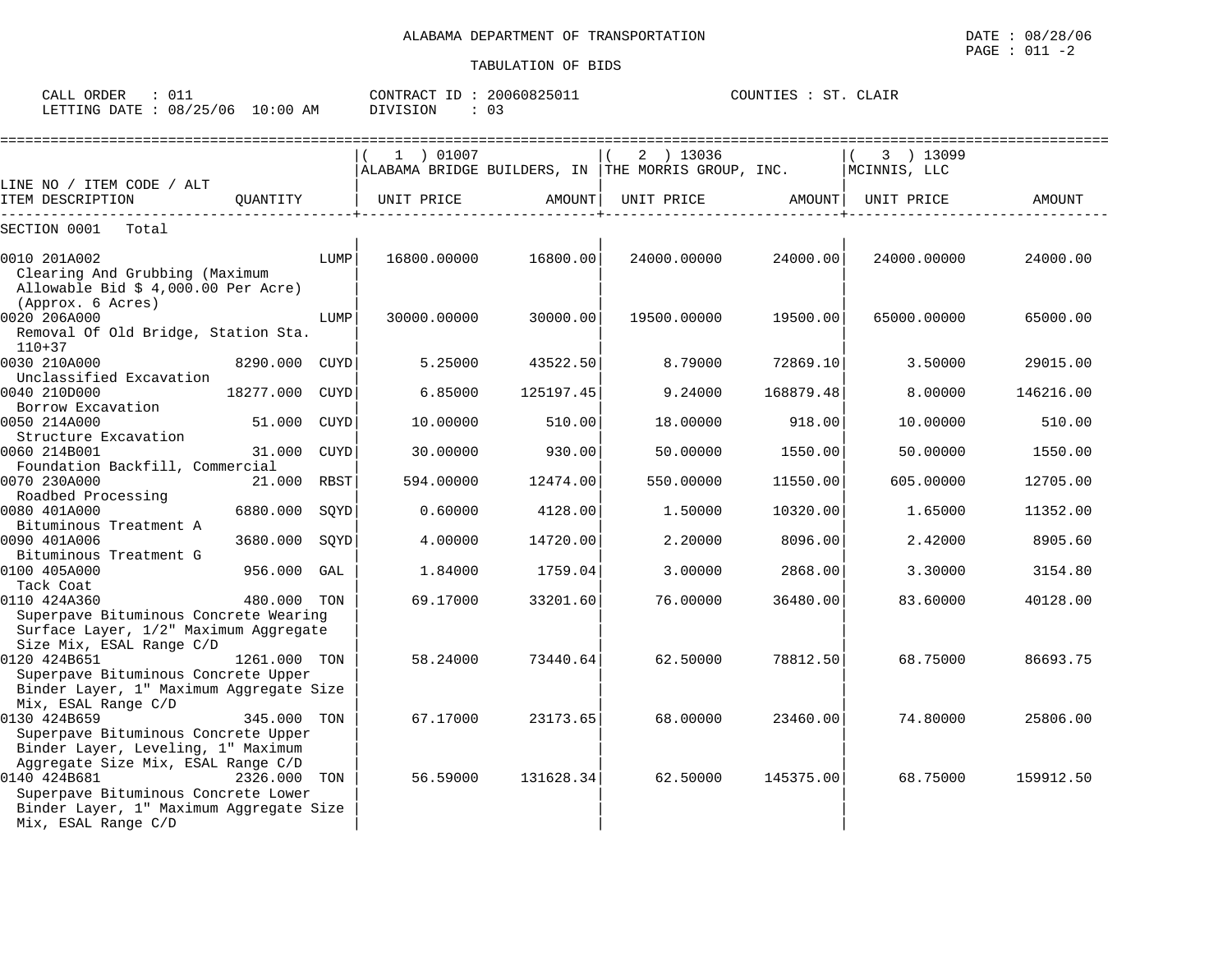| ORDER<br>CALL                   | CONTRACT ID | 20060825011 | ST<br>COUNTIES : | CLAIR |
|---------------------------------|-------------|-------------|------------------|-------|
| LETTING DATE: 08/25/06 10:00 AM | DIVISION    | 03          |                  |       |

|                                                                                                                            |              |      | 1 ) 01007    |           | 2<br>) 13036                                       |           | 3 ) 13099    |           |
|----------------------------------------------------------------------------------------------------------------------------|--------------|------|--------------|-----------|----------------------------------------------------|-----------|--------------|-----------|
|                                                                                                                            |              |      |              |           | ALABAMA BRIDGE BUILDERS, IN THE MORRIS GROUP, INC. |           | MCINNIS, LLC |           |
| LINE NO / ITEM CODE / ALT<br>ITEM DESCRIPTION                                                                              | QUANTITY     |      | UNIT PRICE   | AMOUNT    | UNIT PRICE AMOUNT                                  |           | UNIT PRICE   | AMOUNT    |
| 0150 424C360<br>Superpave Bituminous Concrete Base<br>Layer, 1" Maximum Aggregate Size Mix,<br>ESAL Range C/D              | 974.000 TON  |      | 59.32000     | 57777.68  | 62.50000                                           | 60875.00  | 68.75000     | 66962.50  |
| 0160 430B015<br>Aggregate Surfacing (ALDOT #57, #67,<br>#410 Or #467)                                                      | 20.000 TON   |      | 33.00000     | 660.00    | 50.00000                                           | 1000.00   | 40.00000     | 800.00    |
| 0170 450B000<br>Reinforced Cement Concrete Bridge End<br>Slab                                                              | 107.000 SOYD |      | 65.00000     | 6955.00   | 85.00000                                           | 9095.00   | 110.00000    | 11770.00  |
| 0180 502A000<br>Steel Reinforcement                                                                                        | 33757.000 LB |      | 0.65000      | 21942.05  | 0.60000                                            | 20254.20  | 1.25000      | 42196.25  |
| 0190 502B000<br>Steel Reinforcement For Bridge<br>Superstructure, Sta. 109+95, Approx.<br>57950 Lbs.                       |              | LUMP | 40000.00000  | 40000.00  | 46000.00000                                        | 46000.00  | 73000.00000  | 73000.00  |
| 0200 505G003                                                                                                               | 28.000 EACH  |      | 160.00000    | 4480.00   | 110.00000                                          | 3080.00   | 250.00000    | 7000.00   |
| Pile Points (Type A, 12")<br>0210 505M002<br>Steel Piling Furnished And Driven (HP<br>12x53)                               | 604.000 LF   |      | 35.00000     | 21140.00  | 48.00000                                           | 28992.00  | 35,00000     | 21140.00  |
| 0220 506A005<br>Drilled Shaft Excavation, 3'-6" Diamete                                                                    | 49.000 LF    |      | 160.00000    | 7840.00   | 159.00000                                          | 7791.00   | 175,00000    | 8575.00   |
| 0230 506B002<br>Special Drilled Shaft Excavation, 3'-6"<br>Diameter                                                        | 95.000 LF    |      | 505.00000    | 47975.00  | 615,00000                                          | 58425.00  | 554.00000    | 52630.00  |
| 0240 506C041<br>Drilled Shaft Construction, 3'-6"<br>Diameter, Class DS1 Concrete                                          | 147.000 LF   |      | 70.00000     | 10290.00  | 85.00000                                           | 12495.00  | 73.50000     | 10804.50  |
| 0250 506F000<br>Permanent Drilled Shaft Casing, 3'-6"<br>Diameter                                                          | 41.000 LF    |      | 190.00000    | 7790.00   | 299,00000                                          | 12259.00  | 205.00000    | 8405.00   |
| 0260 506G001<br>Crosshole Sonic Logging, 3'-6" Diameter                                                                    | 4.000 EACH   |      | 500.00000    | 2000.00   | 530.00000                                          | 2120.00   | 583.00000    | 2332.00   |
| 0270 508A000<br>Structural Steel                                                                                           | 7298.000 LB  |      | 3.50000      | 25543.00  | 2.15000                                            | 15690.70  | 6,00000      | 43788.00  |
| 0280 510A000                                                                                                               | 121.000 CUYD |      | 400.00000    | 48400.00  | 575.00000                                          | 69575.00  | 500.00000    | 60500.00  |
| Bridge Substructure Concrete, Class A<br>0290 510C051<br>Bridge Concrete Superstructure, Sta.<br>109+95, Approx 226 Cu Yds |              | LUMP | 180000.00000 | 180000.00 | 139000.00000                                       | 139000.00 | 115000.00000 | 115000.00 |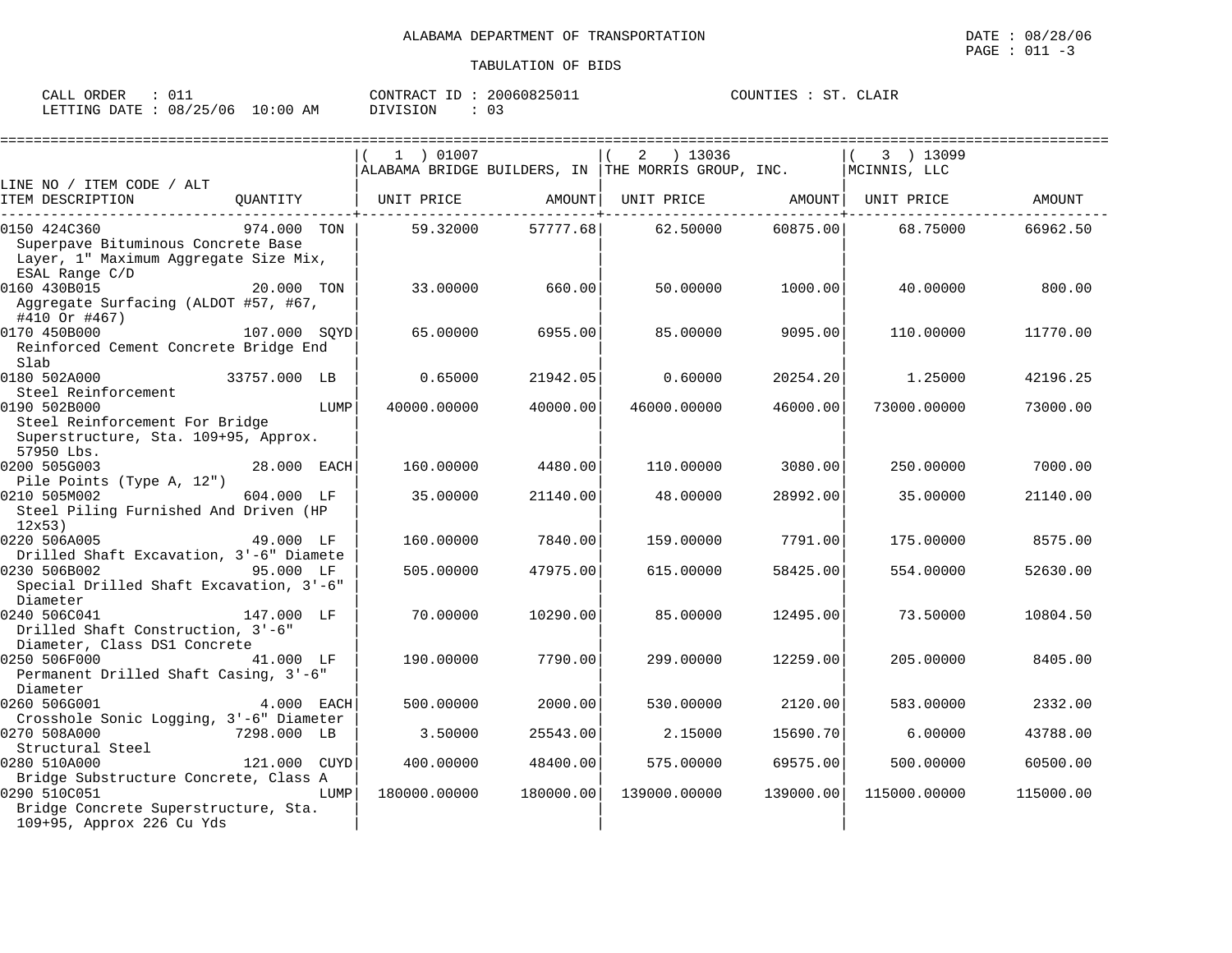| ORDER<br>CALL          |             | CONTRACT<br>ID  | 20060825011 | COUNTIES<br>CLAIR<br>ST |
|------------------------|-------------|-----------------|-------------|-------------------------|
| LETTING DATE: 08/25/06 | 10:00<br>ΑM | <b>DIVISION</b> |             |                         |

|                                                                                                      | 1 ) 01007         |           | $2 \t) 13036$<br>$\mid$ ALABAMA BRIDGE BUILDERS, IN $\mid$ THE MORRIS GROUP, INC. |           | 3 ) 13099<br>MCINNIS, LLC |           |
|------------------------------------------------------------------------------------------------------|-------------------|-----------|-----------------------------------------------------------------------------------|-----------|---------------------------|-----------|
| LINE NO / ITEM CODE / ALT                                                                            |                   |           |                                                                                   |           |                           |           |
| ITEM DESCRIPTION<br>QUANTITY                                                                         | UNIT PRICE AMOUNT |           | UNIT PRICE                                                                        | AMOUNT    | UNIT PRICE                | AMOUNT    |
| 723.000 SQYD<br>0300 510E000<br>Grooving Concrete Bridge Decks                                       | 4.50000           | 3253.50   | 4.15000                                                                           | 3000.45   | 10.00000                  | 7230.00   |
| 0310 511A051<br>36.000 EACH<br>Elastomeric Bearings, Type 2 (Mark B2)                                | 200,00000         | 7200.00   | 125.00000                                                                         | 4500.00   | 150.00000                 | 5400.00   |
| 0320 513B004<br>967.000 LF<br>Pretensioned-Prestressed Concrete                                      | 120.00000         | 116040.00 | 99.00000                                                                          | 95733.00  | 110.00000                 | 106370.00 |
| Girders, Type II (Specialty Item)<br>0330 530A005<br>68.000 LF<br>42" Roadway Pipe (Class 3 R.C.)    | 150.00000         | 10200.00  | 123.75000                                                                         | 8415.00   | 100.00000                 | 6800.00   |
| 0340 535A001<br>20.000 LF<br>18" Side Drain Pipe                                                     | 32.00000          | 640.00    | 50.00000                                                                          | 1000.00   | 45.00000                  | 900.00    |
| 0350 600A000<br>LUMP<br>Mobilization                                                                 | 168915.00000      | 168915.00 | 300500.00000                                                                      | 300500.00 | 176650.00000              | 176650.00 |
| 7.000 EACH<br>0360 602A000                                                                           | 160.00000         | 1120.00   | 200,00000                                                                         | 1400.00   | 100.00000                 | 700.00    |
| Right Of Way Markers<br>0370 603A002<br>1.000 EACH                                                   | 20000.00000       | 20000.00  | 21000.00000                                                                       | 21000.00  | 30000.00000               | 30000.00  |
| Furnishing Type 3 Field Office<br>0380 610C001<br>3367.000 TON                                       | 26,00000          | 87542.00  | 25.00000                                                                          | 84175.00  | 40.00000                  | 134680.00 |
| Loose Riprap, Class 2                                                                                |                   |           |                                                                                   |           |                           |           |
| 0390 610D000<br>3281.000 SQYD<br>Filter Blanket                                                      | 1,90000           | 6233.90   | 2.50000                                                                           | 8202.50   | 2.50000                   | 8202.50   |
| 0400 619A006<br>1.000 EACH<br>42" Roadway Pipe End Treatment, Class 1                                | 1150.00000        | 1150.00   | 2500.00000                                                                        | 2500.00   | 2000.00000                | 2000.00   |
| 0410 619A101<br>$2.000$ EACH<br>18" Side Drain Pipe End Treatment,<br>Class 1                        | 500.00000         | 1000.00   | 595.00000                                                                         | 1190.00   | 1000.00000                | 2000.00   |
| 0420 621A013<br>$1.000$ EACH<br>Junction Boxes, Type Special                                         | 2000,00000        | 2000.00   | 3400,00000                                                                        | 3400.00   | 4850.00000                | 4850.00   |
| 0430 630A001<br>350.000 LF                                                                           | 21,00000          | 7350.00   | 21.00000                                                                          | 7350.00   | 23.00000                  | 8050.00   |
| Steel Beam Guardrail, Class A, Type 2<br>0440 630C003<br>4.000 EACH<br>Guardrail End Anchor, Type 13 | 1650.00000        | 6600.00   | 1650.00000                                                                        | 6600.00   | 1825.00000                | 7300.00   |
| 0450 630C070<br>4.000 EACH<br>Guardrail End Anchor, Type 10 Series                                   | 2400,00000        | 9600.00   | 2400.00000                                                                        | 9600.00   | 2700.00000                | 10800.00  |
| 0460 650B000<br>1426.000 CUYD<br>Topsoil From Stockpiles                                             | 5.60000           | 7985.60   | 5.00000                                                                           | 7130.00   | 10.00000                  | 14260.00  |
| 0470 652A100<br>6.000 ACRE                                                                           | 750.00000         | 4500.00   | 504.00000                                                                         | 3024.00   | 800.00000                 | 4800.00   |
| Seeding<br>0480 652C000<br>12.000 ACRE<br>Mowing                                                     | 60.00000          | 720.00    | 212,00000                                                                         | 2544.00   | 70.00000                  | 840.00    |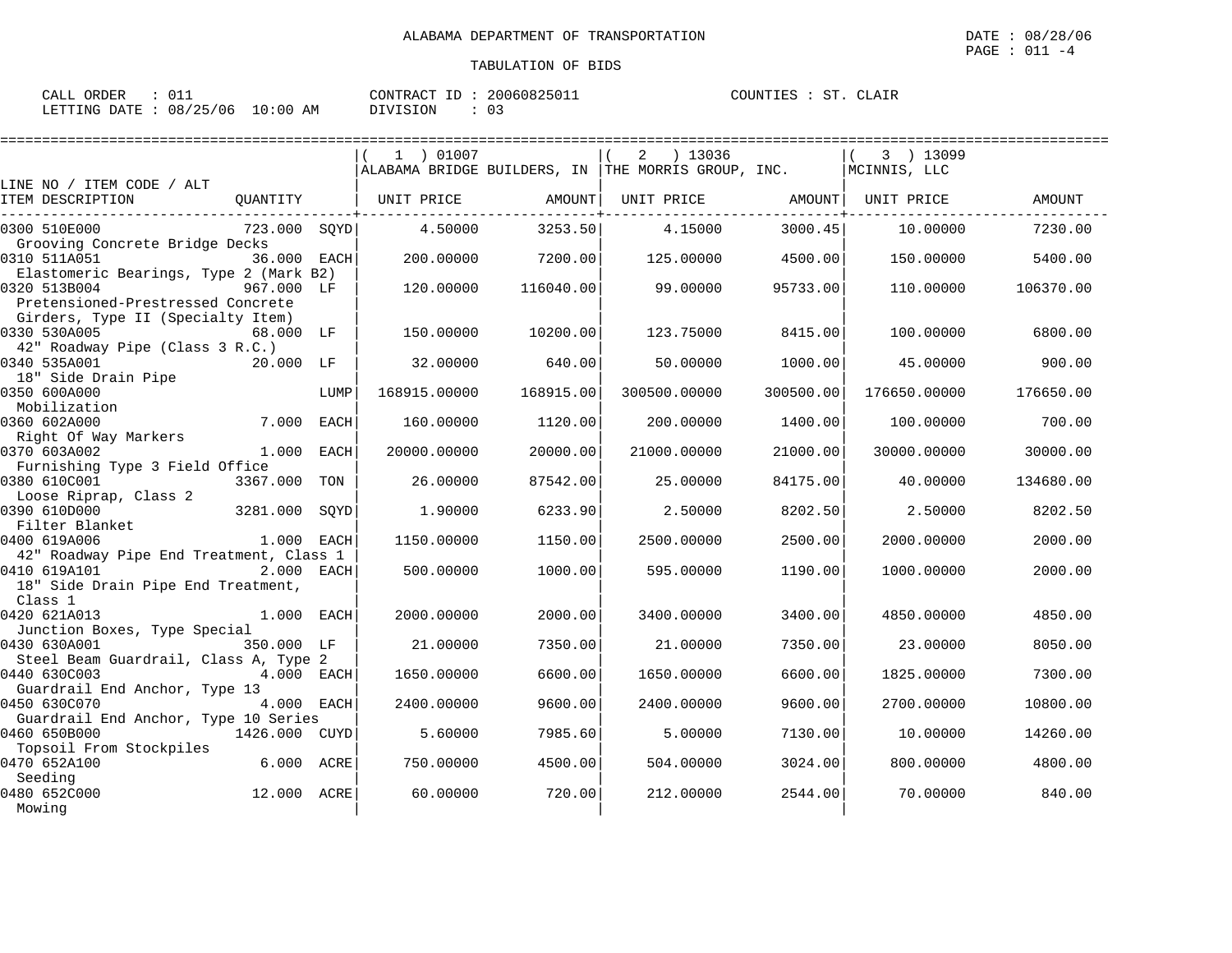| ORDER<br>CALL                   | CONTRACT ID: 20060825011 | COUNTIES :<br><b>ST</b><br>CLAIR |
|---------------------------------|--------------------------|----------------------------------|
| LETTING DATE: 08/25/06 10:00 AM | ⌒ -<br>DIVISION<br>υ÷    |                                  |

|                                                                                         |                          |             |             | =============================== |                                                                  |               |                           |               |
|-----------------------------------------------------------------------------------------|--------------------------|-------------|-------------|---------------------------------|------------------------------------------------------------------|---------------|---------------------------|---------------|
|                                                                                         |                          |             | 1 ) 01007   |                                 | 13036<br>2<br>ALABAMA BRIDGE BUILDERS, IN THE MORRIS GROUP, INC. |               | 3 ) 13099<br>MCINNIS, LLC |               |
| LINE NO / ITEM CODE / ALT<br>ITEM DESCRIPTION                                           | OUANTITY<br>------------ |             | UNIT PRICE  | AMOUNT                          | UNIT PRICE                                                       | <b>AMOUNT</b> | UNIT PRICE                | <b>AMOUNT</b> |
| 0490 656A010                                                                            | 6.000 ACRE               |             | 750.00000   | 4500.00                         | 504.00000                                                        | 3024.00       | 825,00000                 | 4950.00       |
| Mulching<br>0500 659A036<br>Rolled Erosion Control Product, Type                        | 732.000 SQYD             |             | 2.00000     | 1464.00                         | 1,60000                                                          | 1171.20       | 2.50000                   | 1830.00       |
| (2D)<br>0510 665A000<br>Temporary Seeding                                               | 6.000 ACRE               |             | 500.00000   | 3000.00                         | 477.00000                                                        | 2862.00       | 550.00000                 | 3300.00       |
| 0520 665B000<br>Temporary Mulching                                                      | 6.000                    | ACRE        | 600,00000   | 3600.00                         | 477.00000                                                        | 2862.00       | 660.00000                 | 3960.00       |
| 0530 665F000<br>Hay Bales                                                               | 50.000                   | <b>EACH</b> | 7.00000     | 350.00                          | 7.45000                                                          | 372.50        | 10.00000                  | 500.00        |
| 0540 665G000                                                                            | 50.000                   | <b>EACH</b> | 6.00000     | 300.00                          | 7.45000                                                          | 372.50        | 10,00000                  | 500.00        |
| Sand Bags<br>0550 6651000<br>Temporary Riprap, Class 2                                  | 345.000                  | TON         | 31.00000    | 10695.00                        | 36.00000                                                         | 12420.00      | 50.00000                  | 17250.00      |
| 0560 665J000<br>Silt Fence, Type A                                                      | 3445.000                 | LF          | 4.00000     | 13780.00                        | 2.75000                                                          | 9473.75       | 4.00000                   | 13780.00      |
| 0570 665L000<br>Floating Basin Boom                                                     | 335.000 LF               |             | 15,00000    | 5025.00                         | 13.25000                                                         | 4438.75       | 20.00000                  | 6700.00       |
| 0580 6650001<br>Silt Fence Removal                                                      | 3445.000 LF              |             | 2.25000     | 7751.25                         | 1.35000                                                          | 4650.75       | 1.50000                   | 5167.50       |
| 0590 6650001<br>20 Inch Wattle                                                          | 800.000                  | LF          | 9.00000     | 7200.00                         | 7.95000                                                          | 6360.00       | 8.50000                   | 6800.00       |
| 0600 666A001<br>Pest Control Treatment                                                  | 6.000 ACRE               |             | 50.00000    | 300.00                          | 31.80000                                                         | 190.80        | 55.00000                  | 330.00        |
| 0610 680A000<br>Engineering Controls                                                    |                          | LUMP        | 20000.00000 | 20000.00                        | 39000.00000                                                      | 39000.00      | 61000.00000               | 61000.00      |
| 0620 701A028<br>Solid White, Class 2, Type A Traffic<br>Stripe (0.06" Thick) (6" Wide)  | 1.000 MILE               |             | 1650.00000  | 1650.00                         | 2500.00000                                                       | 2500.00       | 2750.00000                | 2750.00       |
| 0630 701A041<br>Broken White, Class 2, Type A Traffic<br>Stripe (0.09" Thick) (6" Wide) | 1.000 MILE               |             | 950.00000   | 950.00                          | 1500.00000                                                       | 1500.00       | 1650.00000                | 1650.00       |
| 0640 701A048<br>Solid Yellow, Class 2, Type A Traffic<br>Stripe (0.09" Thick) (6" Wide) | 1.000 MILE               |             | 1850.00000  | 1850.00                         | 2500.00000                                                       | 2500.00       | 2750.00000                | 2750.00       |
| 0650 701B009<br>Dotted Class 2, Type A Traffic Stripe<br>$(0.09"$ Thick $)(6"$ Wide     | 298.000 LF               |             | 0.75000     | 223.50                          | 2.00000                                                          | 596.00        | 2.20000                   | 655.60        |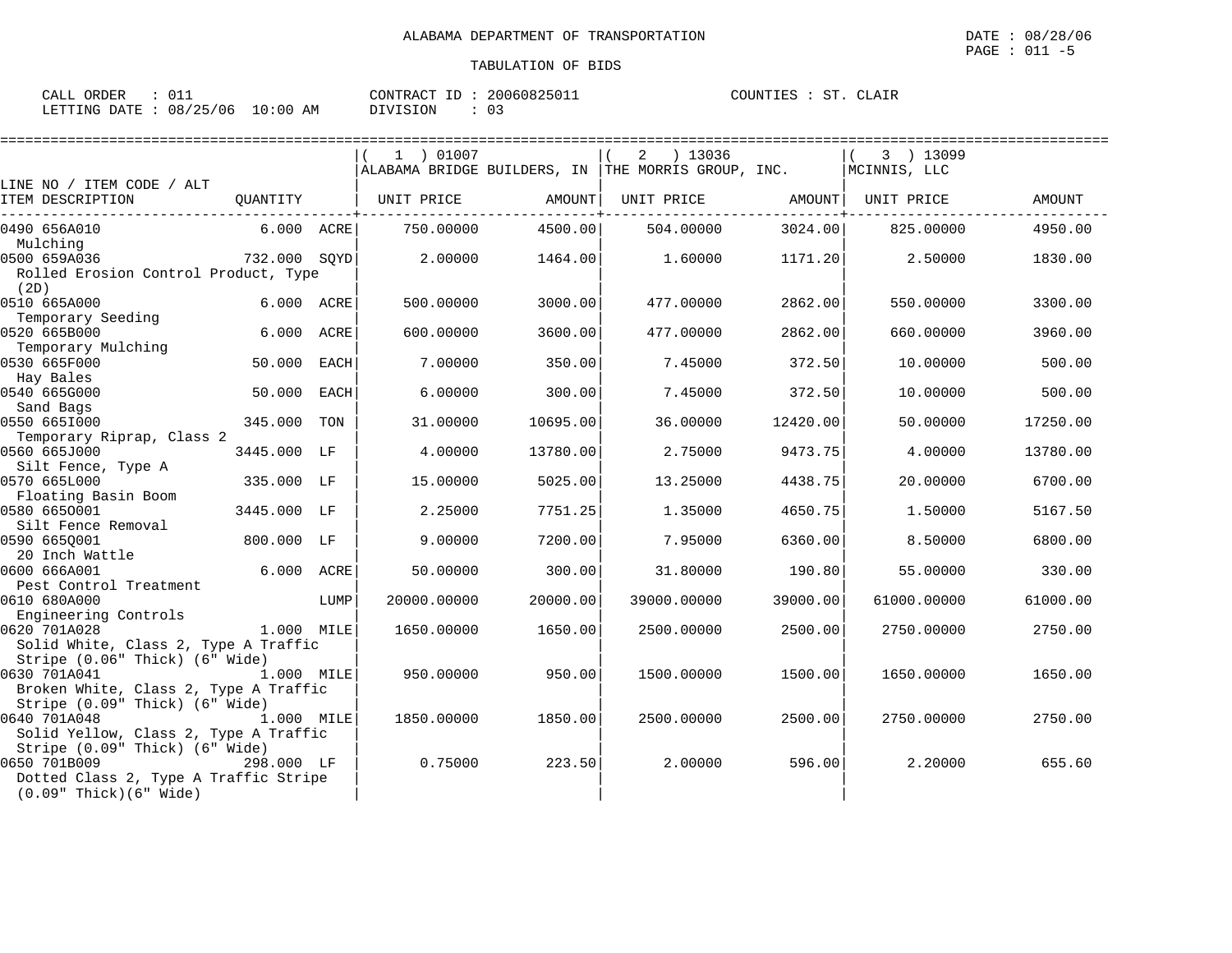| ORDER<br>CALL          |             | CONTRACT<br>ID  | 20060825011 | COUNTIES<br>CLAIR<br>ST |
|------------------------|-------------|-----------------|-------------|-------------------------|
| LETTING DATE: 08/25/06 | 10:00<br>ΑM | <b>DIVISION</b> |             |                         |

|                                         |              |             |                       | =========================== | ======================                                 |          |              |               |
|-----------------------------------------|--------------|-------------|-----------------------|-----------------------------|--------------------------------------------------------|----------|--------------|---------------|
|                                         |              |             | 1 ) 01007             |                             | 2 ) 13036                                              |          | 3 ) 13099    |               |
|                                         |              |             |                       |                             | ALABAMA BRIDGE BUILDERS, IN $ $ THE MORRIS GROUP, INC. |          | MCINNIS, LLC |               |
| LINE NO / ITEM CODE / ALT               |              |             |                       |                             |                                                        |          |              |               |
| ITEM DESCRIPTION                        |              |             | OUANTITY   UNIT PRICE | AMOUNT                      | UNIT PRICE                                             | AMOUNT   | UNIT PRICE   | <b>AMOUNT</b> |
| 0660 701C000                            | 1.000 MILE   |             | 600.00000             | 600.00                      | 1000.00000                                             | 1000.00  | 1100.00000   | 1100.00       |
| Broken Temporary Traffic Stripe         |              |             |                       |                             |                                                        |          |              |               |
| 0670 701C001                            | 2.000 MILE   |             | 650.00000             | 1300.00                     | 1000.00000                                             | 2000.00  | 1100.00000   | 2200.00       |
| Solid Temporary Traffic Stripe          |              |             |                       |                             |                                                        |          |              |               |
| 0680 701D008                            | 2.000 MILE   |             | 1800.00000            | 3600.00                     | 2000.00000                                             | 4000.00  | 2200.00000   | 4400.00       |
| Solid Traffic Stripe Removed (Plastic)  |              |             |                       |                             |                                                        |          |              |               |
| 0690 701G125                            | 330.000 LF   |             | 4.50000               | 1485.00                     | 5.00000                                                | 1650.00  | 5.50000      | 1815.00       |
| Solid White, Class 3W, Type A Traffic   |              |             |                       |                             |                                                        |          |              |               |
| Stripe (6" Wide)                        |              |             |                       |                             |                                                        |          |              |               |
| 0700 701G133                            | 330.000 LF   |             | 4.50000               | 1485.00                     | 5.00000                                                | 1650.00  | 5.50000      | 1815.00       |
| Solid Yellow, Class 3W, Type A Traffic  |              |             |                       |                             |                                                        |          |              |               |
| Stripe (6" Wide)                        |              |             |                       |                             |                                                        |          |              |               |
| 0710 705A023                            | 58.000 EACH  |             | 6.00000               | 348.00                      | 5.50000                                                | 319.00   | 6.05000      | 350.90        |
| Pavement Markers, Class C, Type 2-D     |              |             |                       |                             |                                                        |          |              |               |
| 0720 705A031                            | 10.000 EACH  |             | 6.00000               | 60.00                       | 5.50000                                                | 55.00    | 6.05000      | 60.50         |
| Pavement Markers, Class A-H, Type 1-A   |              |             |                       |                             |                                                        |          |              |               |
| 0730 705A037                            | 58.000 EACH  |             | 6.00000               | 348.00                      | 5.50000                                                | 319.00   | 6.05000      | 350.90        |
| Pavement Markers, Class A-H, Type 2-D   |              |             |                       |                             |                                                        |          |              |               |
| 0740 707G001                            | 30.000 EACH  |             | 20.00000              | 600.00                      | 31,80000                                               | 954.00   | 5.00000      | 150.00        |
| Barrier Rail Mounted Delineator         |              |             |                       |                             |                                                        |          |              |               |
| (Bi-Directional)                        |              |             |                       |                             |                                                        |          |              |               |
| 0750 726A000                            | 1192.000 LF  |             | 35,00000              | 41720.00                    | 9,00000                                                | 10728.00 | 30,00000     | 35760.00      |
| Portable Concrete Safety Barriers, Type |              |             |                       |                             |                                                        |          |              |               |
| 6                                       |              |             |                       |                             |                                                        |          |              |               |
| 0760 740B000                            | 353.000 SQFT |             | 10.00000              | 3530.00                     | 7.45000                                                | 2629.85  | 12.50000     | 4412.50       |
| Construction Signs                      |              |             |                       |                             |                                                        |          |              |               |
| 0770 740D000                            | 85.000       | <b>EACH</b> | 70.00000              | 5950.00                     | 56.20000                                               | 4777.00  | 100.00000    | 8500.00       |
| Channelizing Drums                      |              |             |                       |                             |                                                        |          |              |               |
| 0780 740E000                            | 50.000       | EACH        | 15,00000              | 750.00                      | 21,20000                                               | 1060.00  | 10.00000     | 500.00        |
| Cones (36 Inches High)                  |              |             |                       |                             |                                                        |          |              |               |
| 0790 740F002                            | 16.000       | EACH        | 275,00000             | 4400.00                     | 190.80000                                              | 3052.80  | 400.00000    | 6400.00       |
| Barricades, Type III                    |              |             |                       |                             |                                                        |          |              |               |
| 0800 7401005                            | 8.000        | <b>EACH</b> | 400.00000             | 3200.00                     | 324.35000                                              | 2594.80  | 260.00000    | 2080.00       |
| Warning Lights, Type B (Detachable Head |              |             |                       |                             |                                                        |          |              |               |
| 0810 740M001                            | 50.000 EACH  |             | 10.00000              | 500.00                      | 8.50000                                                | 425.00   | 1,00000      | 50.00         |
| Ballast For Cone                        |              |             |                       |                             |                                                        |          |              |               |
| 0820 998A000                            |              | LUMP        | 95000.00000           | 95000.00                    | 20000.00000                                            | 20000.00 | 40000.00000  | 40000.00      |
| Construction Fuel (Maximum Bid Limited  |              |             |                       |                             |                                                        |          |              |               |
| To $$100,000.00)$                       |              |             |                       |                             |                                                        |          |              |               |
|                                         |              |             |                       |                             |                                                        |          |              |               |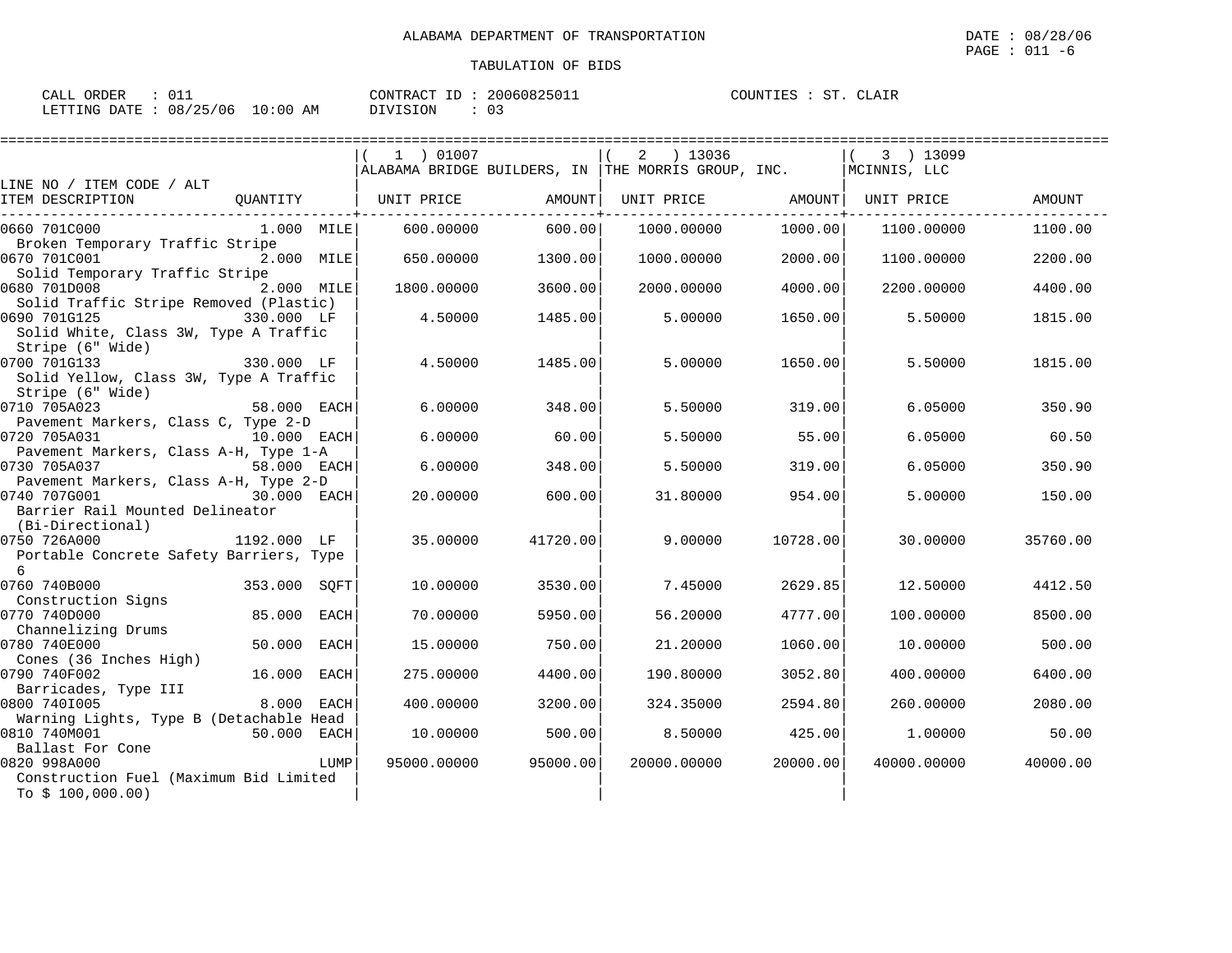| ORDER<br>CALL<br>DATE<br>LETTING | 01.<br>08/25/06 | $10:00$ AM | CONTRACT<br>DIVISION | ᅩ | 20060825011<br>: 03 |  | ST.<br>COUNTIES | CLAIR |  |  |
|----------------------------------|-----------------|------------|----------------------|---|---------------------|--|-----------------|-------|--|--|
|                                  |                 |            |                      |   |                     |  |                 |       |  |  |

|                                                    |          |      | 01007<br>ALABAMA BRIDGE BUILDERS, IN |                 | 13036<br>2<br>THE MORRIS GROUP, INC. |                 | 13099<br>MCINNIS, LLC |                |
|----------------------------------------------------|----------|------|--------------------------------------|-----------------|--------------------------------------|-----------------|-----------------------|----------------|
| ITEM CODE<br>LINE NO /<br>ALT<br>ITEM DESCRIPTION  | OUANTITY |      | UNIT PRICE                           | AMOUNT          | UNIT PRICE                           | AMOUNT          | UNIT PRICE            | AMOUNT         |
| 0830 999 000<br>Trainee Hours At 80 Cents Per Hour | 750.000  | HOUR | 0.80000                              | 600.00          | 0.80000                              | 600.00          | 0.80000               | 600.00         |
| SECTION TOTALS                                     |          |      |                                      | \$1,704,442.70] |                                      | \$1,814,702.63] |                       | \$1,916,102.30 |
| CONTRACT TOTALS                                    |          |      |                                      | \$1,704,442.70] |                                      | \$1,814,702.63] |                       | 1,916,102.30   |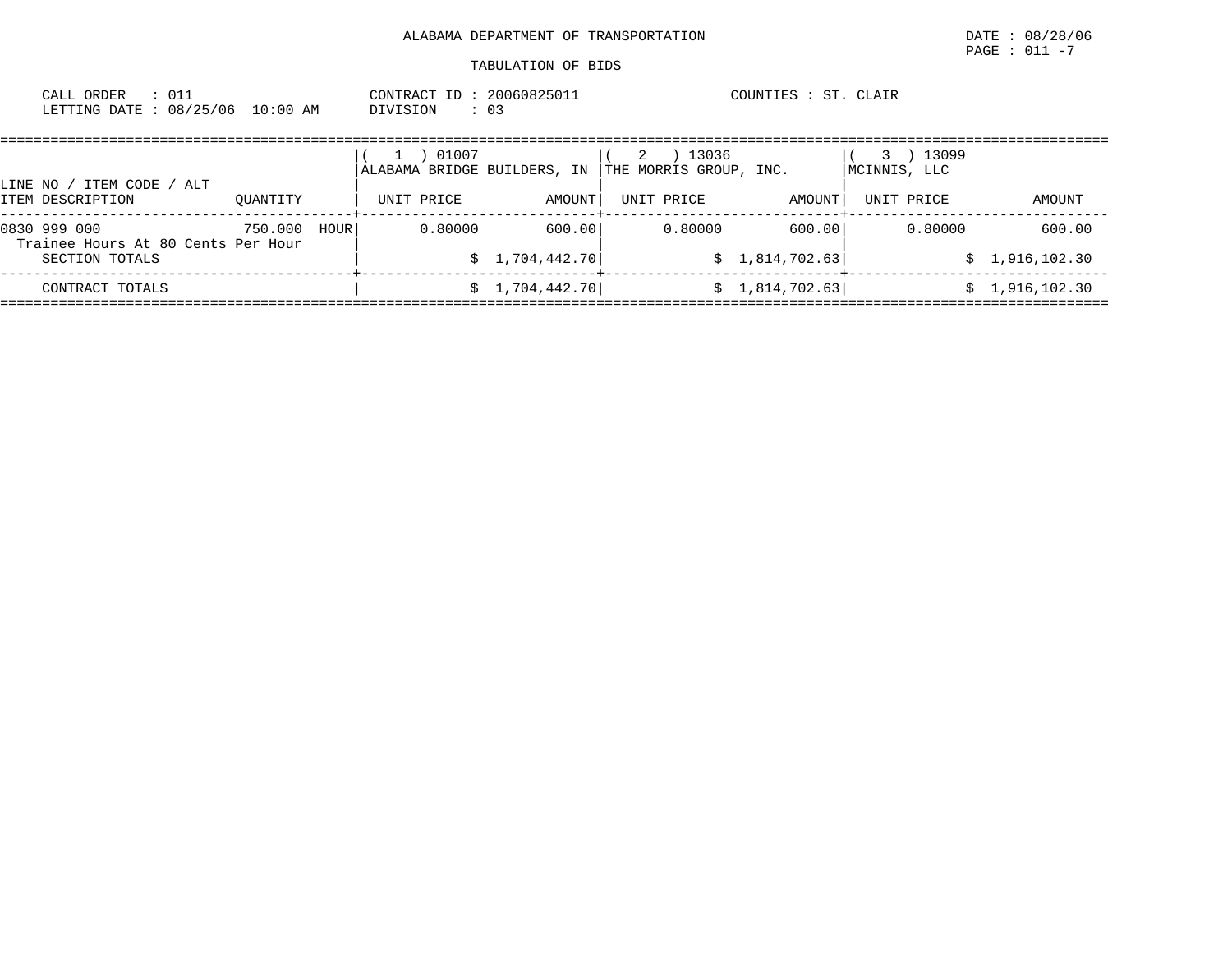## $\texttt{PAGE}$  : 013 -1

#### VENDOR RANKING

|                                                                                                                                                                                                                                                              | $\therefore$ 013<br>CALL ORDER | LETTING DATE : 08/25/06 10:00 AM                               | CONTRACT ID: 20060825013<br>$\cdot$ 01<br>DIVISION |  |    | COUNTIES : MORGAN                                |                        |  |  |  |
|--------------------------------------------------------------------------------------------------------------------------------------------------------------------------------------------------------------------------------------------------------------|--------------------------------|----------------------------------------------------------------|----------------------------------------------------|--|----|--------------------------------------------------|------------------------|--|--|--|
| 60<br>Working Days<br>CONTRACT TIME:<br>CONTRACT DESCRIPTION :<br>for constructing the Bridge Replacement (Bridge Culvert) and<br>Approaches on<br>CR-373 (Pleasant Valley Road) at a branch of Little Cotaco<br>Creek east of Apple Grove. Length 0.116 mi. |                                |                                                                |                                                    |  |    | (available days)<br>$PROJECT(S) : BRZ-5200(216)$ |                        |  |  |  |
| RANK                                                                                                                                                                                                                                                         | VENDOR NO. / NAME              |                                                                |                                                    |  |    | TOTAL<br><b>BID</b>                              | % OVER<br>LOW BID      |  |  |  |
|                                                                                                                                                                                                                                                              | 03104<br>20011                 | CARCEL & G. CONSTRUCTION, LLC<br>TRI-COUNTY CONSTRUCTION, INC. |                                                    |  | Ś. | 346,766.00<br>370,003.00                         | 100.0000%<br>106.7011% |  |  |  |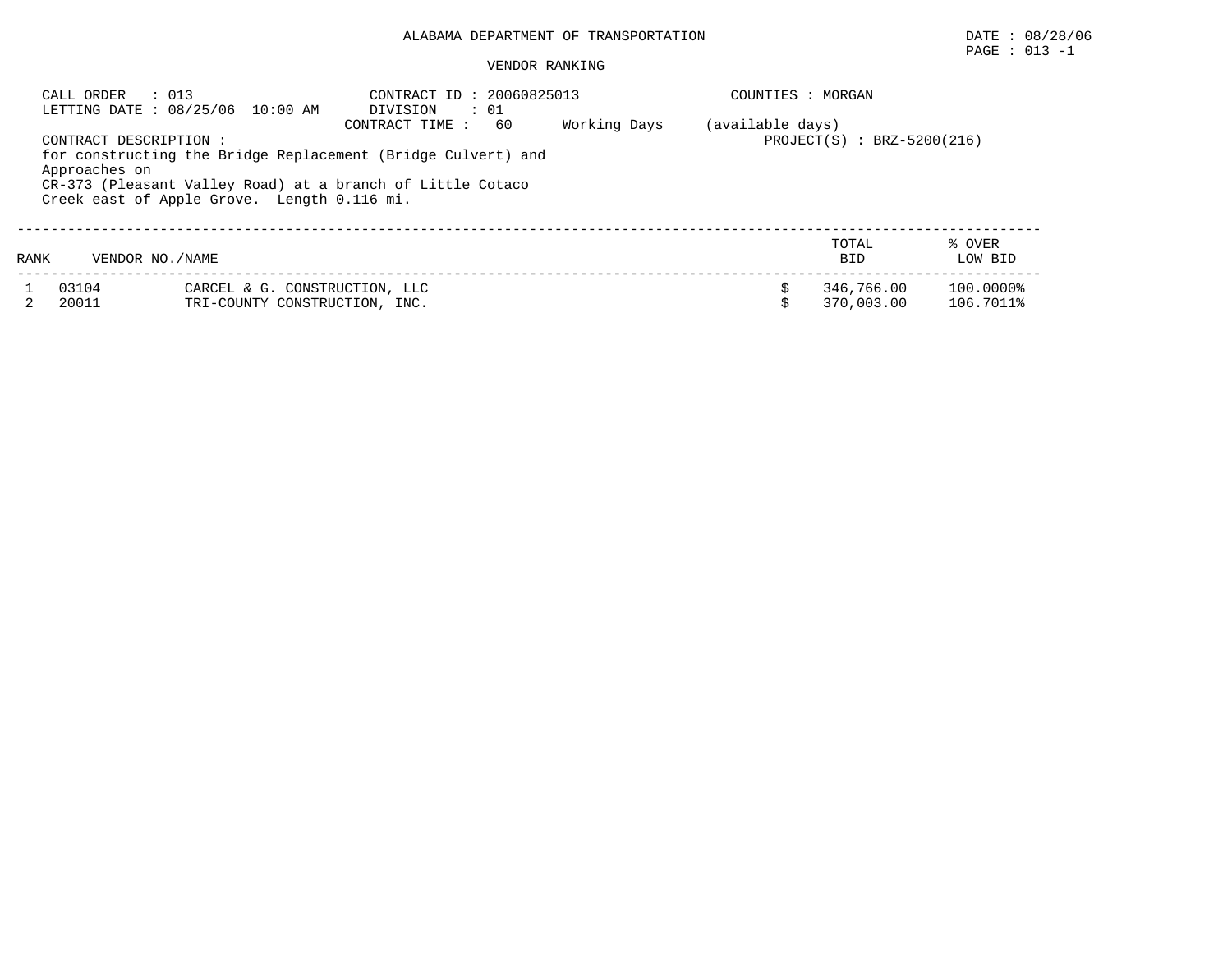| CALL ORDER<br>: 013<br>LETTING DATE : 08/25/06 10:00 AM                                                                                |               |      | CONTRACT ID: 20060825013<br>DIVISION<br>: 01                           |          |             | COUNTIES : MORGAN |            |        |
|----------------------------------------------------------------------------------------------------------------------------------------|---------------|------|------------------------------------------------------------------------|----------|-------------|-------------------|------------|--------|
|                                                                                                                                        |               |      | (1) 03104<br>CARCEL & G. CONSTRUCTION, L   TRI-COUNTY CONSTRUCTION, IN |          | 2 ) 20011   |                   |            |        |
| LINE NO / ITEM CODE / ALT<br>ITEM DESCRIPTION                                                                                          | OUANTITY      |      | UNIT PRICE                                                             | AMOUNT   | UNIT PRICE  | AMOUNT            | UNIT PRICE | AMOUNT |
| SECTION 0001 Total                                                                                                                     |               |      |                                                                        |          |             |                   |            |        |
| 0010 201A002<br>Clearing And Grubbing (Maximum<br>Allowable Bid $$4000$ Per Acre)                                                      |               | LUMP | 4000.00000                                                             | 4000.00  | 4000.00000  | 4000.00           |            |        |
| (Approximately 1 Acre)<br>0020 206A000                                                                                                 |               | LUMP | 10000.00000                                                            | 10000.00 | 30000.00000 | 30000.00          |            |        |
| Removal Of Old Bridge, Station 6+31<br>0030 210A000                                                                                    | 1518.000 CUYD |      | 5.00000                                                                | 7590.00  | 10.00000    | 15180.00          |            |        |
| Unclassified Excavation<br>0040 210B000                                                                                                | 214.000 CUYD  |      | 20.00000                                                               | 4280.00  | 12.00000    | 2568.00           |            |        |
| Channel Excavation<br>0050 210D001<br>Borrow Excavation (Loose Truckbed<br>Measurement)                                                | 193.000 CUYD  |      | 20.00000                                                               | 3860.00  | 18.00000    | 3474.00           |            |        |
| 0060 214A000<br>Structure Excavation                                                                                                   | 238.000 CUYD  |      | 10.00000                                                               | 2380.00  | 12.00000    | 2856.00           |            |        |
| 0070 214B001<br>Foundation Backfill, Commercial                                                                                        | 102.000 CUYD  |      | 25.00000                                                               | 2550.00  | 25.00000    | 2550.00           |            |        |
| 0080 230A000                                                                                                                           | 7.000 RBST    |      | 400.00000                                                              | 2800.00  | 600.00000   | 4200.00           |            |        |
| Roadbed Processing<br>0090 301A004<br>Crushed Aggregate Base Course, Type B,                                                           | 552.000 SOYD  |      | 5.00000                                                                | 2760.00  | 8.00000     | 4416.00           |            |        |
| Plant Mixed, 4" Compacted Thickness<br>0100 301A012<br>Crushed Aggregate Base Course, Type B,                                          | 1952.000 SOYD |      | 7.00000                                                                | 13664.00 | 10.00000    | 19520.00          |            |        |
| Plant Mixed, 6" Compacted Thickness<br>0110 305A051                                                                                    | 830.000 CUYD  |      | 30.00000                                                               | 24900.00 | 22.00000    | 18260.00          |            |        |
| Coarse Aggregate, Section 801, For<br>Miscellaneous Use                                                                                |               |      |                                                                        |          |             |                   |            |        |
| 0120 401A000<br>Bituminous Treatment A                                                                                                 | 1447.000 SQYD |      | 1.00000                                                                | 1447.00  | 5.00000     | 7235.00           |            |        |
| 0130 405A000<br>Tack Coat                                                                                                              | 42.000 GAL    |      | 10.00000                                                               | 420.00   | 2.00000     | 84.00             |            |        |
| 0140 429A201<br>Improved Bituminous Concrete Wearing<br>Surface Layer, 3/4" Maximum Aggregate                                          | 114.000 TON   |      | 70.00000                                                               | 7980.00  | 100.00000   | 11400.00          |            |        |
| Size Mix, ESAL Range A<br>0150 429B201<br>Improved Bituminous Concrete Binder<br>Layer, 1" Maximum Aggregate Size Mix,<br>ESAL Range A | 210.000 TON   |      | 60,00000                                                               | 12600.00 | 80.00000    | 16800.00          |            |        |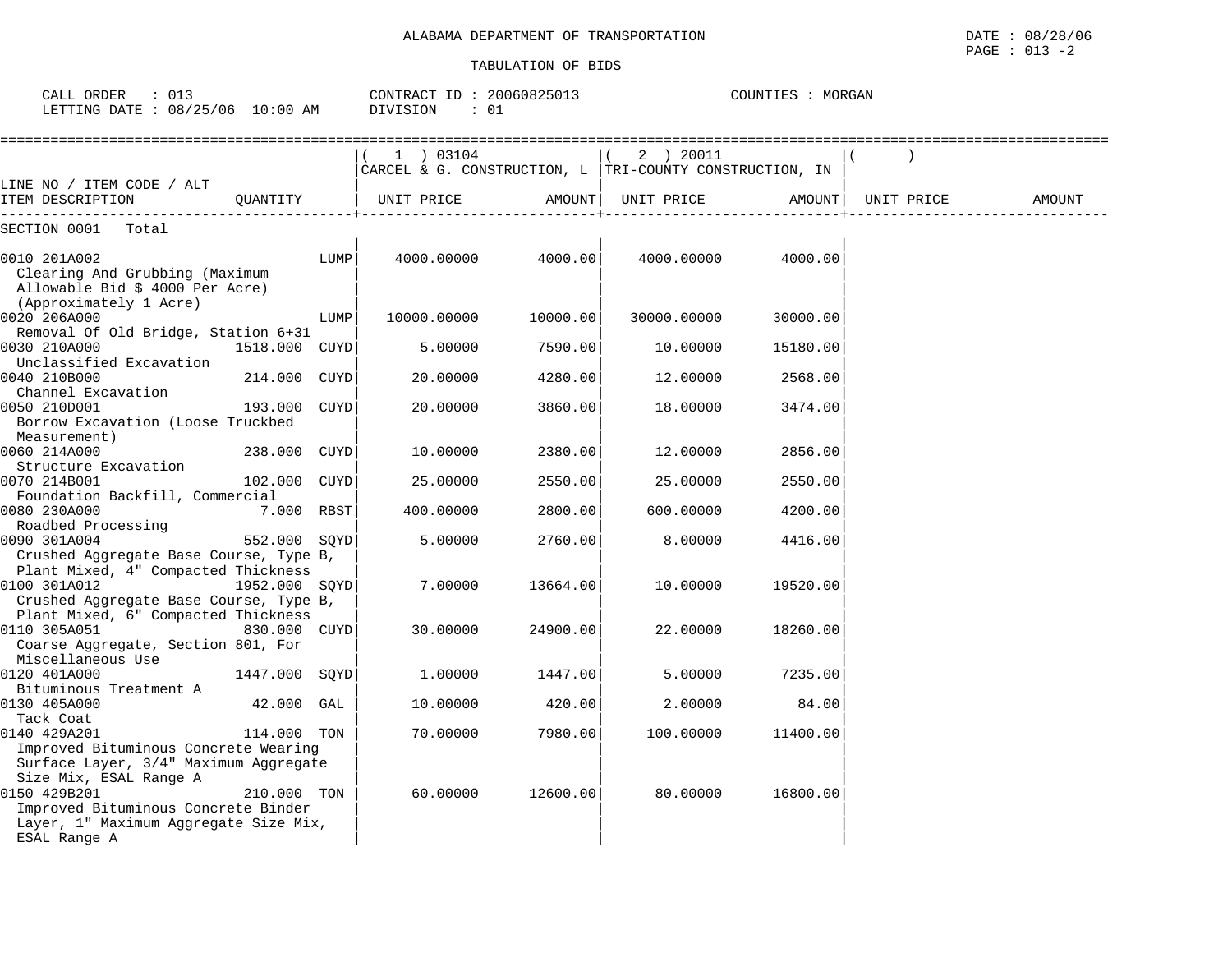| 013<br>CALL ORDER               |          | CONTRACT ID: 20060825013 | MORGAN<br>COUNTIES |
|---------------------------------|----------|--------------------------|--------------------|
| LETTING DATE: 08/25/06 10:00 AM | DIVISION |                          |                    |

|                                                  |              |      | ===================                                     |           |             |          |            |        |
|--------------------------------------------------|--------------|------|---------------------------------------------------------|-----------|-------------|----------|------------|--------|
|                                                  |              |      | 1 ) 03104                                               |           | 2 ) 20011   |          |            |        |
|                                                  |              |      | CARCEL & G. CONSTRUCTION, L TRI-COUNTY CONSTRUCTION, IN |           |             |          |            |        |
| LINE NO / ITEM CODE / ALT                        |              |      |                                                         |           |             |          |            |        |
| ITEM DESCRIPTION                                 | QUANTITY     |      | UNIT PRICE AMOUNT                                       |           | UNIT PRICE  | AMOUNT   | UNIT PRICE | AMOUNT |
| 0160 502A000                                     | 27131.000 LB |      | 1.00000                                                 | 27131.00  | 1,00000     | 27131.00 |            |        |
| Steel Reinforcement                              |              |      |                                                         |           |             |          |            |        |
| 0170 524A011                                     | 120.000 CUYD |      | 1000.00000                                              | 120000.00 | 500.00000   | 60000.00 |            |        |
| Culvert Concrete (Cast In Place)<br>0180 600A000 |              | LUMP | 30000.00000                                             | 30000.00  | 50000.00000 | 50000.00 |            |        |
| Mobilization                                     |              |      |                                                         |           |             |          |            |        |
| 0190 610C001                                     | 384.000 TON  |      | 40.00000                                                | 15360.00  | 25.00000    | 9600.00  |            |        |
| Loose Riprap, Class 2                            |              |      |                                                         |           |             |          |            |        |
| 0200 610D000                                     | 241.000 SQYD |      | 4.00000                                                 | 964.00    | 7.00000     | 1687.00  |            |        |
| Filter Blanket                                   |              |      |                                                         |           |             |          |            |        |
| 0210 630A001                                     | 175.000 LF   |      | 30.00000                                                | 5250.00   | 47.00000    | 8225.00  |            |        |
| Steel Beam Guardrail, Class A, Type 2            |              |      |                                                         |           |             |          |            |        |
| 0220 630C050                                     | $4.000$ EACH |      | 3000.00000                                              | 12000.00  | 2500.00000  | 10000.00 |            |        |
| Guardrail End Anchor, Type 20 Series             |              |      |                                                         |           |             |          |            |        |
| 0230 650A000                                     | 345.000 CUYD |      | 10.00000                                                | 3450.00   | 15.00000    | 5175.00  |            |        |
| Topsoil                                          |              |      |                                                         |           |             |          |            |        |
| 0240 652A100                                     | 1.000 ACRE   |      | 1500.00000                                              | 1500.00   | 1250.00000  | 1250.00  |            |        |
| Seeding<br>0250 656A010                          | 1.000 ACRE   |      |                                                         | 1000.00   |             | 1250.00  |            |        |
| Mulching                                         |              |      | 1000.00000                                              |           | 1250.00000  |          |            |        |
| 0260 665F000                                     | 50.000 EACH  |      | 15.00000                                                | 750.00    | 25.00000    | 1250.00  |            |        |
| Hay Bales                                        |              |      |                                                         |           |             |          |            |        |
| 0270 665J000                                     | 1000.000 LF  |      | 3.00000                                                 | 3000.00   | 8.00000     | 8000.00  |            |        |
| Silt Fence, Type A                               |              |      |                                                         |           |             |          |            |        |
| 0280 6650001                                     | 1000.000 LF  |      | 1,00000                                                 | 1000.00   | 3.00000     | 3000.00  |            |        |
| Silt Fence Removal                               |              |      |                                                         |           |             |          |            |        |
| 0290 680A000                                     |              | LUMP | 3000.00000                                              | 3000.00   | 25000.00000 | 25000.00 |            |        |
| Engineering Controls                             |              |      |                                                         |           |             |          |            |        |
| 0300 701A031                                     | 1.000 MILE   |      | 865.00000                                               | 865.00    | 2750.00000  | 2750.00  |            |        |
| Solid White, Class 2, Type A Traffic             |              |      |                                                         |           |             |          |            |        |
| Stripe (0.06" Thick)                             |              |      |                                                         |           |             |          |            |        |
| 0310 701A035                                     | 1.000 MILE   |      | 865.00000                                               | 865.00    | 2750.00000  | 2750.00  |            |        |
| Solid Yellow, Class 2, Type A Traffic            |              |      |                                                         |           |             |          |            |        |
| Stripe (0.09" Thick)<br>0320 701C001             | 1.000 MILE   |      | 600,00000                                               | 600.00    | 1100.00000  | 1100.00  |            |        |
| Solid Temporary Traffic Stripe                   |              |      |                                                         |           |             |          |            |        |
| 0330 705A037                                     | 16.000 EACH  |      | 10.00000                                                | 160.00    | 12.00000    | 192.00   |            |        |
| Pavement Markers, Class A-H, Type 2-D            |              |      |                                                         |           |             |          |            |        |
| 0340 740B000                                     | 190.000 SOFT |      | 16.00000                                                | 3040.00   | 10.00000    | 1900.00  |            |        |
| Construction Signs                               |              |      |                                                         |           |             |          |            |        |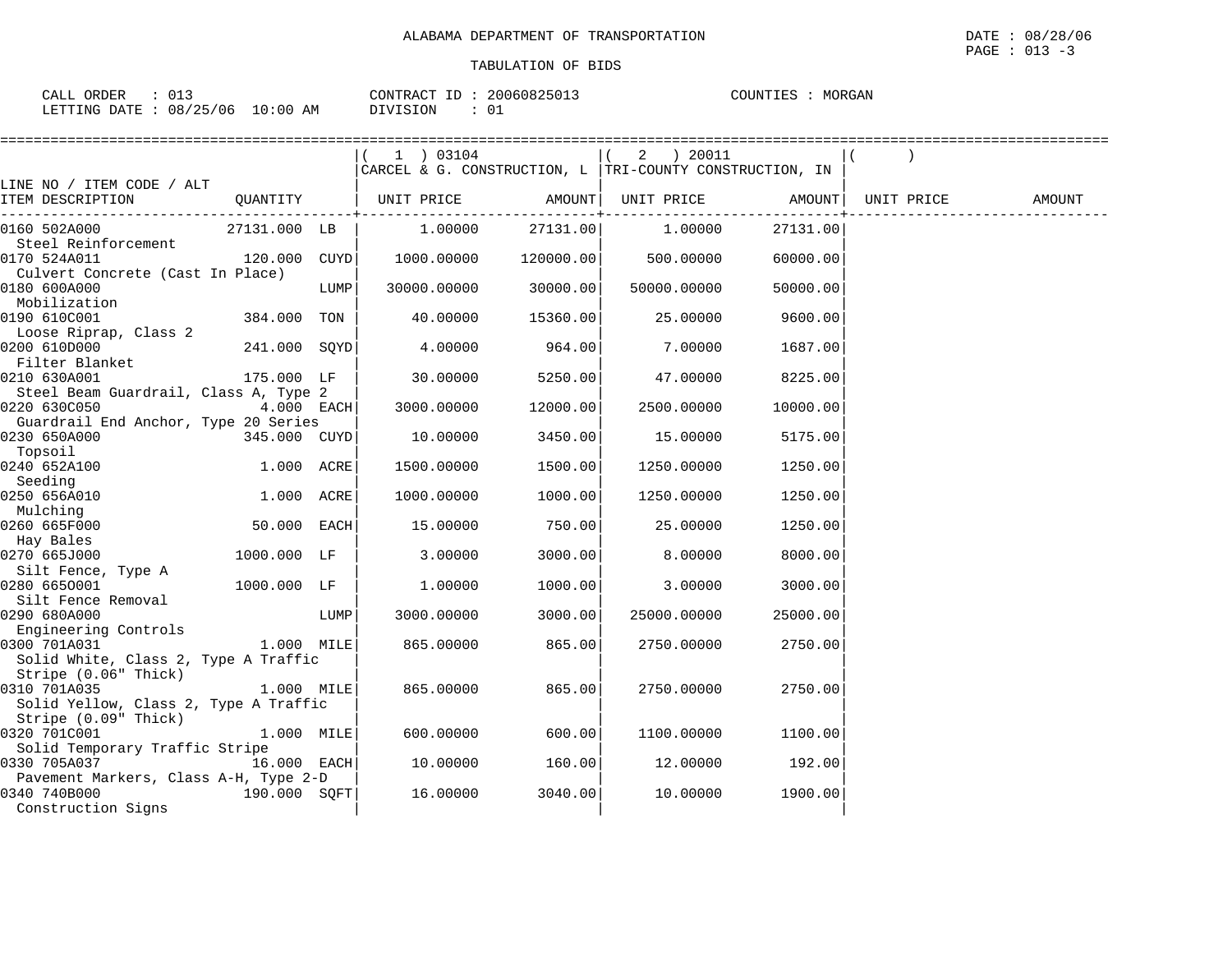| CALL<br>ORDER            |            | CONTRACT<br>$ -$<br>II) I | 20060825013 | MORGAN<br>COUNTIES |
|--------------------------|------------|---------------------------|-------------|--------------------|
| 08/25/06<br>LETTING DATE | $10:00$ AM | OIVISION                  | 01          |                    |

| LINE NO / ITEM CODE / ALT                                                  |          |      | 03104<br>$\mathbf{1}$<br>CARCEL & G. CONSTRUCTION, L |            | ) 20011<br>2<br>TRI-COUNTY CONSTRUCTION, IN |            |            |        |
|----------------------------------------------------------------------------|----------|------|------------------------------------------------------|------------|---------------------------------------------|------------|------------|--------|
| ITEM DESCRIPTION                                                           | OUANTITY |      | UNIT PRICE                                           | AMOUNT     | UNIT PRICE                                  | AMOUNT     | UNIT PRICE | AMOUNT |
| 0350 740F002<br>Barricades, Type III                                       | 8.000    | EACH | 600,00000                                            | 4800.00    | 450.00000                                   | 3600.00    |            |        |
| 0360 7401005<br>Warning Lights, Type B (Detachable Head                    | 4.000    | EACH | 200,00000                                            | 800.001    | 400.00000                                   | 1600.00    |            |        |
| 0370 998A000<br>Construction Fuel (Maximum Bid Limited<br>To $$13,500.00)$ |          | LUMP | 10000.00000                                          | 10000.00   | 2000.00000                                  | 2000.00    |            |        |
| SECTION TOTALS                                                             |          |      |                                                      | 346,766.00 | \$                                          | 370,003.00 |            | 0.00   |
| CONTRACT TOTALS                                                            |          |      | Ŝ.                                                   | 346,766.00 | \$                                          | 370,003.00 |            |        |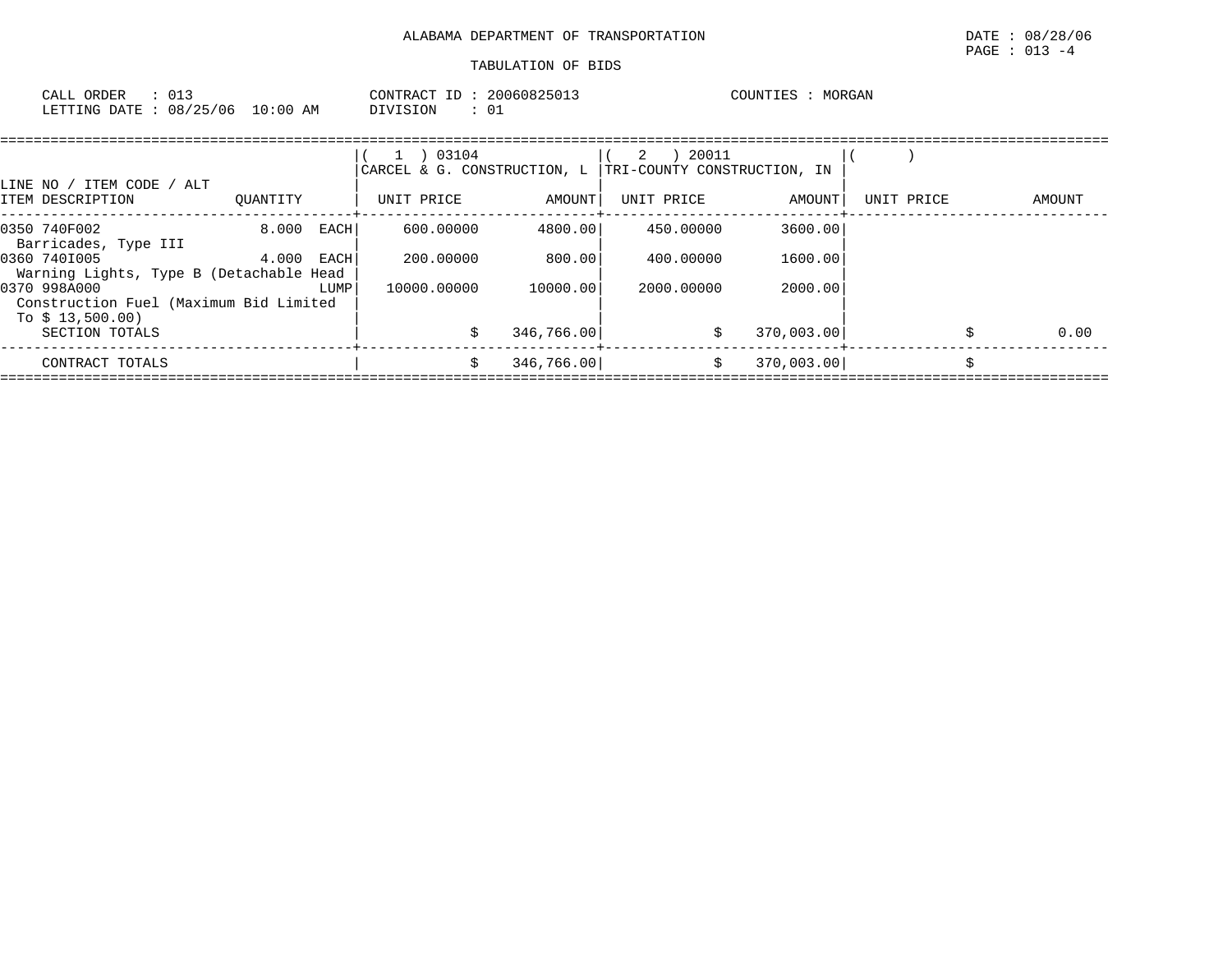# PAGE : 014 -1

## VENDOR RANKING

|      | CALL ORDER<br>: 014                                     | LETTING DATE : 08/25/06 10:00 AM                                                                                          | CONTRACT ID: 20060825014<br>DIVISION<br>$\cdot\quad 01$ |  |  | COUNTIES : MORGAN        |                        |  |  |  |
|------|---------------------------------------------------------|---------------------------------------------------------------------------------------------------------------------------|---------------------------------------------------------|--|--|--------------------------|------------------------|--|--|--|
|      | CONTRACT DESCRIPTION :<br>east of Eva. Length 0.179 mi. | for constructing the Bridge Replacement (Bridge Culvert) and<br>Approaches on CR-310 (Keller Hollow Road) at Keller Creek | (available days)<br>$PROJECT(S) : BRZ-5200(217)$        |  |  |                          |                        |  |  |  |
| RANK | VENDOR NO./NAME                                         |                                                                                                                           |                                                         |  |  | TOTAL<br><b>BID</b>      | % OVER<br>LOW BID      |  |  |  |
|      | 03104<br>20011                                          | CARCEL & G. CONSTRUCTION, LLC<br>TRI-COUNTY CONSTRUCTION, INC.                                                            |                                                         |  |  | 499,692.00<br>559.314.00 | 100.0000%<br>111.9317% |  |  |  |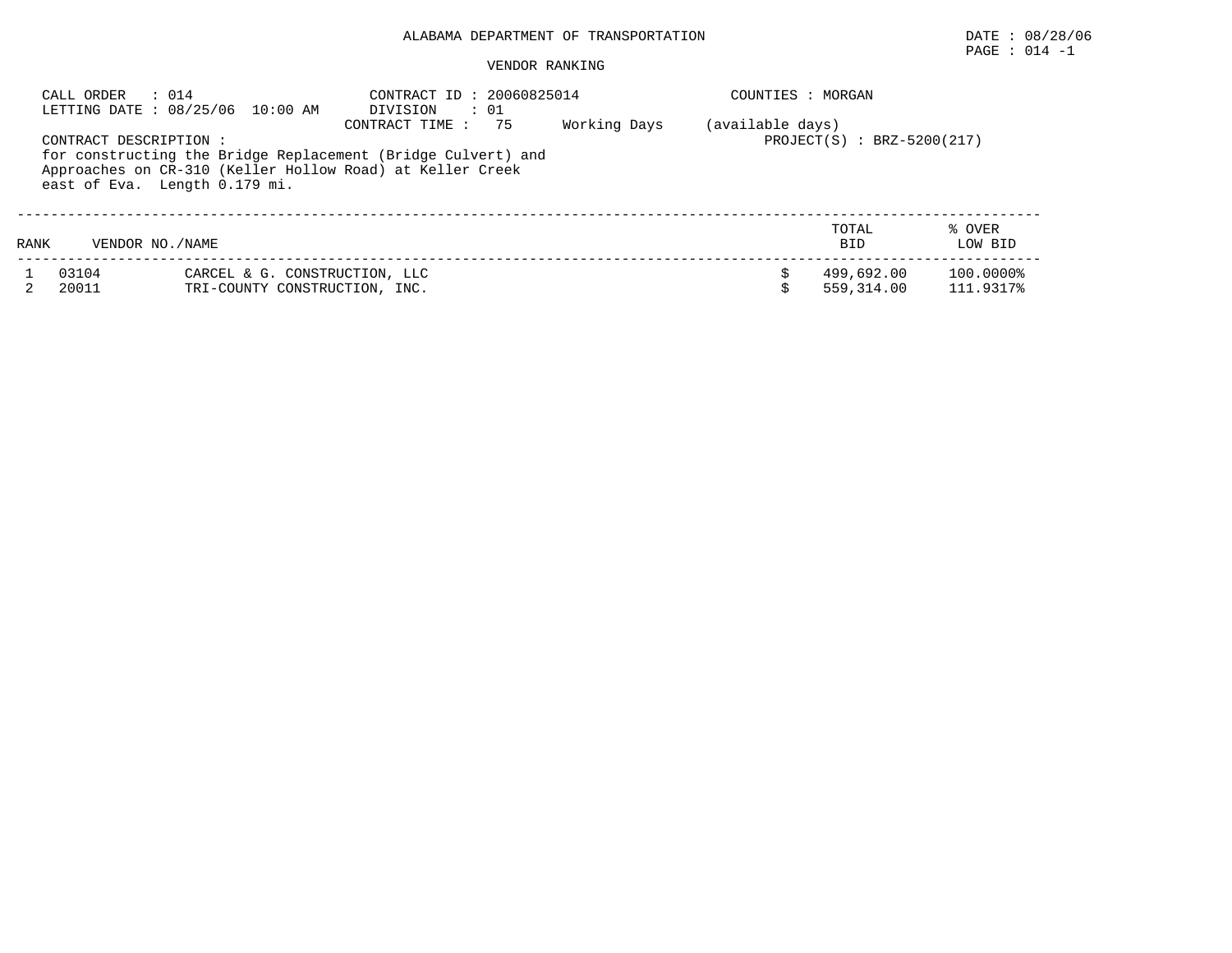| CALL ORDER : 014<br>LETTING DATE: 08/25/06 10:00 AM |          | CONTRACT ID: 20060825014<br>DIVISION<br>$\cdot$ 01 |        |                                                         | COUNTIES : MORGAN |            |        |
|-----------------------------------------------------|----------|----------------------------------------------------|--------|---------------------------------------------------------|-------------------|------------|--------|
| LINE NO / ITEM CODE / ALT<br>ITEM DESCRIPTION       | OUANTITY | 03104<br>CARCEL & G. CONSTRUCTION, L<br>UNIT PRICE | AMOUNT | 20011<br>2<br>TRI-COUNTY CONSTRUCTION, IN<br>UNIT PRICE | AMOUNT            | UNIT PRICE | AMOUNT |
| SECTION 0001<br>Total                               |          |                                                    |        |                                                         |                   |            |        |

| 0010 201A002<br>Clearing And Grubbing (Maximum    |               | LUMP        | 4000.00000  | 4000.00  | 4000.00000  | 4000.00  |  |
|---------------------------------------------------|---------------|-------------|-------------|----------|-------------|----------|--|
| Allowable Bid \$ 4000 Per Acre)                   |               |             |             |          |             |          |  |
| (Approximately 1 Acre)                            |               |             |             |          |             |          |  |
| 0020 206A000                                      |               | LUMP        | 20000.00000 | 20000.00 | 30000.00000 | 30000.00 |  |
| Removal Of Old Bridge, Station 4+47               |               |             |             |          |             |          |  |
| 0030 210A000                                      | 2575.000 CUYD |             | 7.00000     | 18025.00 | 10.00000    | 25750.00 |  |
| Unclassified Excavation                           |               |             |             |          |             |          |  |
| 0040 210D001<br>Borrow Excavation (Loose Truckbed | 3038.000      | <b>CUYD</b> | 10.00000    | 30380.00 | 14.00000    | 42532.00 |  |
| Measurement)<br>0050 214A000                      |               |             |             |          | 18.00000    |          |  |
| Structure Excavation                              | 268.000 CUYD  |             | 15.00000    | 4020.00  |             | 4824.00  |  |
| 0060 214B001                                      | 193.000       | CUYD        | 25.00000    |          | 25.00000    | 4825.00  |  |
|                                                   |               |             |             | 4825.00  |             |          |  |
| Foundation Backfill, Commercial<br>0070 230A000   | 10.000        | RBST        | 400.00000   | 4000.00  | 600.00000   | 6000.00  |  |
| Roadbed Processing                                |               |             |             |          |             |          |  |
| 0080 301A004                                      | 863.000       | SQYD        | 5.00000     | 4315.00  | 8.00000     | 6904.00  |  |
| Crushed Aggregate Base Course, Type B,            |               |             |             |          |             |          |  |
| Plant Mixed, 4" Compacted Thickness               |               |             |             |          |             |          |  |
| 0090 301A012                                      | 3108.000 SOYD |             | 7.00000     | 21756.00 | 10.00000    | 31080.00 |  |
| Crushed Aggregate Base Course, Type B,            |               |             |             |          |             |          |  |
| Plant Mixed, 6" Compacted Thickness               |               |             |             |          |             |          |  |
| 0100 305A051                                      | 1556.000 CUYD |             | 30.00000    | 46680.00 | 22.00000    | 34232.00 |  |
| Coarse Aggregate, Section 801, For                |               |             |             |          |             |          |  |
| Miscellaneous Use                                 |               |             |             |          |             |          |  |
| 0110 401A000                                      | 2372.000 SQYD |             | 1,00000     | 2372.00  | 5.00000     | 11860.00 |  |
| Bituminous Treatment A                            |               |             |             |          |             |          |  |
| 0120 405A000                                      | 64.000        | GAL         | 10.00000    | 640.00   | 2.00000     | 128.00   |  |
| Tack Coat                                         |               |             |             |          |             |          |  |
| 0130 429A201                                      | 175.000       | TON         | 70.00000    | 12250.00 | 100.00000   | 17500.00 |  |
| Improved Bituminous Concrete Wearing              |               |             |             |          |             |          |  |
| Surface Layer, 3/4" Maximum Aggregate             |               |             |             |          |             |          |  |
| Size Mix, ESAL Range A                            |               |             |             |          |             |          |  |
| 0140 429B201                                      | 317.000 TON   |             | 50.00000    | 15850.00 | 80.00000    | 25360.00 |  |
| Improved Bituminous Concrete Binder               |               |             |             |          |             |          |  |
| Layer, 1" Maximum Aggregate Size Mix,             |               |             |             |          |             |          |  |
| ESAL Range A                                      |               |             |             |          |             |          |  |
|                                                   |               |             |             |          |             |          |  |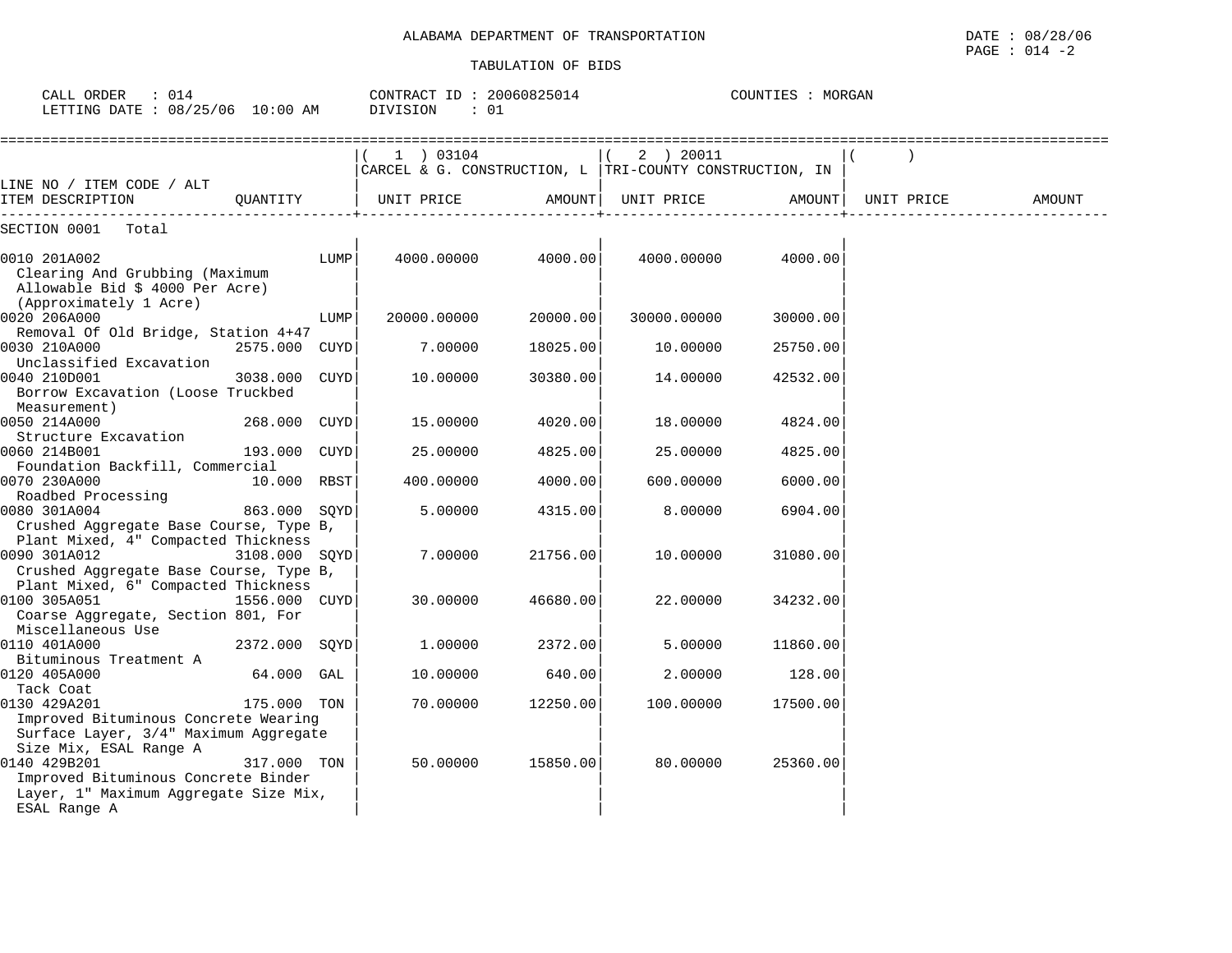| ORDER<br>$\sim$ $\sim$ $\sim$<br>CALL |                         | 20060825014<br>CONTRACT ID | MORGAN<br>COUNTIES |
|---------------------------------------|-------------------------|----------------------------|--------------------|
| LETTING<br>DATE                       | 10:00<br>08/25/06<br>AΜ | ∩.<br>DIVISION<br>◡∸       |                    |

|                                                      |              |      | (1) 03104                                               |          | 2 ) 20011   |                           |            |        |
|------------------------------------------------------|--------------|------|---------------------------------------------------------|----------|-------------|---------------------------|------------|--------|
|                                                      |              |      | CARCEL & G. CONSTRUCTION, L TRI-COUNTY CONSTRUCTION, IN |          |             |                           |            |        |
| LINE NO / ITEM CODE / ALT<br>ITEM DESCRIPTION        |              |      | QUANTITY   UNIT PRICE     AMOUNT  UNIT PRICE     AMOUNT |          |             |                           | UNIT PRICE | AMOUNT |
|                                                      |              |      |                                                         |          |             | . _ _ _ _ _ _ _ _ _ _ _ _ |            |        |
| 0150 502A000                                         | 44091.000 LB |      | $1.00000$ 44091.00                                      |          | 1.00000     | 44091.00                  |            |        |
| Steel Reinforcement                                  |              |      |                                                         |          |             |                           |            |        |
| 0160 524A011                                         | 235.000 CUYD |      | 700.00000 164500.00                                     |          | 575.00000   | 135125.00                 |            |        |
| Culvert Concrete (Cast In Place)<br>0170 600A000     |              | LUMP | 35000.00000                                             | 35000.00 | 50000.00000 | 50000.00                  |            |        |
| Mobilization                                         |              |      |                                                         |          |             |                           |            |        |
| 0180 610C001                                         | 64.000 TON   |      | 40.00000                                                | 2560.00  | 25.00000    | 1600.00                   |            |        |
| Loose Riprap, Class 2                                |              |      |                                                         |          |             |                           |            |        |
| 0190 610D000                                         | 89.000 SOYD  |      | 4.00000                                                 | 356.00   | 7.00000     | 623.00                    |            |        |
| Filter Blanket                                       |              |      |                                                         |          |             |                           |            |        |
| 0200 630A001                                         | 188.000 LF   |      | 30.00000                                                | 5640.00  | 45.00000    | 8460.00                   |            |        |
| Steel Beam Guardrail, Class A, Type 2                |              |      |                                                         |          |             |                           |            |        |
| 0210 630C050<br>Guardrail End Anchor, Type 20 Series | $4.000$ EACH |      | 3000.00000                                              | 12000.00 | 2400.00000  | 9600.00                   |            |        |
| 0220 650A000                                         | 528.000 CUYD |      | 10.00000                                                | 5280.00  | 15.00000    | 7920.00                   |            |        |
| Topsoil                                              |              |      |                                                         |          |             |                           |            |        |
| 0230 652A100                                         | 1.000 ACRE   |      | 1500.00000                                              | 1500.00  | 1250.00000  | 1250.00                   |            |        |
| Seeding                                              |              |      |                                                         |          |             |                           |            |        |
| 0240 656A010                                         | 1.000 ACRE   |      | 1000.00000                                              | 1000.00  | 1250.00000  | 1250.00                   |            |        |
| Mulching                                             |              |      |                                                         |          |             |                           |            |        |
| 0250 665F000<br>Hay Bales                            | 50.000 EACH  |      | 10.00000                                                | 500.00   | 25,00000    | 1250.00                   |            |        |
| 0260 665J000                                         | 1000.000 LF  |      | 6.00000                                                 | 6000.00  | 8.00000     | 8000.00                   |            |        |
| Silt Fence, Type A                                   |              |      |                                                         |          |             |                           |            |        |
| 0270 6650001                                         | 1000.000 LF  |      | 1.00000                                                 | 1000.00  | 3.00000     | 3000.00                   |            |        |
| Silt Fence Removal                                   |              |      |                                                         |          |             |                           |            |        |
| 0280 680A000                                         |              | LUMP | 10000.00000                                             | 10000.00 | 25000.00000 | 25000.00                  |            |        |
| Engineering Controls                                 |              |      |                                                         |          |             |                           |            |        |
| 0290 701A031                                         | 1.000 MILE   |      | 851.00000                                               | 851.00   | 2750.00000  | 2750.00                   |            |        |
| Solid White, Class 2, Type A Traffic                 |              |      |                                                         |          |             |                           |            |        |
| Stripe (0.06" Thick)<br>0300 701A035                 | $1.000$ MILE |      | 851,00000                                               | 851.00   | 2750.00000  | 2750.00                   |            |        |
| Solid Yellow, Class 2, Type A Traffic                |              |      |                                                         |          |             |                           |            |        |
| Stripe (0.09" Thick)                                 |              |      |                                                         |          |             |                           |            |        |
| 0310 701C001                                         | 1.000 MILE   |      | 560.00000                                               | 560.00   | 1250.00000  | 1250.00                   |            |        |
| Solid Temporary Traffic Stripe                       |              |      |                                                         |          |             |                           |            |        |
| 0320 705A037                                         | 25.000 EACH  |      | 10.00000                                                | 250.00   | 12.00000    | 300.00                    |            |        |
| Pavement Markers, Class A-H, Type 2-D                |              |      |                                                         |          |             |                           |            |        |
| 0330 740B000                                         | 190.000 SQFT |      | 16.00000                                                | 3040.00  | 10.00000    | 1900.00                   |            |        |
| Construction Signs                                   |              |      |                                                         |          |             |                           |            |        |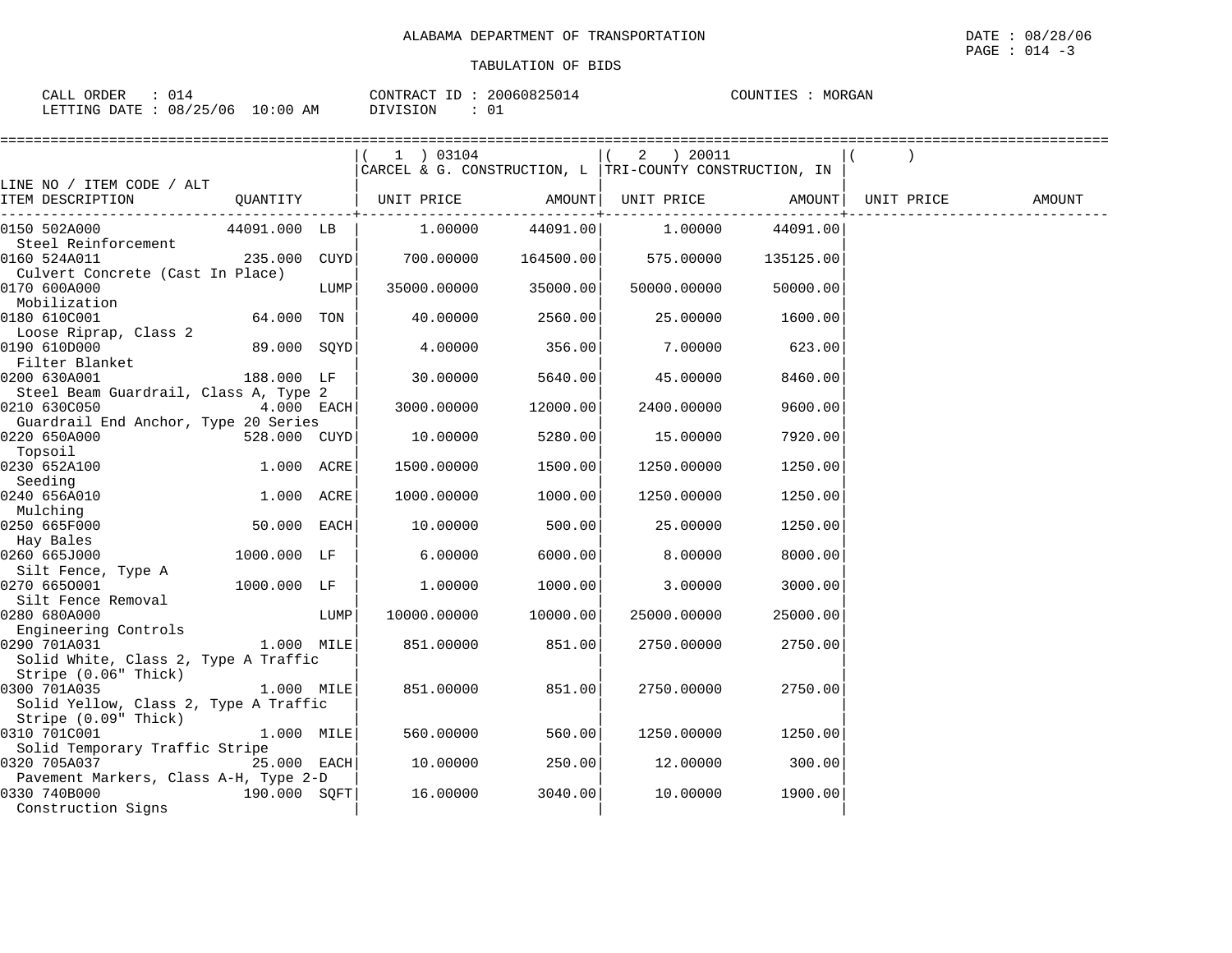| 014<br>CALL ORDER               | CONTRACT ID: | 20060825014 | MORGAN<br>COUNTIES |
|---------------------------------|--------------|-------------|--------------------|
| LETTING DATE: 08/25/06 10:00 AM | DIVISION     | ∟0          |                    |

|                                                                            |              |      | 03104<br>$\perp$<br>CARCEL & G. CONSTRUCTION, L |            | 20011<br>2<br>TRI-COUNTY CONSTRUCTION, IN |            |            |        |
|----------------------------------------------------------------------------|--------------|------|-------------------------------------------------|------------|-------------------------------------------|------------|------------|--------|
| LINE NO / ITEM CODE / ALT<br>ITEM DESCRIPTION                              | OUANTITY     |      | UNIT PRICE                                      | AMOUNT     | UNIT PRICE                                | AMOUNT     | UNIT PRICE | AMOUNT |
| 0340 740F002<br>Barricades, Type III                                       | 8.000 EACH   |      | 600,00000                                       | 4800.00    | 450.00000                                 | 3600.00    |            |        |
| 0350 7401005<br>Warning Lights, Type B (Detachable Head                    | $4.000$ EACH |      | 200,00000                                       | 800.00     | 400.00000                                 | 1600.00    |            |        |
| 0360 998A000<br>Construction Fuel (Maximum Bid Limited<br>To $$21,000.00)$ |              | LUMP | 10000.00000                                     | 10000.00   | 3000.00000                                | 3000.00    |            |        |
| SECTION TOTALS                                                             |              |      |                                                 | 499,692.00 | \$                                        | 559,314.00 |            | 0.00   |
| CONTRACT TOTALS                                                            |              |      | Ŝ.                                              | 499,692.00 | \$                                        | 559,314.00 |            |        |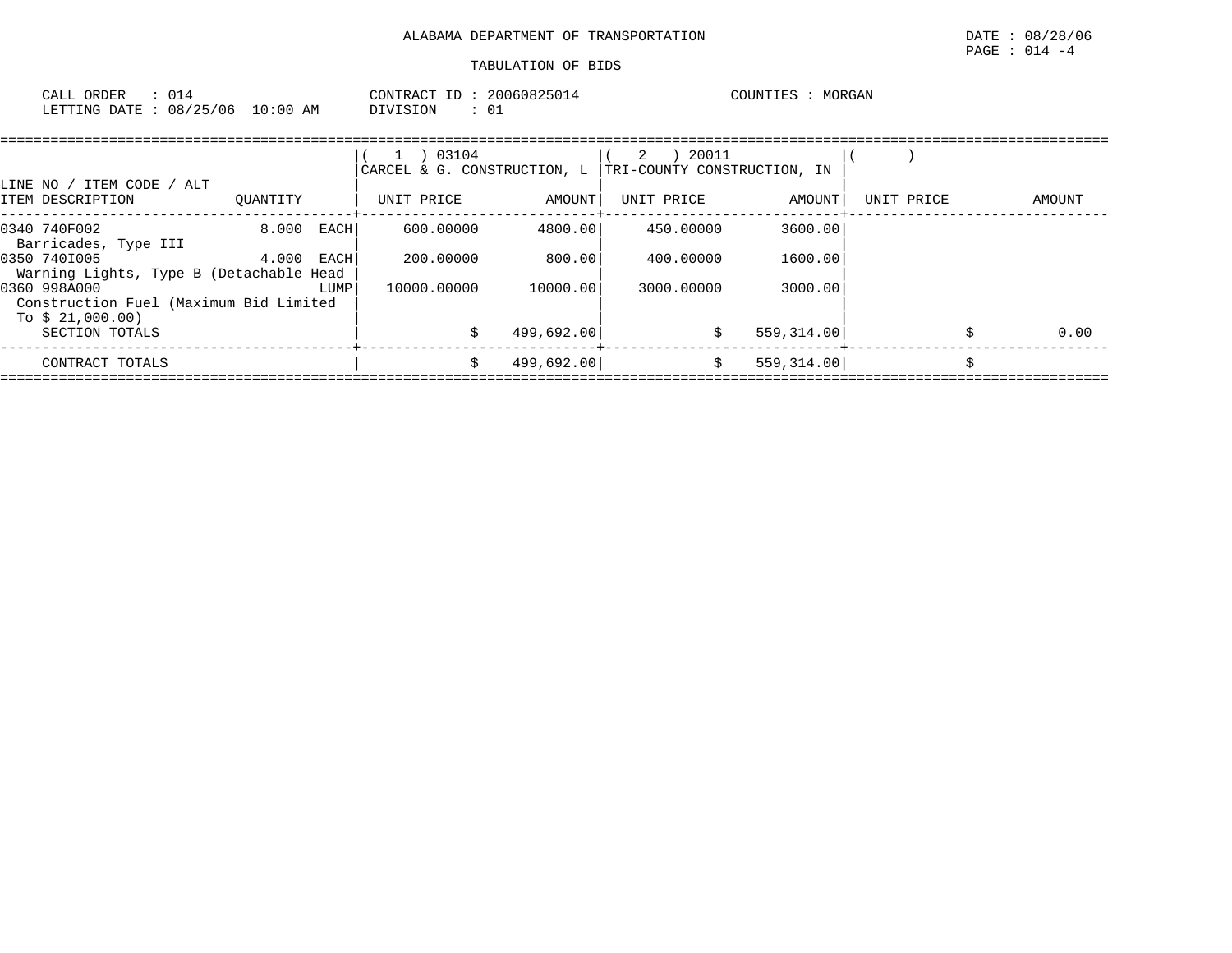#### VENDOR RANKING

|                                                                                                                                                                                                                                                                      | CALL ORDER<br>: 016 | LETTING DATE : 08/25/06 10:00 AM  | CONTRACT ID: 20060825016<br>DIVISION<br>: 06<br>65<br>CONTRACT TIME : | Working Days | (available days) | COUNTIES : MACON    |                   |  |  |
|----------------------------------------------------------------------------------------------------------------------------------------------------------------------------------------------------------------------------------------------------------------------|---------------------|-----------------------------------|-----------------------------------------------------------------------|--------------|------------------|---------------------|-------------------|--|--|
| $PROJECT(S)$ : $EB-STPSA-0008(535)$<br>CONTRACT DESCRIPTION :<br>for constructing the Planing, Resurfacing and Traffic<br>Stripe on SR-8 (US-80) from the beginning of the divided<br>four-lane<br>(MP 167.27) through Tuskegee to MP 175.928. Length<br>$8.617$ mi. |                     |                                   |                                                                       |              |                  |                     |                   |  |  |
| RANK                                                                                                                                                                                                                                                                 | VENDOR NO./NAME     |                                   |                                                                       |              |                  | TOTAL<br><b>BID</b> | % OVER<br>LOW BID |  |  |
|                                                                                                                                                                                                                                                                      | 05002               | EAST ALABAMA PAVING COMPANY, INC. |                                                                       |              |                  | \$1,565,104.36      | 100.0000%         |  |  |
|                                                                                                                                                                                                                                                                      | 01087               | APAC-SOUTHEAST, INC.              |                                                                       |              |                  | 1,693,868.99        | 108.2272%         |  |  |
|                                                                                                                                                                                                                                                                      | 23024               |                                   | WIREGRASS CONSTRUCTION COMPANY, INC.                                  |              |                  | 1,747,841.64        | 111.6757%         |  |  |

 $\texttt{PAGE}$  : 016 -1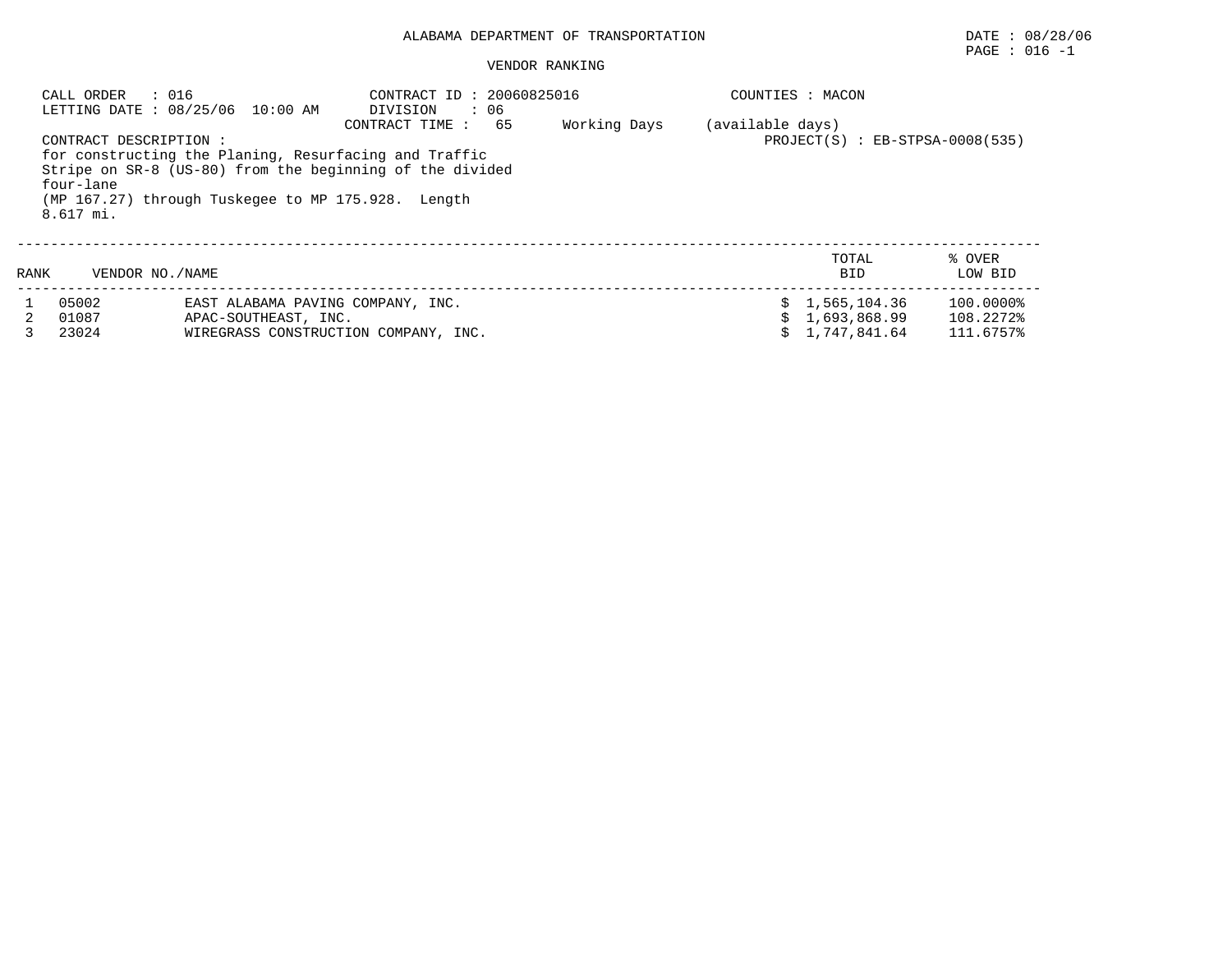| CALL ORDER                      | 016 | CONTRACT ID: 20060825016 |    | COUNTIES : MACON |  |
|---------------------------------|-----|--------------------------|----|------------------|--|
| LETTING DATE: 08/25/06 10:00 AM |     | DIVISION                 | 06 |                  |  |

|                                                                                                         |                 |             | $1$ ) 05002<br>EAST ALABAMA PAVING CO., IN  APAC-SOUTHEAST, INC. |           | 2 ) 01087   |           | 3 ) 23024<br>  WIREGRASS CONSTRUCTION COMPANY, |           |
|---------------------------------------------------------------------------------------------------------|-----------------|-------------|------------------------------------------------------------------|-----------|-------------|-----------|------------------------------------------------|-----------|
| LINE NO / ITEM CODE / ALT                                                                               |                 |             |                                                                  |           |             |           |                                                |           |
| ITEM DESCRIPTION                                                                                        | OUANTITY        |             | UNIT PRICE                                                       | AMOUNT    | UNIT PRICE  | AMOUNT    | UNIT PRICE                                     | AMOUNT    |
| SECTION 0001<br>Total                                                                                   |                 |             |                                                                  |           |             |           |                                                |           |
| 0010 206D003                                                                                            | 100.000 LF      |             | 10.00000                                                         | 1000.00   | 6,00000     | 600.00    | 6.01000                                        | 601.00    |
| Removing Curb And Gutter<br>0020 206E042                                                                | 20.000 EACH     |             | 400.00000                                                        | 8000.00   | 300.00000   | 6000.00   | 400.50000                                      | 8010.00   |
| Removing Inlets (Partial)<br>0030 405A000<br>Tack Coat                                                  | 8100.000        | GAL         | 2.25000                                                          | 18225.00  | 3.00000     | 24300.00  | 0.85000                                        | 6885.00   |
| 0040 408A052<br>Planing Existing Pavement                                                               | 129252.000 SOYD |             | 0.84000                                                          | 108571.68 | 1.21000     | 156394.92 | 0.92000                                        | 118911.84 |
| (Approximately 1.10" Thru 2.0" Thick)<br>0050 408A054<br>Planing Existing Pavement                      | 43267.000 SOYD  |             | 0.40000                                                          | 17306.80  | 1.75000     | 75717.25  | 1.80000                                        | 77880.60  |
| (Approximately 3.10" Thru 4.0" Thick)<br>0060 424A360<br>Superpave Bituminous Concrete Wearing          | 12136.000 TON   |             | 58.68000                                                         | 712140.48 | 55.30000    | 671120.80 | 53.95000                                       | 654737.20 |
| Surface Layer, 1/2" Maximum Aggregate<br>Size Mix, ESAL Range C/D<br>0070 424A367                       | 750.000 TON     |             | 57.00000                                                         | 42750.00  | 50.00000    | 37500.00  | 57.35000                                       | 43012.50  |
| Superpave Bituminous Concrete Wearing<br>Surface Layer, Leveling, 3/4" Maximum                          |                 |             |                                                                  |           |             |           |                                                |           |
| Aggregate Size Mix, ESAL Range C/D<br>0080 424B650                                                      | 5000.000 TON    |             | 28,28000                                                         | 141400.00 | 59.50000    | 297500.00 | 56.95000                                       | 284750.00 |
| Superpave Bituminous Concrete Upper<br>Binder Layer, 3/4" Maximum Aggregate<br>Size Mix, ESAL Range C/D |                 |             |                                                                  |           |             |           |                                                |           |
| 0090 424B654<br>Superpave Bituminous Concrete Upper                                                     | 750.000 TON     |             | 89,00000                                                         | 66750.00  | 75.00000    | 56250.00  | 115,00000                                      | 86250.00  |
| Binder Layer, Patching, 3/4" Maximum<br>Aggregate Size Mix, ESAL Range C/D                              |                 |             |                                                                  |           |             |           |                                                |           |
| 0100 424B663<br>Superpave Bituminous Concrete Upper<br>Binder Layer, Widening, 1 1/2" Maximum           | 2035.000 TON    |             | 49.68000                                                         | 101098.80 | 54.90000    | 111721.50 | 49.15000                                       | 100020.25 |
| Aggregate Size Mix, ESAL Range C/D<br>0110 600A000<br>Mobilization                                      |                 | LUMP        | 100000.00000                                                     | 100000.00 | 57000.00000 | 57000.00  | 140000.00000                                   | 140000.00 |
| 0120 621C056<br>Inlets, Type S3 (1 Wing) (Partial)                                                      | 12.000          | <b>EACH</b> | 1200.00000                                                       | 14400.00  | 1200.00000  | 14400.00  | 1950.00000                                     | 23400.00  |
| 0130 621C062<br>Inlets, Type S3 (2 Wing) (Partial)                                                      | 8.000           | <b>EACH</b> | 1400.00000                                                       | 11200.00  | 1400.00000  | 11200.00  | 2150.00000                                     | 17200.00  |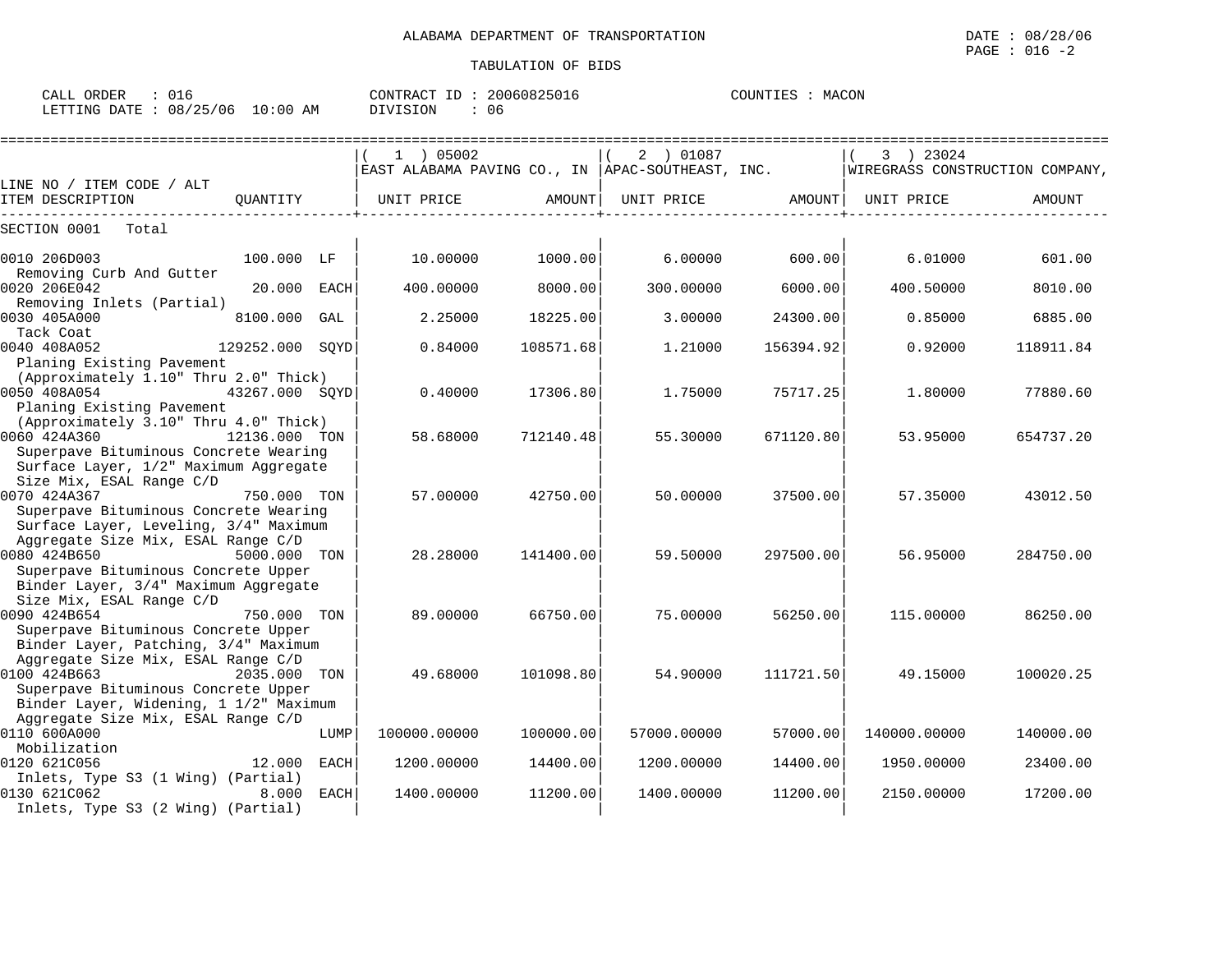| ORDER<br>CALL |                        |            | CONTRACT ID:    | 20060825016 | COUNTIES | MACON |
|---------------|------------------------|------------|-----------------|-------------|----------|-------|
|               | LETTING DATE: 08/25/06 | $10:00$ AM | <b>DIVISION</b> | 06          |          |       |

|                                                                                          |               |      | 1 ) 05002                                         |          | 2 ) 01087         |          | 3 ) 23024<br>WIREGRASS CONSTRUCTION COMPANY, |          |
|------------------------------------------------------------------------------------------|---------------|------|---------------------------------------------------|----------|-------------------|----------|----------------------------------------------|----------|
| LINE NO / ITEM CODE / ALT                                                                |               |      | EAST ALABAMA PAVING CO., IN  APAC-SOUTHEAST, INC. |          |                   |          |                                              |          |
| ITEM DESCRIPTION                                                                         |               |      | QUANTITY   UNIT PRICE                             | AMOUNT   | UNIT PRICE AMOUNT |          | UNIT PRICE                                   | AMOUNT   |
| 0140 623C000                                                                             | 100.000 LF    |      | 20.00000                                          | 2000.00  | 17.74000          | 1774.00  | 15.02000                                     | 1502.00  |
| Combination Curb & Gutter, Type C<br>0150 652A100                                        | 3.000 ACRE    |      | 550.00000                                         | 1650.00  | 709.76000         | 2129.28  | 600.75000                                    | 1802.25  |
| Seeding<br>0160 656A010<br>Mulching                                                      | 3.000         | ACRE | 500.00000                                         | 1500.00  | 591.46000         | 1774.38  | 500.63000                                    | 1501.89  |
| 0170 665F000<br>Hay Bales                                                                | 50.000        | EACH | 10.50000                                          | 525.00   | 11.83000          | 591.50   | 10.01000                                     | 500.50   |
| 0180 665J000<br>Silt Fence, Type A                                                       | 500.000 LF    |      | 3.75000                                           | 1875.00  | 4.02000           | 2010.00  | 4.65000                                      | 2325.00  |
| 0190 6650001<br>Silt Fence Removal                                                       | 500.000 LF    |      | 1,75000                                           | 875.00   | 0.71000           | 355.00   | 0.60000                                      | 300.00   |
| 0200 666A001<br>Pest Control Treatment                                                   | 3.000 ACRE    |      | 0.00000                                           | 0.00     | 2.37000           | 7.11     | 2,00000                                      | 6.00     |
| 0210 701A028<br>Solid White, Class 2, Type A Traffic<br>Stripe (0.06" Thick) (6" Wide)   | 6.000 MILE    |      | 1500.00000                                        | 9000.00  | 1800.00000        | 10800.00 | 1821.44000                                   | 10928.64 |
| 0220 701A041<br>Broken White, Class 2, Type A Traffic                                    | 13.000 MILE   |      | 1050.00000                                        | 13650.00 | 1050.00000        | 13650.00 | 1062.50000                                   | 13812.50 |
| Stripe (0.09" Thick) (6" Wide)<br>0230 701A046<br>Broken Yellow, Class 2, Type A Traffic | 1.000 MILE    |      | 1050.00000                                        | 1050.00  | 1050.00000        | 1050.00  | 1062.50000                                   | 1062.50  |
| Stripe (0.09" Thick) (6" Wide)<br>0240 701A048<br>Solid Yellow, Class 2, Type A Traffic  | 14.000 MILE   |      | 1700.00000                                        | 23800.00 | 2050.00000        | 28700.00 | 2074.41000                                   | 29041.74 |
| Stripe (0.09" Thick) (6" Wide)<br>0250 701B009<br>Dotted Class 2, Type A Traffic Stripe  | 3900.000 LF   |      | 1,00000                                           | 3900.00  | 1.25000           | 4875.00  | 1.26000                                      | 4914.00  |
| $(0.09"$ Thick $)(6"$ Wide $)$<br>0260 701C000                                           | 27.000 MILE   |      | 550.00000                                         | 14850.00 | 650.00000         | 17550.00 | 657.74000                                    | 17758.98 |
| Broken Temporary Traffic Stripe<br>0270 701C001                                          | 38.000 MILE   |      | 650.00000                                         | 24700.00 | 720.00000         | 27360.00 | 728.57000                                    | 27685.66 |
| Solid Temporary Traffic Stripe<br>0280 701F000<br>Dotted Temporary Traffic Stripe        | 2160.000 LF   |      | 0.80000                                           | 1728.00  | 0.25000           | 540.00   | 0.25000                                      | 540.00   |
| 0290 703A002<br>Traffic Control Markings, Class 2, Type                                  | 4374.000 SOFT |      | 3.20000                                           | 13996.80 | 3.25000           | 14215.50 | 3.29000                                      | 14390.46 |
| $\mathbf{A}$<br>0300 703B002<br>857.000 SOFT<br>Traffic Control Legends, Class 2, Type   |               |      | 3.90000                                           | 3342.30  | 3.75000           | 3213.75  | 3.79000                                      | 3248.03  |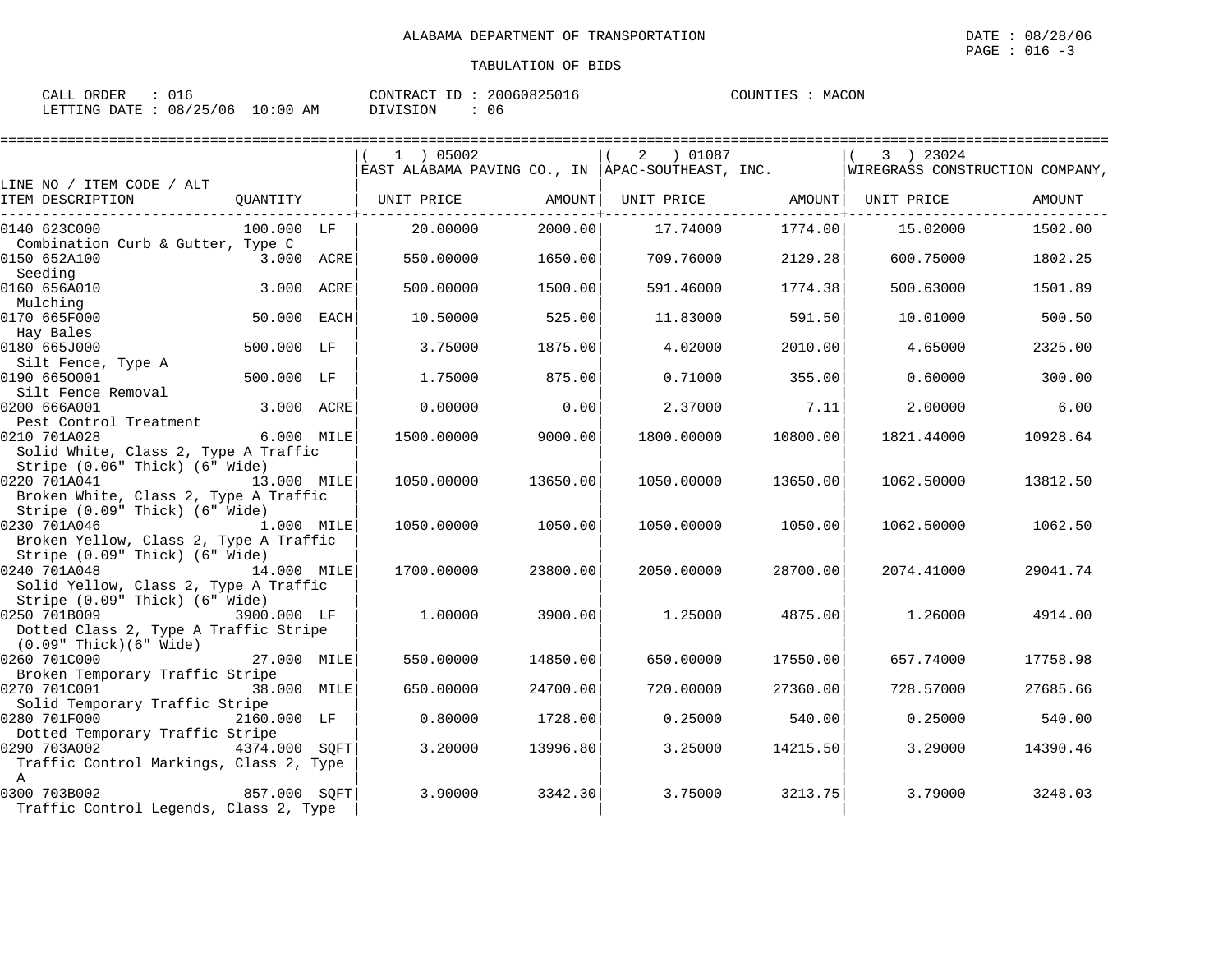| CALL ORDER                      |  |          |  | CONTRACT ID: 20060825016 | COUNTIES | MACON |
|---------------------------------|--|----------|--|--------------------------|----------|-------|
| LETTING DATE: 08/25/06 10:00 AM |  | DIVISION |  | 06                       |          |       |

|                                        |               |      | 1 ) 05002                                          |                 | 2   01087                                      |                 | 3 ) 23024                       |                      |
|----------------------------------------|---------------|------|----------------------------------------------------|-----------------|------------------------------------------------|-----------------|---------------------------------|----------------------|
|                                        |               |      | EAST ALABAMA PAVING CO., IN   APAC-SOUTHEAST, INC. |                 |                                                |                 | WIREGRASS CONSTRUCTION COMPANY, |                      |
| LINE NO / ITEM CODE / ALT              |               |      |                                                    |                 |                                                |                 |                                 |                      |
| ITEM DESCRIPTION                       | OUANTITY      |      | UNIT PRICE                                         | AMOUNT          | UNIT PRICE AMOUNT                              |                 | UNIT PRICE                      | AMOUNT               |
| 0310 703D001                           | 8748.000 SOFT |      | 2.00000                                            | 17496.00        | 1.50000                                        | 13122.00        | 1.52000                         | 13296.96             |
| Temporary Traffic Control Markings     |               |      |                                                    |                 |                                                |                 |                                 |                      |
| 0320 705A031                           | 750.000 EACH  |      | 5.30000                                            | 3975.00         | 5,00000                                        | 3750.00         | 5.06000                         | 3795.00              |
| Pavement Markers, Class A-H, Type 1-A  |               |      |                                                    |                 |                                                |                 |                                 |                      |
| 0330 705A032                           | 50.000 EACH   |      | 5.30000                                            | 265.00          | 5,00000                                        | 250.00          | 5.06000                         | 253.00               |
| Pavement Markers, Class A-H, Type 1-B  |               |      |                                                    |                 |                                                |                 |                                 |                      |
| 0340 705A037                           | 75.000 EACH   |      | 5.30000                                            | 397.50          | 5.00000                                        | 375.00          | 5.06000                         | 379.50               |
| Pavement Markers, Class A-H, Type 2-D  |               |      |                                                    |                 |                                                |                 |                                 |                      |
| 0350 705A038                           | 100.000 EACH  |      | 5.30000                                            | 530.00          | 5,00000                                        | 500.00          | 5.06000                         | 506.00               |
| Pavement Markers, Class A-H, Type 2-E  |               |      |                                                    |                 |                                                |                 |                                 |                      |
| 0360 740B000<br>1184.000 SQFT          |               |      | 9.00000                                            | 10656.00        | 8.00000                                        | 9472.00         | 7.46000                         | 8832.64              |
| Construction Signs                     |               |      |                                                    |                 |                                                |                 |                                 |                      |
| 0370 740D000                           | 100.000       | EACH | 65.00000                                           | 6500.00         | 65.00000                                       | 6500.00         | 35,00000                        | 3500.00              |
| Channelizing Drums                     |               |      |                                                    |                 |                                                |                 |                                 |                      |
| 0380 740E000                           | 400.000 EACH  |      | 10.00000                                           | 4000.00         | 15,00000                                       | 6000.00         | 11,00000                        | 4400.00              |
| Cones (36 Inches High)                 |               |      |                                                    |                 |                                                |                 |                                 |                      |
| 0390 740M001                           | 400.000       | EACH | 5,00000                                            | 2000.00         | 3.00000                                        | 1200.00         | 6.00000                         | 2400.00              |
| Ballast For Cone                       |               |      |                                                    |                 |                                                |                 |                                 |                      |
| $2.000$ EACH<br>0400 741C010           |               |      | 1500.00000                                         | 3000.00         | 1200.00000                                     | 2400.00         | 3000.00000                      | 6000.00              |
| Portable Sequential Arrow And Chevron  |               |      |                                                    |                 |                                                |                 |                                 |                      |
| Sign Unit                              |               |      |                                                    |                 |                                                |                 |                                 |                      |
| 0410 998A000                           |               | LUMP | 55000.00000                                        | 55000.00        | 0.00000                                        | 0.00            |                                 | 11500.00000 11500.00 |
| Construction Fuel (Maximum Bid Limited |               |      |                                                    |                 |                                                |                 |                                 |                      |
| To \$90,000.00)                        |               |      |                                                    |                 |                                                |                 |                                 |                      |
| SECTION TOTALS                         |               |      |                                                    | \$1,565,104.36] |                                                | \$1,693,868.99] |                                 | \$1,747,841.64       |
| CONTRACT TOTALS                        |               |      |                                                    |                 | $\sin 1, 565, 104.36$ $\sin 3, 1, 693, 868.99$ |                 |                                 | \$1,747,841.64       |
|                                        |               |      |                                                    |                 |                                                |                 |                                 |                      |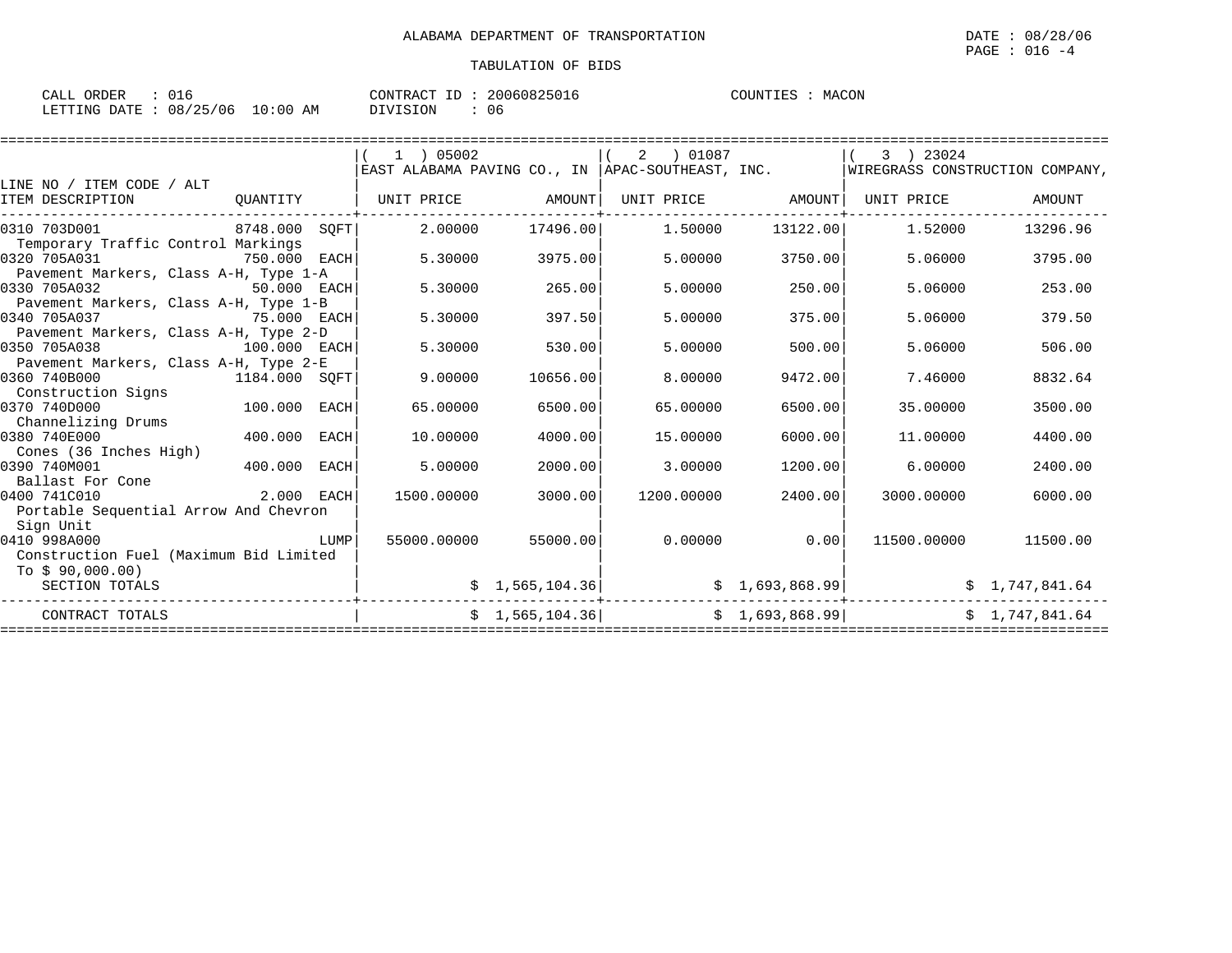## PAGE : 018 -1

#### VENDOR RANKING

|                                                                                                                                                                                                                     | : 018<br>CALL ORDER | CONTRACT ID: 20060825018<br>LETTING DATE : 08/25/06 10:00 AM<br>DIVISION<br>: 06 |  | COUNTIES : DALLAS |                     |                   |
|---------------------------------------------------------------------------------------------------------------------------------------------------------------------------------------------------------------------|---------------------|----------------------------------------------------------------------------------|--|-------------------|---------------------|-------------------|
| Working Days<br>(available days)<br>CONTRACT TIME : 150<br>$PROJECT(S) : BHPF-0008(540)$<br>CONTRACT DESCRIPTION :<br>for the Bridge Coating of the Edmund Pettus Bridge on US-80<br>at the Alabama River in Selma. |                     |                                                                                  |  |                   |                     |                   |
| RANK                                                                                                                                                                                                                | VENDOR NO./NAME     |                                                                                  |  |                   | TOTAL<br><b>BID</b> | % OVER<br>LOW BID |
|                                                                                                                                                                                                                     | 22013               | V.H.P. ENTERPRISES, INC.                                                         |  |                   | \$1.484.640.00      | 100.0000%         |
|                                                                                                                                                                                                                     | 14010               | NORTH STAR PAINTING COMPANY, INC.                                                |  |                   | 1,561,623.00        | 105.1853%         |
|                                                                                                                                                                                                                     | 19087               | S & D INDUSTRIAL PAINTING, INC.                                                  |  |                   | 1,785,537.75        | 120.2674%         |
| 4                                                                                                                                                                                                                   | 19118               | SEMINOLE EOUIPMENT, INC.                                                         |  |                   | 1,928,823.00        | 129.9186%         |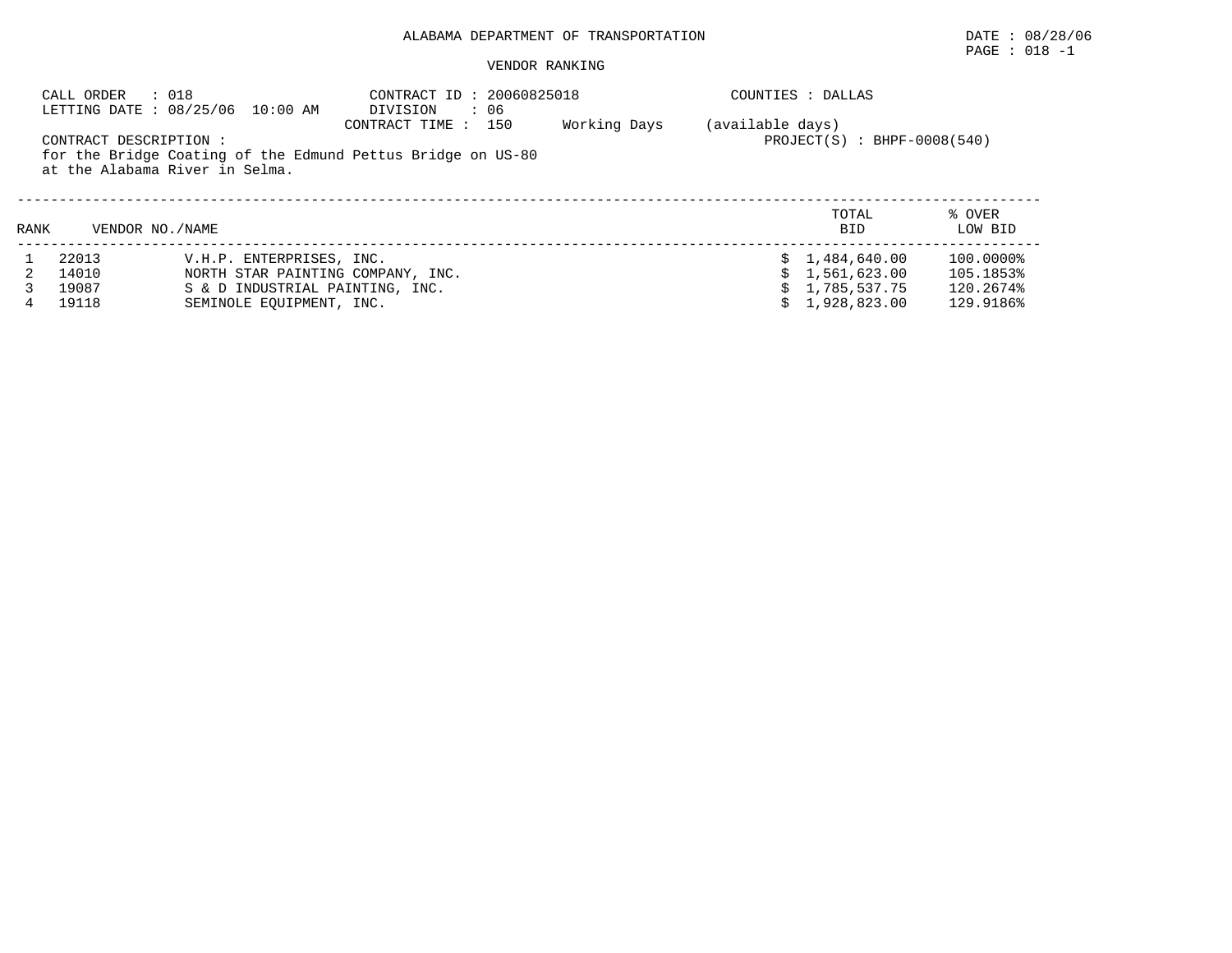| CALL<br>ORDER |                   |             | $\pi \cap m$<br>ONTRAC | 60825018<br>2006 | $COTINTTTF^T$ | DALLAS |
|---------------|-------------------|-------------|------------------------|------------------|---------------|--------|
| LETTING DATE  | 125<br>/06<br>08/ | LO:00<br>AM | DIVISION               | -06              |               |        |

|                                                         |             | 1 ) 22013                |                 | 2 ) 14010                   |                | 3 ) 19087                       |                |
|---------------------------------------------------------|-------------|--------------------------|-----------------|-----------------------------|----------------|---------------------------------|----------------|
|                                                         |             | V.H.P. ENTERPRISES, INC. |                 | NORTH STAR PAINTING CO., IN |                | S & D INDUSTRIAL PAINTING, INC. |                |
| LINE NO / ITEM CODE / ALT                               |             |                          |                 |                             |                |                                 |                |
| ITEM DESCRIPTION<br>OUANTITY                            |             | UNIT PRICE               | AMOUNT          | UNIT PRICE                  | AMOUNT         | UNIT PRICE                      | AMOUNT         |
| SECTION 0001<br>Total                                   |             |                          |                 |                             |                |                                 |                |
| 0010 521B000                                            | LUMP        | 1435619.00000            | 1435619.00      | 1500000.00000               | 1500000.00     | 1600000.00000                   | 1600000.00     |
| Coating Existing Bridge At Milepost 85.<br>0020 600A000 | LUMP        | 22000.00000              | 22000.00        | 20000.00000                 | 20000.00       | 150000.00000                    | 150000.00      |
| Mobilization<br>0030 740B000<br>398.000                 | SQFT        | 2.00000                  | 796.00          | 1,00000                     | 398.00         | 0.50000                         | 199.00         |
| Construction Signs                                      |             |                          |                 |                             |                |                                 |                |
| 0040 740D000<br>75.000<br>Channelizing Drums            | <b>EACH</b> | 1,00000                  | 75.00           | 1,00000                     | 75.00          | 1,00000                         | 75.00          |
| 0050 740E000<br>75.000                                  | EACH        | 1,00000                  | 75.00           | 1,00000                     | 75.00          | 0.35000                         | 26.25          |
| Cones (36 Inches High)<br>0060 740M001                  | EACH        | 1,00000                  | 75.00           | 1,00000                     | 75.00          | 0.50000                         |                |
| 75.000<br>Ballast For Cone                              |             |                          |                 |                             |                |                                 | 37.50          |
| 0070 741C010<br>Portable Sequential Arrow And Chevron   | 2.000 EACH  | 500,00000                | 1000.00         | 500.00000                   | 1000.00        | 100.00000                       | 200.00         |
| Sign Unit                                               |             |                          |                 |                             |                |                                 |                |
| 0080 998A000                                            | LUMP        | 25000.00000              | 25000.00        | 40000.00000                 | 40000.00       | 35000.00000                     | 35000.00       |
| Construction Fuel (Maximum Bid Limited                  |             |                          |                 |                             |                |                                 |                |
| To \$ 45000)                                            |             |                          |                 |                             |                |                                 |                |
| SECTION TOTALS                                          |             |                          | \$1,484,640.00] |                             | \$1,561,623.00 |                                 | \$1,785,537.75 |
| CONTRACT TOTALS                                         |             |                          | \$1,484,640.00  |                             | \$1,561,623.00 |                                 | \$1,785,537.75 |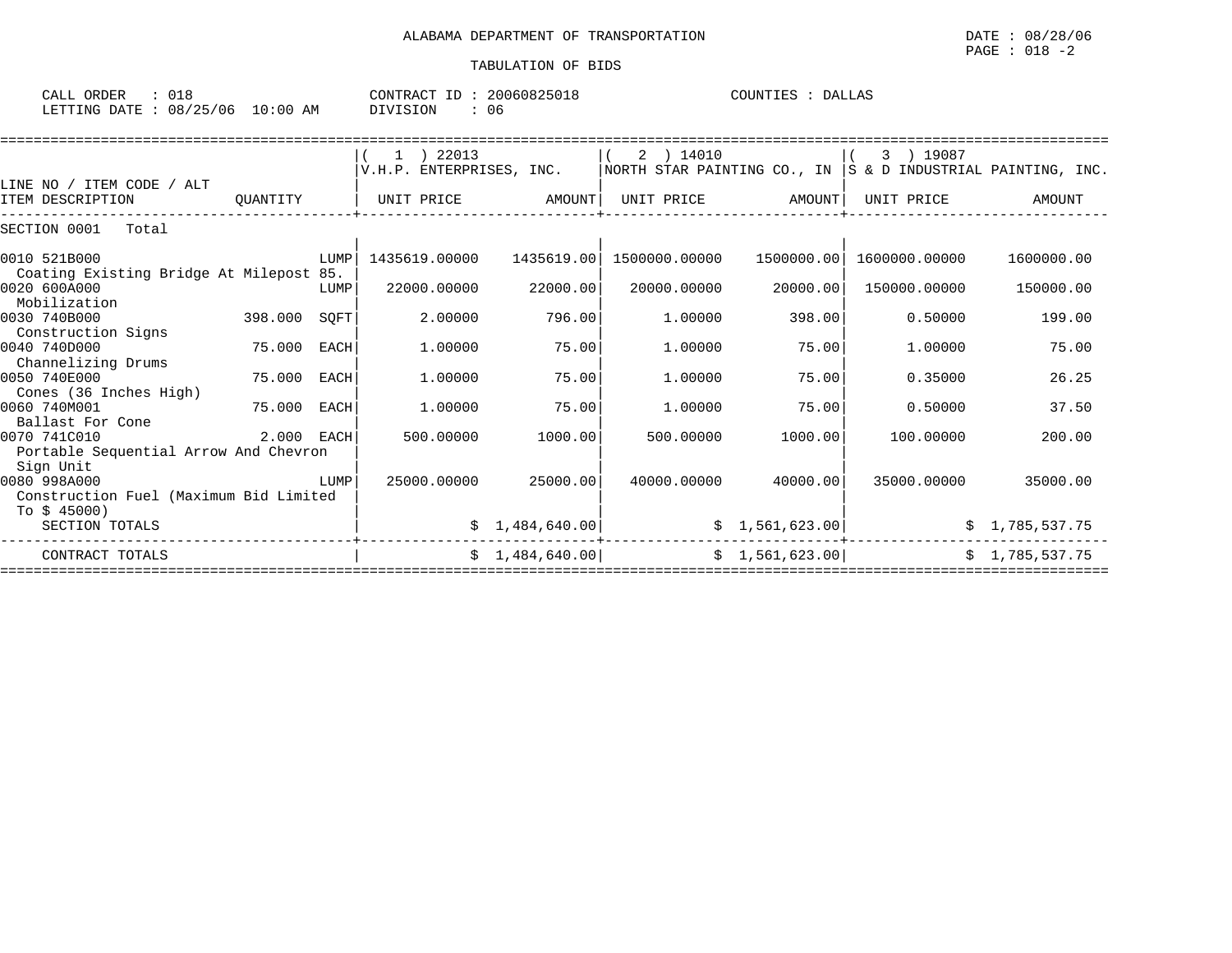## ALABAMA DEPARTMENT OF TRANSPORTATION DATE : 08/28/06 TABULATION OF BIDS

| CALL ORDER<br>: 018<br>LETTING DATE : 08/25/06 10:00 AM             |             |      | CONTRACT ID: 20060825018<br>DIVISION<br>: 06 |                |            | COUNTIES : DALLAS |            |        |  |  |
|---------------------------------------------------------------------|-------------|------|----------------------------------------------|----------------|------------|-------------------|------------|--------|--|--|
|                                                                     |             |      | 4 ) 19118<br>SEMINOLE EQUIPMENT, INC.        |                |            |                   |            |        |  |  |
| LINE NO / ITEM CODE / ALT<br>ITEM DESCRIPTION                       | OUANTITY    |      | UNIT PRICE                                   | AMOUNT         | UNIT PRICE | AMOUNT            | UNIT PRICE | AMOUNT |  |  |
| SECTION 0001<br>Total                                               |             |      |                                              |                |            |                   |            |        |  |  |
| 0010 521B000<br>Coating Existing Bridge At Milepost 85.             |             | LUMP | 1878000.00000                                | 1878000.00     |            |                   |            |        |  |  |
| 0020 600A000<br>Mobilization                                        |             | LUMP | 50000.00000                                  | 50000.00       |            |                   |            |        |  |  |
| 0030 740B000<br>Construction Signs                                  | 398.000     | SOFT | 1,00000                                      | 398.00         |            |                   |            |        |  |  |
| 0040 740D000<br>Channelizing Drums                                  | 75.000      | EACH | 1,00000                                      | 75.00          |            |                   |            |        |  |  |
| 0050 740E000<br>Cones (36 Inches High)                              | 75.000      | EACH | 1,00000                                      | 75.00          |            |                   |            |        |  |  |
| 0060 740M001<br>Ballast For Cone                                    | 75.000 EACH |      | 1,00000                                      | 75.00          |            |                   |            |        |  |  |
| 0070 741C010<br>Portable Sequential Arrow And Chevron               | 2.000 EACH  |      | 100.00000                                    | 200.00         |            |                   |            |        |  |  |
| Sign Unit<br>0080 998A000<br>Construction Fuel (Maximum Bid Limited |             | LUMP | 0.00000                                      | 0.00           |            |                   |            |        |  |  |
| To $$45000)$<br>SECTION TOTALS                                      |             |      |                                              | \$1,928,823.00 |            | 0.00              |            | 0.00   |  |  |
| CONTRACT TOTALS                                                     |             |      |                                              | \$1,928,823.00 |            | \$<br>0.00        | \$         |        |  |  |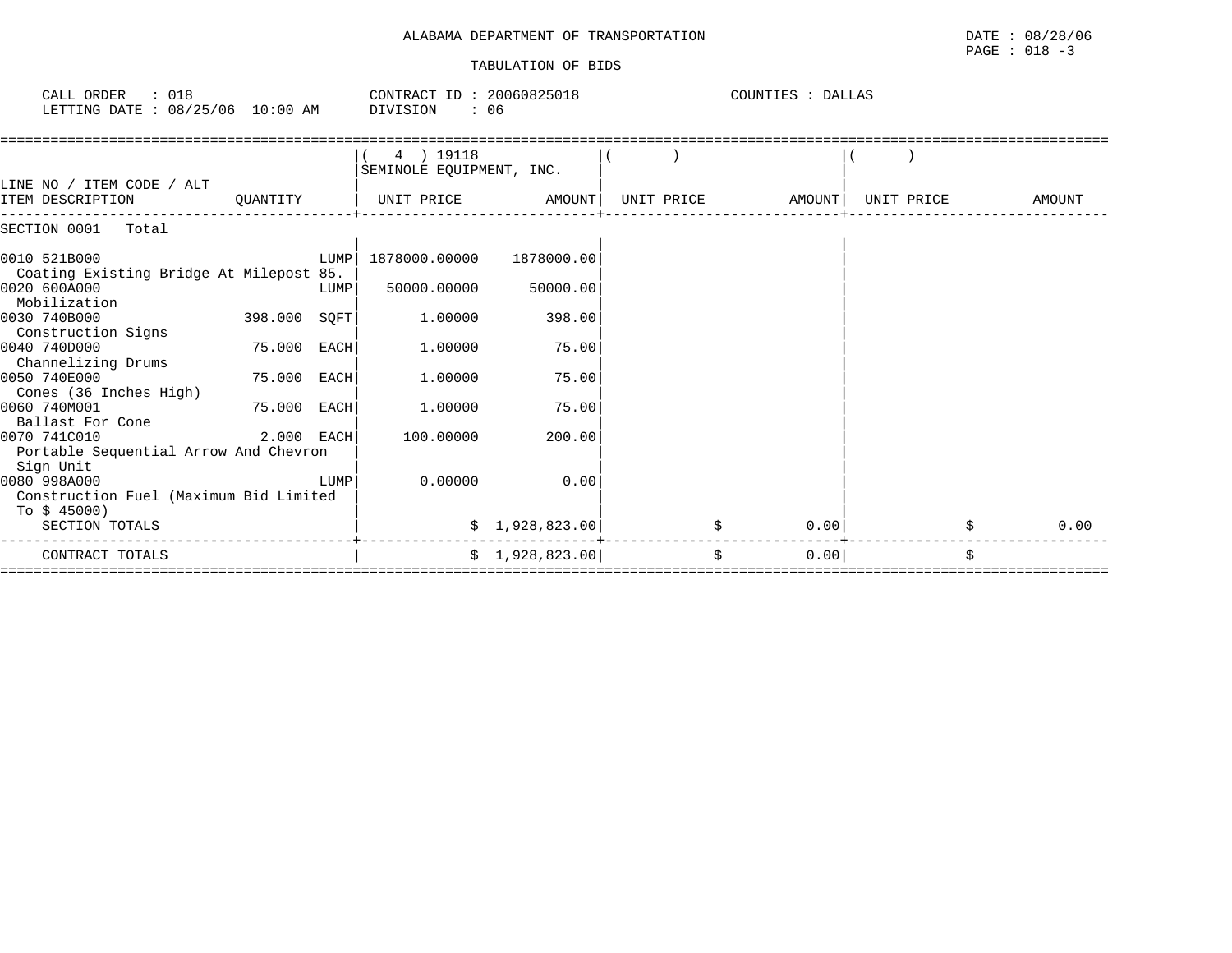## PAGE : 021 -1

### VENDOR RANKING

|      | : 021<br>CALL ORDER                                                                                                                                                                                               | LETTING DATE : 08/25/06 10:00 AM                   | CONTRACT ID: 20060825021<br>$\cdot$ 06<br>DIVISION |  | COUNTIES : BULLOCK  | MACON             |
|------|-------------------------------------------------------------------------------------------------------------------------------------------------------------------------------------------------------------------|----------------------------------------------------|----------------------------------------------------|--|---------------------|-------------------|
|      | CONTRACT DESCRIPTION :<br>for constructing the Planing, Resurfacing and Traffic Stripe<br>on SR-15 (US-29) from SR-6 (US-82) in Union Springs to just<br>north of the Bullock/Macon county line. Length 6.396 mi. | (available days)<br>$PROJECT(S) : STPSA-0015(512)$ | 99-306-062-015-601                                 |  |                     |                   |
| RANK | VENDOR NO. / NAME                                                                                                                                                                                                 |                                                    |                                                    |  | TOTAL<br><b>BID</b> | % OVER<br>LOW BID |
|      | 01087                                                                                                                                                                                                             | APAC-SOUTHEAST, INC.                               |                                                    |  | \$1,584,405.92      | 100.0000%         |
|      | 05002                                                                                                                                                                                                             | EAST ALABAMA PAVING COMPANY, INC.                  |                                                    |  | \$1.587.189.27      | 100.1757%         |
|      | 23024                                                                                                                                                                                                             |                                                    | WIREGRASS CONSTRUCTION COMPANY, INC.               |  | \$1.717.189.34      | 108.3806%         |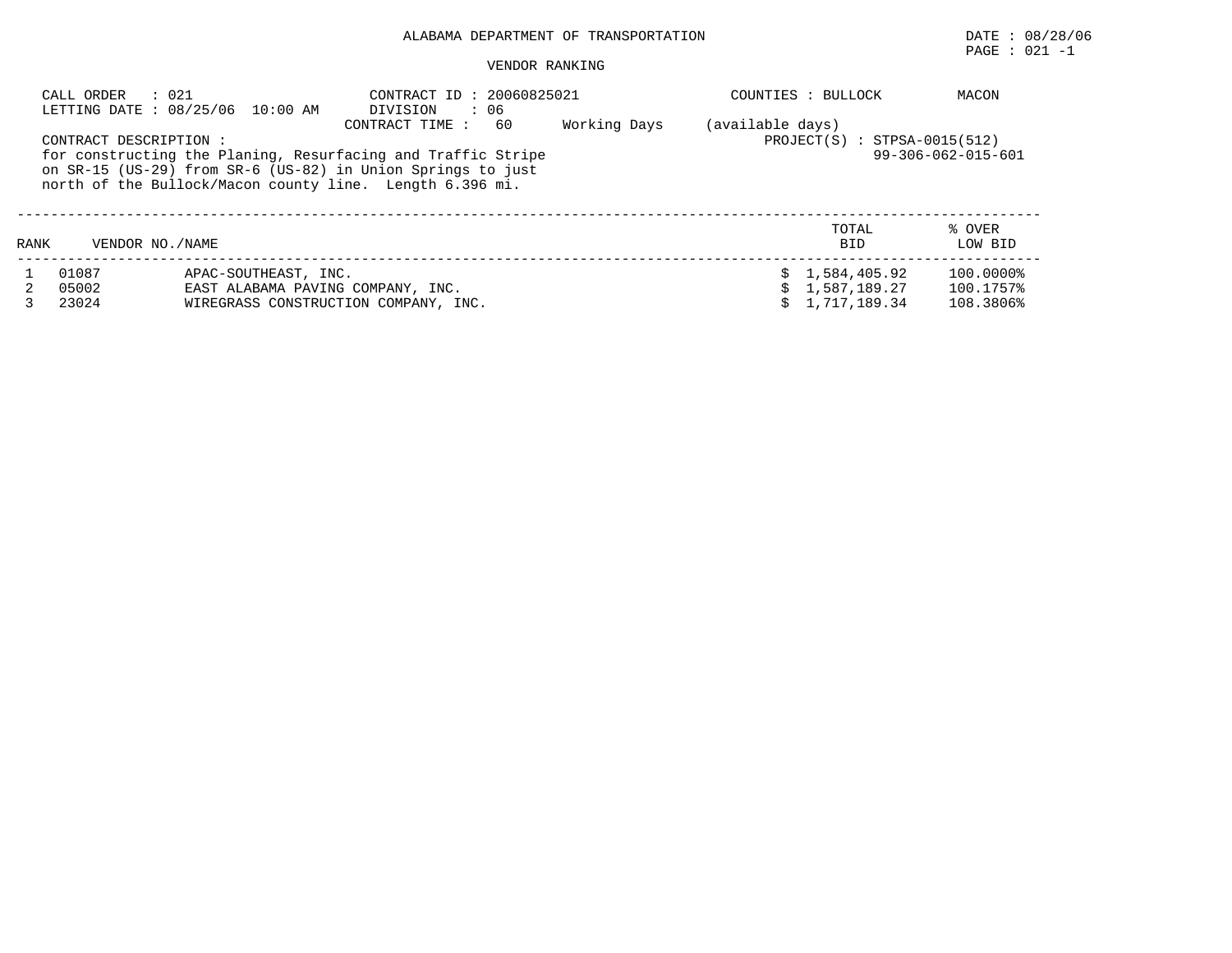|                                                                                                                                         |                 |                                                                                                             |                    |           |                    |             | $PAGE : 021 -2$ |
|-----------------------------------------------------------------------------------------------------------------------------------------|-----------------|-------------------------------------------------------------------------------------------------------------|--------------------|-----------|--------------------|-------------|-----------------|
|                                                                                                                                         |                 |                                                                                                             | TABULATION OF BIDS |           |                    |             |                 |
| CALL ORDER : 021 CONTRACT ID : 20060825021<br>LETTING DATE : 08/25/06 10:00 AM DIVISION : 06                                            |                 |                                                                                                             |                    |           | COUNTIES : BULLOCK |             | MACON           |
|                                                                                                                                         |                 | $(1)$ 01087<br>$ $ APAC-SOUTHEAST, INC. $ $ EAST ALABAMA PAVING CO., IN $ $ WIREGRASS CONSTRUCTION COMPANY, |                    | (2) 05002 |                    | $(3)$ 23024 |                 |
| LINE NO / ITEM CODE / ALT<br>[TEM DESCRIPTION QUANTITY   UNIT PRICE AMOUNT  UNIT PRICE AMOUNT                                           |                 |                                                                                                             |                    |           |                    | UNIT PRICE  | AMOUNT          |
| SECTION 0001 Total                                                                                                                      |                 |                                                                                                             |                    |           |                    |             |                 |
| 0010 405A000 14645.000 GAL                                                                                                              |                 | 1.65000                                                                                                     | 24164.25           | 2.00000   | 29290.00           | 0.50000     | 7322.50         |
| Tack Coat<br>0020 408A052<br>Planing Existing Pavement                                                                                  | 101302.000 SQYD | 0.50000                                                                                                     | 50651.00           | 0.35000   | 35455.70           | 0.94000     | 95223.88        |
| (Approximately 1.10" Thru 2.0" Thick)<br>0030 424A361<br>Superpave Bituminous Concrete Wearing<br>Surface Layer, 3/4" Maximum Aggregate | 9765.000 TON    | 53.55000                                                                                                    | 522915.75          | 54.64000  | 533559.60          | 55.35000    | 540492.75       |
| Size Mix, ESAL Range C/D<br>0040 424A367<br>Superpave Bituminous Concrete Wearing<br>Surface Layer, Leveling, 3/4" Maximum              | 1000.000 TON    |                                                                                                             | 45.05000 45050.00  | 51.52000  | 51520.00           | 49.35000    | 49350.00        |
| Aggregate Size Mix, ESAL Range C/D<br>0050 424B650 11315.000 TON<br>Superpave Bituminous Concrete Upper                                 |                 | 51.75000                                                                                                    | 585551.25          | 50.41000  | 570389.15          | 57.15000    | 646652.25       |
| Binder Layer, 3/4" Maximum Aggregate<br>Size Mix, ESAL Range C/D<br>50.000 TON<br>0060 424B654<br>Superpave Bituminous Concrete Upper   |                 |                                                                                                             | 65.00000 3250.00   |           | 159.00000 7950.00  | 117.00000   | 5850.00         |
| Binder Layer, Patching, 3/4" Maximum<br>Aggregate Size Mix, ESAL Range C/D<br>0070 424B663 2184.000 TON                                 |                 |                                                                                                             | 54.65000 119355.60 | 47.78000  | 104351.52          | 52.75000    | 115206.00       |

0070 424B663 2184.000 TON | 54.65000 119355.60| 47.78000 104351.52| 52.75000 115206.00

0080 600A000 LUMP| 48000.00000 48000.00| 0.00000 0.00| 41500.00000 41500.00

0090 652A100 5.000 ACRE| 625.82000 3129.10| 500.00000 2500.00| 579.31000 2896.55

0100 656A010 5.000 ACRE| 541.58000 2707.90| 500.00000 2500.00| 501.33000 2506.65

0110 665F000 200.000 EACH| 9.63000 1926.00| 10.50000 2100.00| 8.91000 1782.00

0120 665J000 2000.000 LF | 3.61000 7220.00| 3.75000 7500.00| 3.34000 6680.00

0130 665O001 2000.000 LF | 0.18000 360.00| 1.75000 3500.00| 0.17000 340.00

Mobilization | | |

 $\bf{S}$ eeding  $\qquad \qquad \mid$ 

Mulching | | |

Hay Bales | | |

Silt Fence, Type A | | |

Superpave Bituminous Concrete Upper Binder Layer, Widening, 1 1/2" Maximum

Aggregate Size Mix, ESAL Range C/D<br>0080 600A000

Silt Fence Removal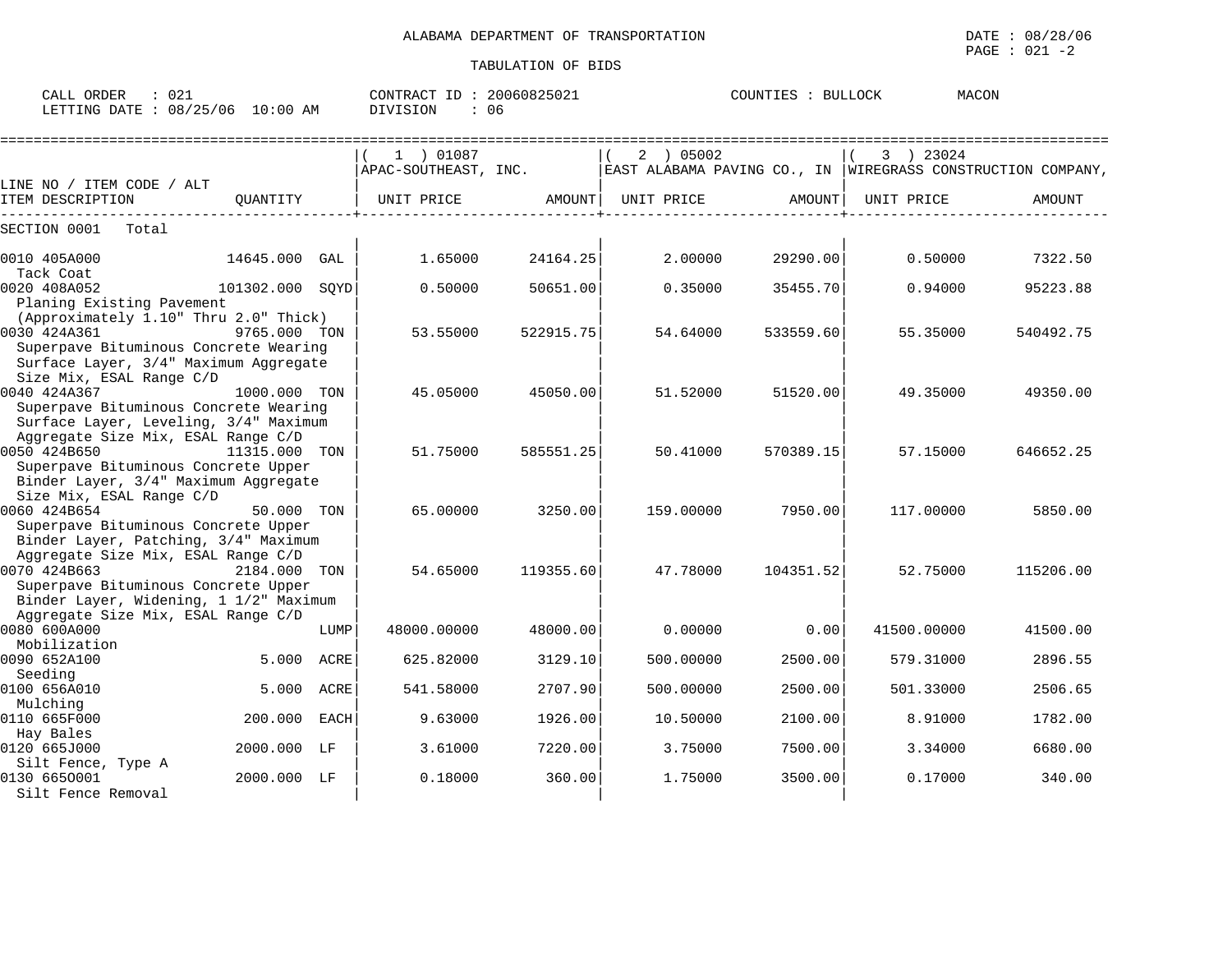| ORDER<br><b>CALL</b><br>$\sim$<br>. U 4 | 20060825021<br>CONTRACT ID: | <b>BULLOCK</b><br>COUNTIES | MACON |
|-----------------------------------------|-----------------------------|----------------------------|-------|
| LETTING DATE: 08/25/06<br>$10:00$ AM    | 06<br>DIVISION              |                            |       |

|                                                                          |                | 1 ) 01087                                       |          |            |          | 3 ) 23024  | $ $ APAC-SOUTHEAST, INC. $ $ EAST ALABAMA PAVING CO., IN $ $ WIREGRASS CONSTRUCTION COMPANY, |
|--------------------------------------------------------------------------|----------------|-------------------------------------------------|----------|------------|----------|------------|----------------------------------------------------------------------------------------------|
| LINE NO / ITEM CODE / ALT                                                |                |                                                 |          |            |          |            | AMOUNT                                                                                       |
| ITEM DESCRIPTION                                                         |                | QUANTITY   UNIT PRICE AMOUNT  UNIT PRICE AMOUNT |          |            |          | UNIT PRICE |                                                                                              |
| 0140 666A001                                                             | 5.000 ACRE     | 2.41000                                         | 12.05    | 0.00000    | 0.00     | 2.23000    | 11.15                                                                                        |
| Pest Control Treatment                                                   |                |                                                 |          |            |          |            |                                                                                              |
| 0150 701A028                                                             | 12.000 MILE    | 1800.00000                                      | 21600.00 | 1500.00000 | 18000.00 | 2026.64000 | 24319.68                                                                                     |
| Solid White, Class 2, Type A Traffic                                     |                |                                                 |          |            |          |            |                                                                                              |
| Stripe (0.06" Thick) (6" Wide)                                           |                |                                                 |          |            |          |            |                                                                                              |
| 0160 701A041<br>1.000 MILE<br>Broken White, Class 2, Type A Traffic      |                | 1200.00000                                      | 1200.00  | 1050.00000 | 1050.00  | 1351.09000 | 1351.09                                                                                      |
| Stripe (0.09" Thick) (6" Wide)                                           |                |                                                 |          |            |          |            |                                                                                              |
| 0170 701A046                                                             | 4.000 MILE     | 1050.00000                                      | 4200.00  | 1050.00000 | 4200.00  | 1182.21000 | 4728.84                                                                                      |
| Broken Yellow, Class 2, Type A Traffic                                   |                |                                                 |          |            |          |            |                                                                                              |
| Stripe (0.09" Thick) (6" Wide)                                           |                |                                                 |          |            |          |            |                                                                                              |
| 0180 701A048<br>9.000 MILE                                               |                | 2050.00000                                      | 18450.00 | 1700.00000 | 15300.00 | 2308.12000 | 20773.08                                                                                     |
| Solid Yellow, Class 2, Type A Traffic                                    |                |                                                 |          |            |          |            |                                                                                              |
| Stripe (0.09" Thick) (6" Wide)                                           |                |                                                 |          |            |          |            |                                                                                              |
| 0190 701B009                                                             | 1000.000 LF    | 1,00000                                         | 1000.00  | 1,00000    | 1000.00  | 1.13000    | 1130.00                                                                                      |
| Dotted Class 2, Type A Traffic Stripe                                    |                |                                                 |          |            |          |            |                                                                                              |
| $(0.09"$ Thick $)(6"$ Wide $)$                                           |                |                                                 |          |            |          |            |                                                                                              |
| 0200 701C000                                                             | 14.000 MILE    | 650,00000                                       | 9100.00  | 500,00000  | 7000.00  | 731.84000  | 10245.76                                                                                     |
| Broken Temporary Traffic Stripe                                          |                |                                                 |          |            |          |            |                                                                                              |
| 0210 701C001                                                             | 59.000 MILE    | 720.00000                                       | 42480.00 | 600.00000  | 35400.00 | 810.66000  | 47828.94                                                                                     |
| Solid Temporary Traffic Stripe                                           |                |                                                 |          |            |          |            |                                                                                              |
| 0220 701F000                                                             | 1000.000 LF    | 0.30000                                         | 300.00   | 0.80000    | 800.00   | 0.34000    | 340.00                                                                                       |
| Dotted Temporary Traffic Stripe                                          |                |                                                 |          |            |          |            |                                                                                              |
| 0230 701G125                                                             | 1157.000 LF    | 4.50000                                         | 5206.50  | 6,00000    | 6942.00  | 5.07000    | 5865.99                                                                                      |
| Solid White, Class 3W, Type A Traffic                                    |                |                                                 |          |            |          |            |                                                                                              |
| Stripe (6" Wide)                                                         |                |                                                 |          |            |          |            |                                                                                              |
| 0240 701G129                                                             | 579.000 LF     | 4.50000                                         | 2605.50  | 4.00000    | 2316.00  | 5.07000    | 2935.53                                                                                      |
| Broken Yellow, Class 3W, Type A Traffic                                  |                |                                                 |          |            |          |            |                                                                                              |
| Stripe (6" Wide)                                                         |                |                                                 |          |            |          |            |                                                                                              |
| 0250 701H001                                                             | 1157.000 LF    | 1,00000                                         | 1157.00  | 0.70000    | 809.90   | 1.13000    | 1307.41                                                                                      |
| Solid Traffic Stripe Removed (Plastic)                                   |                |                                                 |          |            |          |            |                                                                                              |
| 0260 701H006                                                             | 579.000 LF     | 1,00000                                         | 579.00   | 0.40000    | 231.60   | 1.13000    | 654.27                                                                                       |
| Broken Traffic Stripe Removed (Plastic)<br>0270 703A002<br>5596.000 SQFT |                | 3.25000                                         | 18187.00 | 3.20000    | 17907.20 | 3.66000    | 20481.36                                                                                     |
| Traffic Control Markings, Class 2, Type                                  |                |                                                 |          |            |          |            |                                                                                              |
| $\mathbb{A}$                                                             |                |                                                 |          |            |          |            |                                                                                              |
| 0280 703B002                                                             | 314.000 SOFT   | 3.75000                                         | 1177.50  | 3.90000    | 1224.60  | 4.22000    | 1325.08                                                                                      |
| Traffic Control Legends, Class 2, Type                                   |                |                                                 |          |            |          |            |                                                                                              |
| 0290 703D001                                                             | 11192.000 SOFT | 1,25000                                         | 13990.00 | 2,00000    | 22384.00 | 1,41000    | 15780.72                                                                                     |
| Temporary Traffic Control Markings                                       |                |                                                 |          |            |          |            |                                                                                              |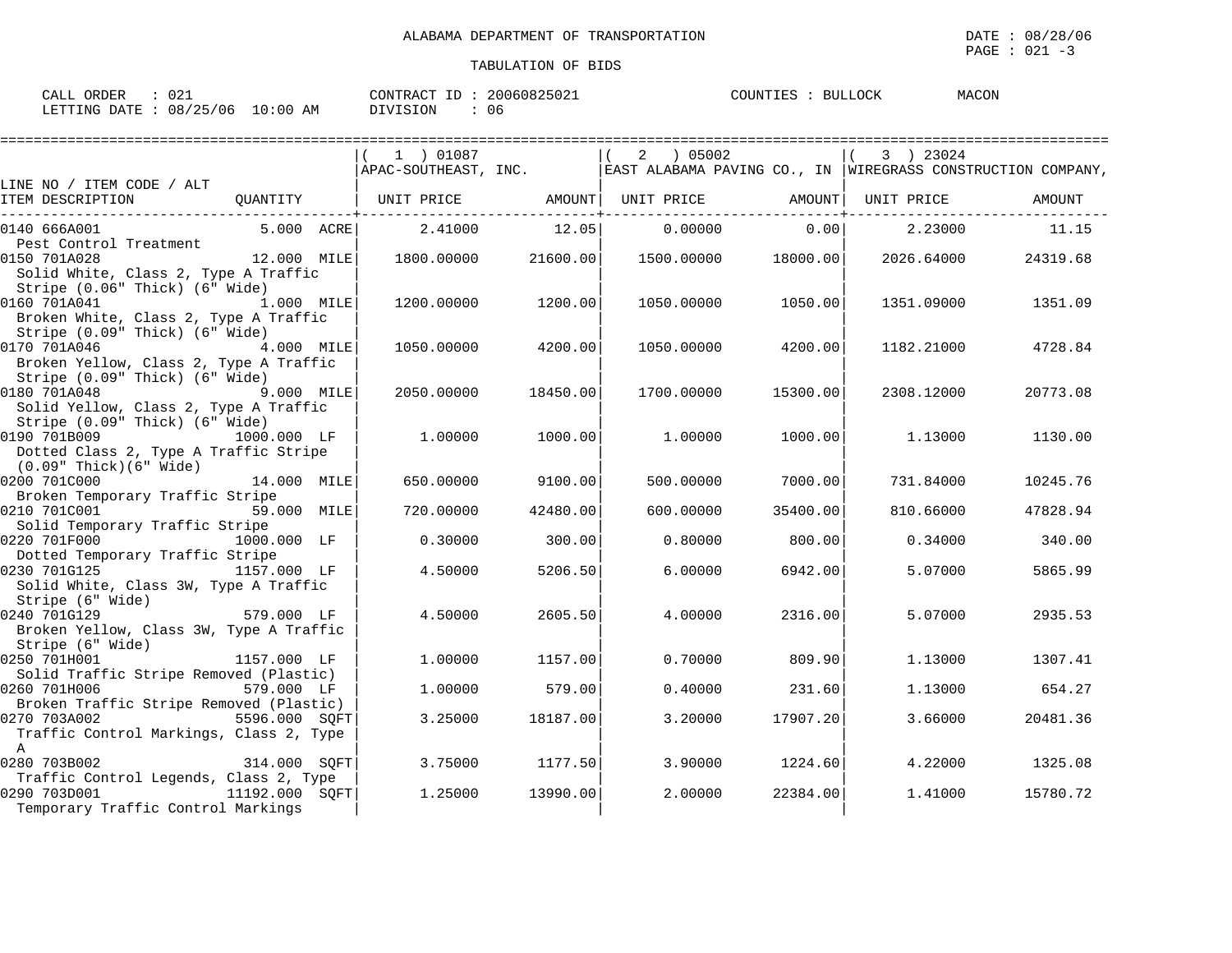| ∩∩-<br>ORDER<br>CALL<br>. U 4 -         | 20060825021<br>CONTRACT ID | COUNTIES<br>BULLOCK | MACON |
|-----------------------------------------|----------------------------|---------------------|-------|
| 08/25/06<br>10:00<br>LETTING DATE<br>ΑM | DIVISION<br>06             |                     |       |

|                                        |              |             | 1 ) 01087            |                 | 05002<br>2  |                   | 3 ) 23024                                                     |                |
|----------------------------------------|--------------|-------------|----------------------|-----------------|-------------|-------------------|---------------------------------------------------------------|----------------|
|                                        |              |             | APAC-SOUTHEAST, INC. |                 |             |                   | EAST ALABAMA PAVING CO., IN   WIREGRASS CONSTRUCTION COMPANY, |                |
| LINE NO / ITEM CODE / ALT              |              |             |                      |                 |             |                   |                                                               |                |
| ITEM DESCRIPTION                       | QUANTITY     |             | UNIT PRICE AMOUNT    |                 |             | UNIT PRICE AMOUNT | UNIT PRICE                                                    | AMOUNT         |
|                                        |              |             |                      |                 |             |                   |                                                               |                |
| 0300 705A031                           | 100.000 EACH |             | 5.00000              | 500.00          | 5.30000     | 530.00            | 5.63000                                                       | 563.00         |
| Pavement Markers, Class A-H, Type 1-A  |              |             |                      |                 |             |                   |                                                               |                |
| 0310 705A032                           | 320.000 EACH |             | 5.00000              | 1600.00         | 5.30000     | 1696.00           | 5.63000                                                       | 1801.60        |
| Pavement Markers, Class A-H, Type 1-B  |              |             |                      |                 |             |                   |                                                               |                |
| 0320 705A037                           | 500.000 EACH |             | 5.00000              | 2500.00         | 5.30000     | 2650.00           | 5.63000                                                       | 2815.00        |
| Pavement Markers, Class A-H, Type 2-D  |              |             |                      |                 |             |                   |                                                               |                |
| 0330 705A038                           | 400.000 EACH |             | 5.00000              | 2000.00         | 5.30000     | 2120.00           | 5.63000                                                       | 2252.00        |
| Pavement Markers, Class A-H, Type 2-E  |              |             |                      |                 |             |                   |                                                               |                |
| 0340 740B000                           | 918.000 SQFT |             | 9.76000              | 8959.68         | 9,00000     | 8262.00           | 9.07000                                                       | 8326.26        |
| Construction Signs                     |              |             |                      |                 |             |                   |                                                               |                |
| 0350 740D000                           | 100.000      | EACH        | 23.81000             | 2381.00         | 65.00000    | 6500.00           | 45.00000                                                      | 4500.00        |
| Channelizing Drums                     |              |             |                      |                 |             |                   |                                                               |                |
| 0360 740E000                           | 150.000      | EACH        | 5.95000              | 892.50          | 10,00000    | 1500.00           | 8,00000                                                       | 1200.00        |
| Cones (36 Inches High)                 |              |             |                      |                 |             |                   |                                                               |                |
| 0370 740M001                           | 150.000      | EACH        | 2.38000              | 357.00          | 5.00000     | 750.00            | 4.00000                                                       | 600.00         |
| Ballast For Cone                       |              |             |                      |                 |             |                   |                                                               |                |
| 0380 7400000                           | 1.000        | <b>EACH</b> | 8500.00000           | 8500.00         | 2000.00000  | 2000.00           | 2750.00000                                                    | 2750.00        |
| Pilot Car                              |              |             |                      |                 |             |                   |                                                               |                |
| 0390 741C010                           | 2.000 EACH   |             | 595.17000            | 1190.34         | 1500.00000  | 3000.00           | 2500.00000                                                    | 5000.00        |
| Portable Sequential Arrow And Chevron  |              |             |                      |                 |             |                   |                                                               |                |
| Sign Unit                              |              |             |                      |                 |             |                   |                                                               |                |
| 0400 998A000                           |              | LUMP        | 0.00000              | 0.00            | 73000.00000 | 73000.00          | 12500.00000                                                   | 12500.00       |
| Construction Fuel (Maximum Bid Limited |              |             |                      |                 |             |                   |                                                               |                |
| TO S 88.000.00)                        |              |             |                      |                 |             |                   |                                                               |                |
| SECTION TOTALS                         |              |             |                      | \$1,584,405.92] |             | \$1,587,189.27    |                                                               | \$1,717,189.34 |
| CONTRACT TOTALS                        |              |             |                      | \$1,584,405.92] |             | \$1,587,189.27]   |                                                               | \$1,717,189.34 |
|                                        |              |             |                      |                 |             |                   |                                                               |                |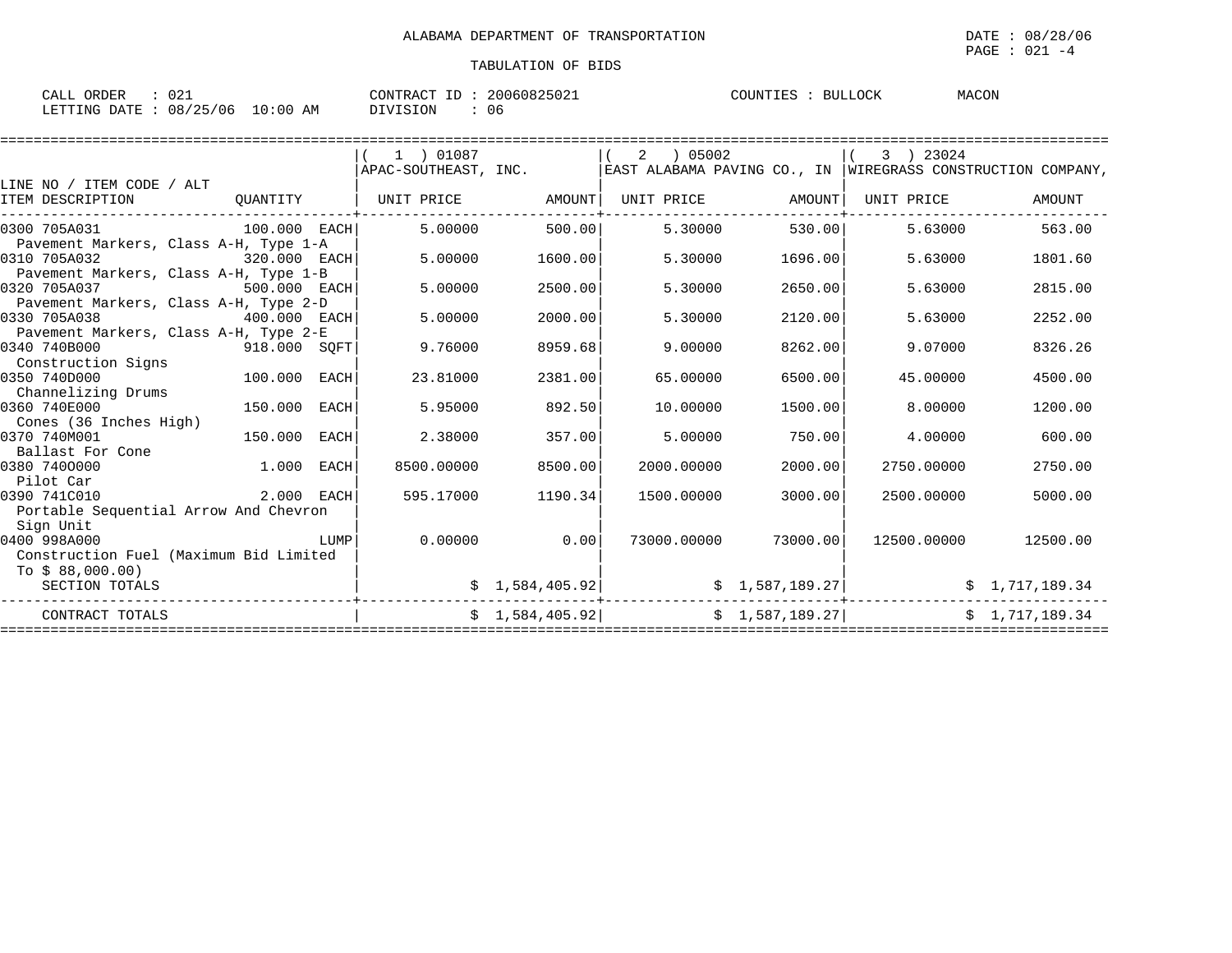## PAGE : 029 -1

#### VENDOR RANKING

| CALL ORDER                | : 029<br>LETTING DATE : 08/25/06 10:00 AM                                                | CONTRACT ID: 20060825029<br>: 01<br>DIVISION                                                                                                      |              |                  | COUNTIES : MADISON                             |                                     |
|---------------------------|------------------------------------------------------------------------------------------|---------------------------------------------------------------------------------------------------------------------------------------------------|--------------|------------------|------------------------------------------------|-------------------------------------|
| CONTRACT DESCRIPTION:     | in Huntsville. Length 1.960 km                                                           | CONTRACT TIME : 160<br>for constructing the Widening (Grade, Drainage, Pavement and<br>Signals) on Herman Plummer Road from Rideout Road to SR-53 | Working Days | (available days) | $PROJECT(S) : STPHV-8541(600)$                 |                                     |
| VENDOR NO. / NAME<br>RANK |                                                                                          |                                                                                                                                                   |              |                  | TOTAL<br><b>BID</b>                            | % OVER<br>LOW BID                   |
| 18037<br>01087<br>03104   | REED CONTRACTING SERVICES, INC.<br>APAC-SOUTHEAST, INC.<br>CARCEL & G. CONSTRUCTION, LLC |                                                                                                                                                   |              | S.               | 3,522,692.96<br>\$3,837,776.48<br>4,572,886.93 | 100.0000%<br>108.9444%<br>129.8122% |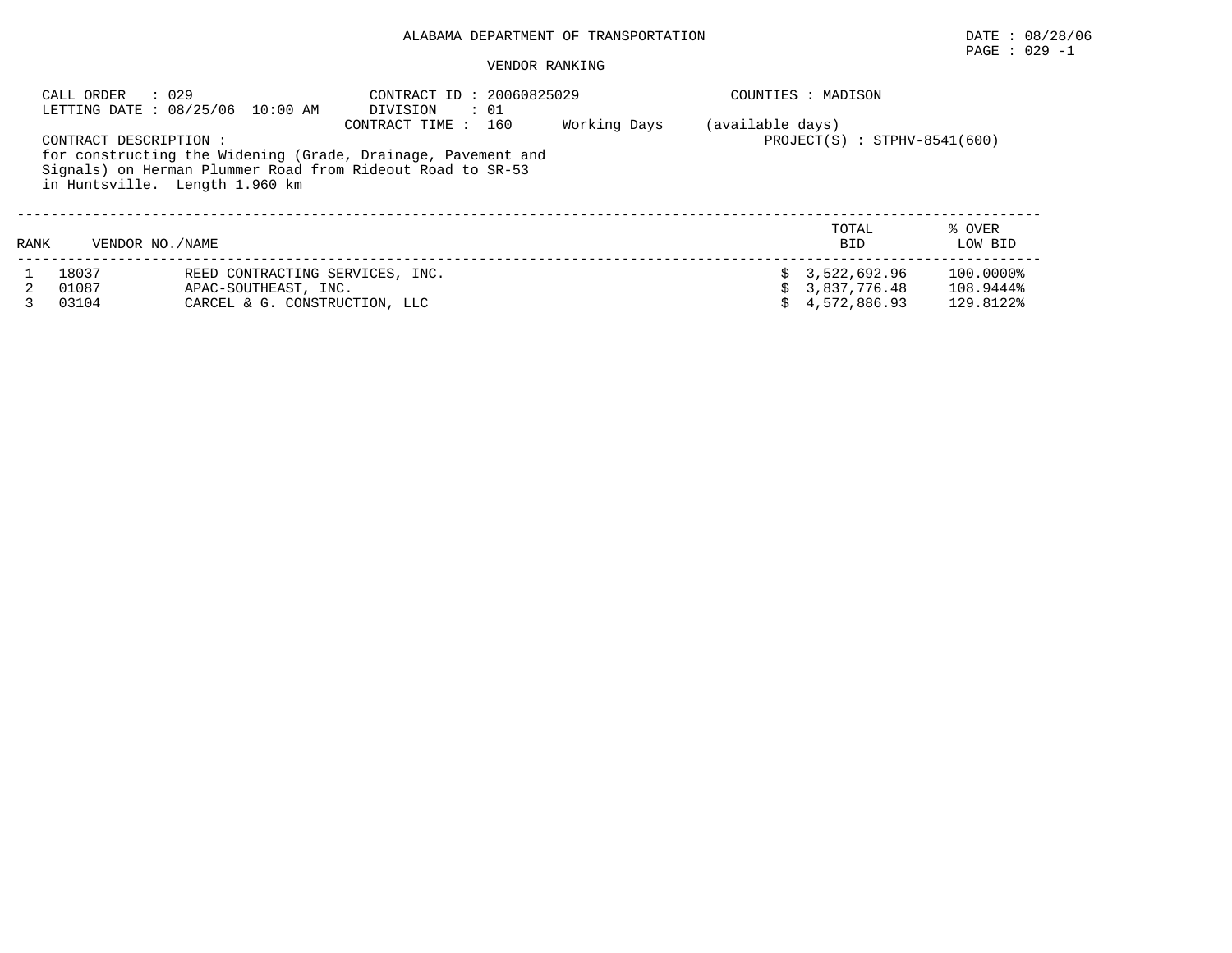| CALL<br>ORDER                   | 029 | CONTRACT ID: | 20060825029 | COUNTIES | MADISON |
|---------------------------------|-----|--------------|-------------|----------|---------|
| LETTING DATE: 08/25/06 10:00 AM |     | DIVISION     |             |          |         |

|                                                        |               |      | ===========================                     |           |                   |           |                               | =============== |
|--------------------------------------------------------|---------------|------|-------------------------------------------------|-----------|-------------------|-----------|-------------------------------|-----------------|
|                                                        |               |      | $1$ ) 18037                                     |           | 2 ) 01087         |           | 3 ) 03104                     |                 |
|                                                        |               |      | REED CONTRACTING SERVICES, APAC-SOUTHEAST, INC. |           |                   |           | CARCEL & G. CONSTRUCTION, LLC |                 |
| LINE NO / ITEM CODE / ALT                              |               |      |                                                 |           |                   |           |                               |                 |
| ITEM DESCRIPTION                                       |               |      | OUANTITY   UNIT PRICE                           | AMOUNT    | UNIT PRICE AMOUNT |           | UNIT PRICE                    | AMOUNT          |
| SECTION 0001<br>Total                                  |               |      |                                                 |           |                   |           |                               |                 |
| 0010 201A002M                                          |               | LUMP | 77606.64000 77606.64                            |           | 28621.38000       | 28621.38  | 80000.00000                   | 80000.00        |
| Clearing And Grubbing (Maximum                         |               |      |                                                 |           |                   |           |                               |                 |
| Allowable Bid $$10,000$ Per Hectare)                   |               |      |                                                 |           |                   |           |                               |                 |
| (Approximately                                         |               |      |                                                 |           |                   |           |                               |                 |
| 0020 204A000M                                          | 2.000 EACH    |      | 624.89000                                       | 1249.78   | 721.69000         | 1443.38   | 2000.00000                    | 4000.00         |
| Closing Water Well<br>0030 205A001M                    | $1.000$ EACH  |      | 0.01000                                         | 0.01      | 5622.79000        | 5622.79   | 5500.00000                    | 5500.00         |
| Removal Of Structures, Structure No. 11                |               |      |                                                 |           |                   |           |                               |                 |
| 0040 206C010M                                          | 413.000 M2    |      | 11.48000                                        | 4741.24   | 9.62000           | 3973.06   | 13,00000                      | 5369.00         |
| Removing Concrete Driveway                             |               |      |                                                 |           |                   |           |                               |                 |
| 0050 206D000M                                          | 305.000 M     |      | 24.17000                                        | 7371.85   | 35.99000          | 10976.95  | 31.35000                      | 9561.75         |
| Removing Pipe                                          |               |      |                                                 |           |                   |           |                               |                 |
| 0060 210A000M<br>Unclassified Excavation               | 58537.000 M3  |      | 10.41000                                        | 609370.17 | 9.91000           | 580101.67 | 12.52000                      | 732883.24       |
| 0070 214A000M                                          | 7343.000 M3   |      | 4.76000                                         | 34952.68  | 0.01000           | 73.43     | 20.15000                      | 147961.45       |
| Structure Excavation                                   |               |      |                                                 |           |                   |           |                               |                 |
| 0080 214B001M                                          | 2034.000 M3   |      | 0.02000                                         | 40.68     | 15.79000          | 32116.86  | 21.50000                      | 43731.00        |
| Foundation Backfill, Commercial                        |               |      |                                                 |           |                   |           |                               |                 |
| 0090 224A000M                                          | 500.000 M3    |      | 6.64000                                         | 3320.00   | 21,09000          | 10545.00  | 16.50000                      | 8250.00         |
| Lime Sink Excavation                                   |               |      |                                                 |           |                   |           |                               |                 |
| 0100 224C000M<br>Special Backfill For Lime Sink, ALDOT | 200.000 MTON  |      | 16.73000                                        | 3346.00   | 21.12000          | 4224.00   | 30.50000                      | 6100.00         |
| #467                                                   |               |      |                                                 |           |                   |           |                               |                 |
| 0110 224D000M                                          | 100.000 M3    |      | 191.20000                                       | 19120.00  | 163.49000         | 16349.00  | 298.00000                     | 29800.00        |
| Concrete Seal For Lime Sink                            |               |      |                                                 |           |                   |           |                               |                 |
| 0120 231B002M                                          | 7449.000 MTON |      | 16.21000                                        | 120748.29 | 19.76000          | 147192.24 | 33.00000                      | 245817.00       |
| Roadbed Stabilizing Material, ALDOT                    |               |      |                                                 |           |                   |           |                               |                 |
| #410 (Modified)<br>0130 301A012M                       | 27495.000 M2  |      | 4.77000                                         | 131151.15 | 6.63000           | 182291.85 | 6.95000                       | 191090.25       |
| Crushed Aggregate Base Course, Type B,                 |               |      |                                                 |           |                   |           |                               |                 |
| Plant Mixed, 150 mm Compacted Thickness                |               |      |                                                 |           |                   |           |                               |                 |
| 0140 401A000M                                          | 24085.000 M2  |      | 0.85000                                         | 20472.25  | 0.87000           | 20953.95  | 1,02000                       | 24566.70        |
| Bituminous Treatment A                                 |               |      |                                                 |           |                   |           |                               |                 |
| 0150 405A000M                                          | 6551.000 L    |      | 0.54000                                         | 3537.54   | 0.55000           | 3603.05   | 1.05000                       | 6878.55         |
| Tack Coat                                              |               |      |                                                 |           |                   |           |                               |                 |
| 0160 408A051M<br>Planing Existing Pavement             | 2730.000 M2   |      | 2.62000                                         | 7152.60   | 2.16000           | 5896.80   | 6.78000                       | 18509.40        |
| (Approximately 0 mm Thru 25 mm Thick)                  |               |      |                                                 |           |                   |           |                               |                 |
|                                                        |               |      |                                                 |           |                   |           |                               |                 |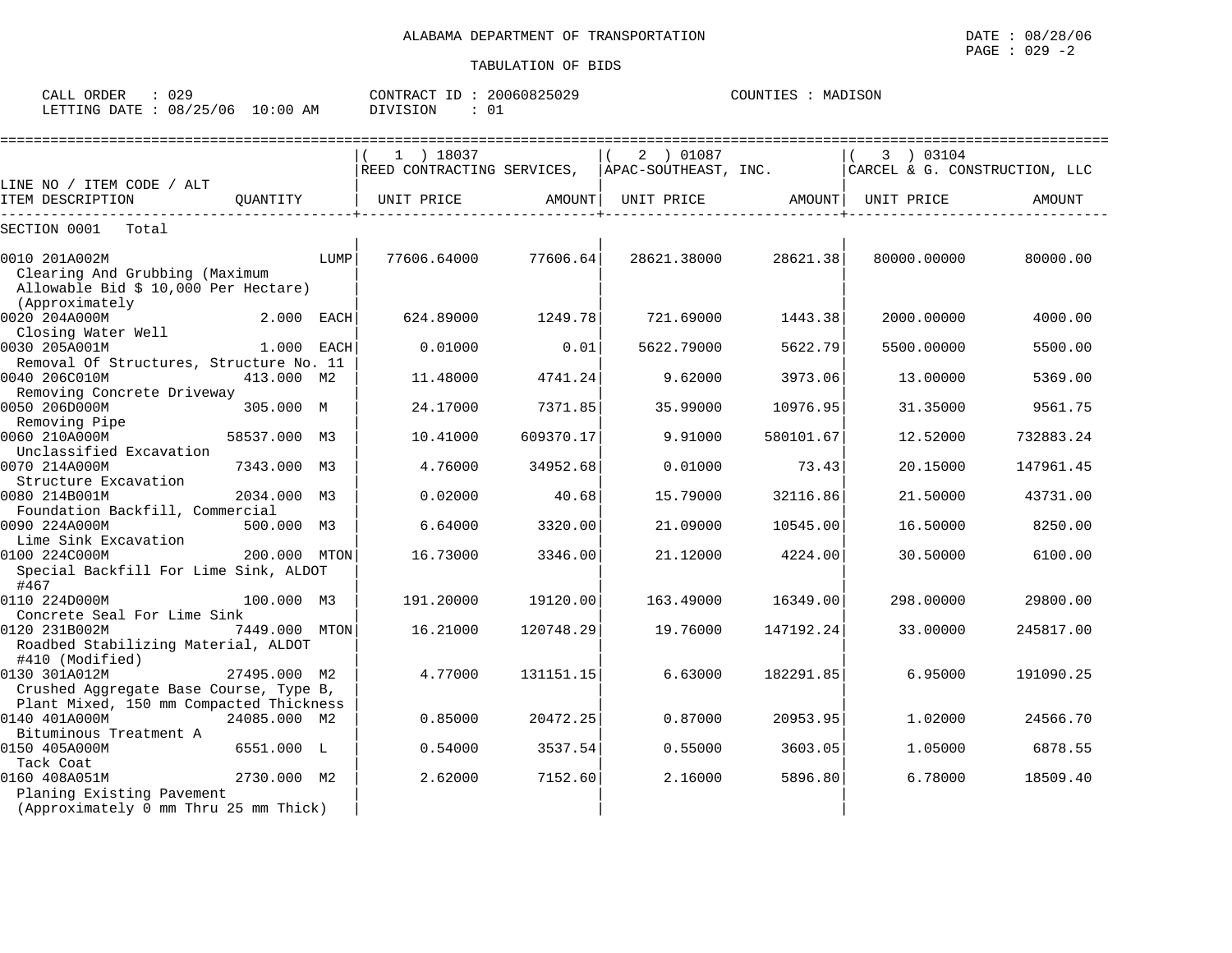| ORDER<br>CALL  | 029               | CONTRACT<br>ID  | 20060825029 | COUNTIES | MADISON |
|----------------|-------------------|-----------------|-------------|----------|---------|
| LETTING DATE : | 08/25/06 10:00 AM | <b>DIVISION</b> |             |          |         |

|                                                                                                                                                                         |               | $1$ ) 18037<br>REED CONTRACTING SERVICES, APAC-SOUTHEAST, INC. |           | 2 01087           |           | 3 ) 03104<br>CARCEL & G. CONSTRUCTION, LLC |           |
|-------------------------------------------------------------------------------------------------------------------------------------------------------------------------|---------------|----------------------------------------------------------------|-----------|-------------------|-----------|--------------------------------------------|-----------|
| LINE NO / ITEM CODE / ALT                                                                                                                                               |               |                                                                |           |                   |           |                                            |           |
| ITEM DESCRIPTION                                                                                                                                                        |               | QUANTITY   UNIT PRICE                                          | AMOUNT    | UNIT PRICE AMOUNT |           | UNIT PRICE                                 | AMOUNT    |
| 0170 410C000M                                                                                                                                                           | $1.000$ EACH  | 1858.56000                                                     | 1858.56   | 1324.41000        | 1324.41   | 22987.00000                                | 22987.00  |
| Contractor Retained Profilograph<br>0180 424A360M<br>Superpave Bituminous Concrete Wearing<br>Surface Layer, 12.5 mm Maximum Aggregate                                  | 1898.000 MTON | 76.71000                                                       | 145595.58 | 67.86000          | 128798.28 | 72.00000                                   | 136656.00 |
| Size Mix, ESAL Range C/D<br>0190 424A366M<br>Superpave Bituminous Concrete Wearing<br>Surface Layer, Leveling, 12.5 mm<br>Maximum Aggregate Size Mix, ESAL Range<br>C/D | 25.000 MTON   | 81.35000                                                       | 2033.75   | 101.71000         | 2542.75   | 60.00000                                   | 1500.00   |
| 0200 424B651M 4631.000 MTON<br>Superpave Bituminous Concrete Upper<br>Binder Layer, 25.0 mm Maximum Aggregate                                                           |               | 49.85000                                                       | 230855.35 | 54.73000          | 253454.63 | 59.00000                                   | 273229.00 |
| Size Mix, ESAL Range C/D<br>0210 424B656M<br>Superpave Bituminous Concrete Upper<br>Binder Layer, Patching, 37.5 mm Maximum                                             | 10.000 MTON   | 103.88000                                                      | 1038.80   | 201.51000         | 2015.10   | 66.00000                                   | 660.00    |
| Aggregate Size Mix, ESAL Range C/D<br>0220 430B035M<br>Aggregate Surfacing (ALDOT #467, #410                                                                            | 3500.000 MTON | 13.81000                                                       | 48335.00  | 16.49000          | 57715.00  | 21,25000                                   | 74375.00  |
| Modified Or #57)<br>0230 502A000M                                                                                                                                       | 5523.000 KG   | 2.10000                                                        | 11598.30  | 2.04000           | 11266.92  | 1.70000                                    | 9389.10   |
| Steel Reinforcement<br>0240 524A010M<br>Culvert Concrete                                                                                                                | 52.000 M3     | 729.75000                                                      | 37947.00  | 708,90000         | 36862.80  | 1202.50000                                 | 62530.00  |
| 0250 529A010M<br>Retaining Wall                                                                                                                                         | 366.000 M2    | 726.60000                                                      | 265935.60 | 705.84000         | 258337.44 | 574.50000                                  | 210267.00 |
| 0260 530A001M<br>450 mm Roadway Pipe (Class 3 R.C.)                                                                                                                     | 155.000 M     | 136.46000                                                      | 21151.30  | 146.34000         | 22682.70  | 126.50000                                  | 19607.50  |
| 0270 530A002M<br>600 mm Roadway Pipe (Class 3 R.C.)                                                                                                                     | 20.000 M      | 159.71000                                                      | 3194.20   | 216.71000         | 4334.20   | 160.00000                                  | 3200.00   |
| 0280 530B002M<br>725 mm Span X 460 mm Rise Roadway Pipe<br>(Class 3 R.C.)                                                                                               | 36.000 M      | 159.68000                                                      | 5748.48   | 212.02000         | 7632.72   | 208.00000                                  | 7488.00   |
| 0290 533A098M<br>450 mm Storm Sewer Pipe (Class 3 R.C.)                                                                                                                 | 1510.000 M    | 95.81000                                                       | 144673.10 | 105.93000         | 159954.30 | 115.50000                                  | 174405.00 |
| 0300 533A099M<br>600 mm Storm Sewer Pipe (Class 3 R.C.)                                                                                                                 | 481.000 M     | 125.92000                                                      | 60567.52  | 141.85000         | 68229.85  | 156.50000                                  | 75276.50  |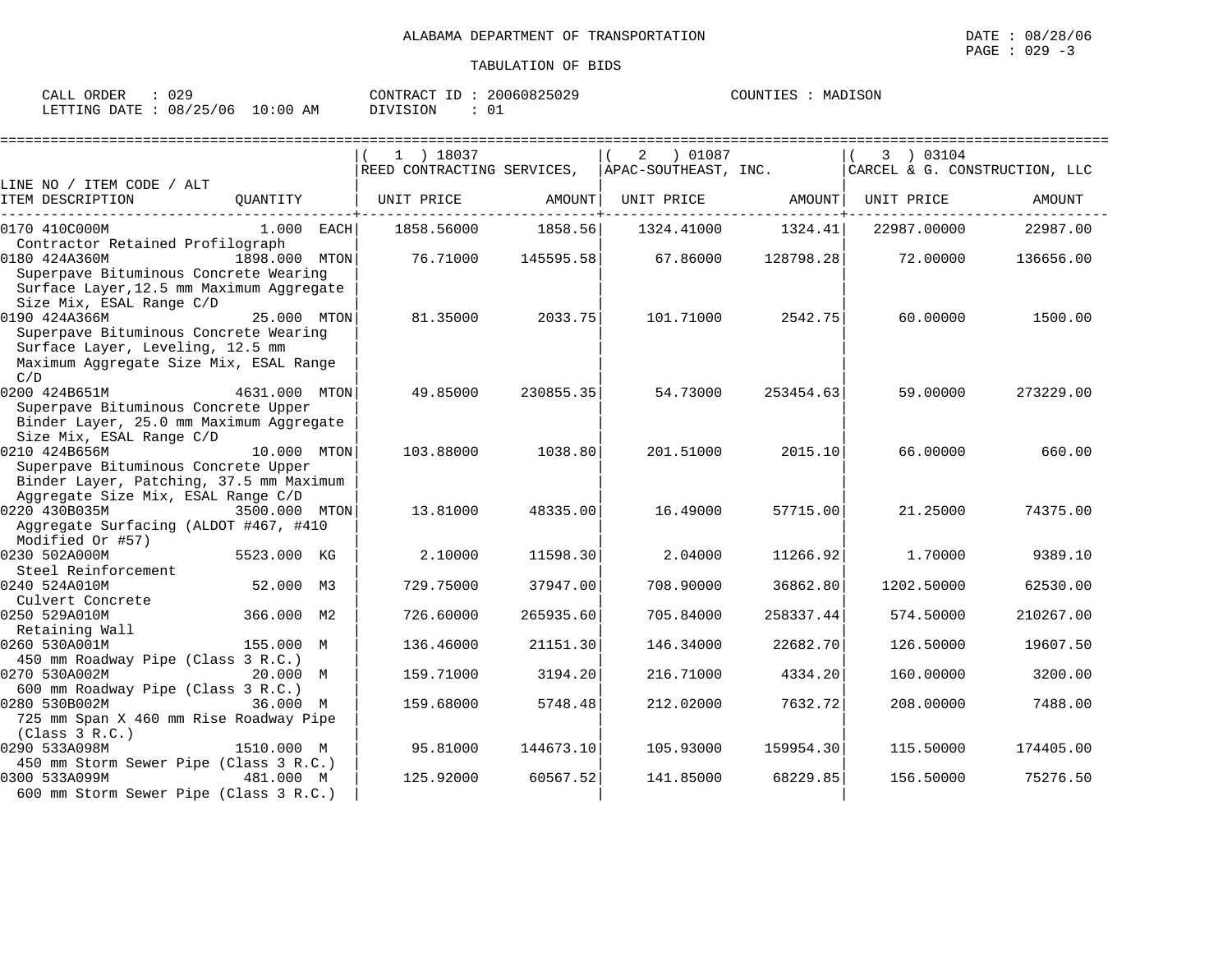| CALL ORDER                      | : 029 |          | CONTRACT ID: 20060825029 | COUNTIES : MADISON |  |
|---------------------------------|-------|----------|--------------------------|--------------------|--|
| LETTING DATE: 08/25/06 10:00 AM |       | DIVISION | - 01                     |                    |  |

|                                                                    |              |      |                                                                               | ================================= |                              |           | ===================== |           |
|--------------------------------------------------------------------|--------------|------|-------------------------------------------------------------------------------|-----------------------------------|------------------------------|-----------|-----------------------|-----------|
|                                                                    |              |      | 1 ) 18037                                                                     |                                   | 2 ) 01087                    |           | 3) 03104              |           |
|                                                                    |              |      | REED CONTRACTING SERVICES, APAC-SOUTHEAST, INC. CARCEL & G. CONSTRUCTION, LLC |                                   |                              |           |                       |           |
| LINE NO / ITEM CODE / ALT                                          |              |      |                                                                               |                                   |                              |           |                       |           |
| ITEM DESCRIPTION                                                   |              |      | QUANTITY   UNIT PRICE AMOUNT                                                  |                                   | UNIT PRICE AMOUNT UNIT PRICE |           |                       | AMOUNT    |
| 0310 533A100M                                                      | 151.000 M    |      | 172.26000                                                                     | 26011.26                          | 192.30000                    | 29037.30  | 234.00000             | 35334.00  |
| 750 mm Storm Sewer Pipe (Class 3 R.C.)                             |              |      |                                                                               |                                   |                              |           |                       |           |
| 0320 533A101M                                                      | 234.000 M    |      | 214.46000                                                                     | 50183.64                          | 237.97000                    | 55684.98  | 264.00000             | 61776.00  |
| 900 mm Storm Sewer Pipe (Class 3 R.C.)                             |              |      |                                                                               |                                   |                              |           |                       |           |
| 0330 533A102M                                                      | 27.000 M     |      | 277.36000                                                                     | 7488.72                           | 310.30000                    | 8378.10   | 358.00000             | 9666.00   |
| 1050 mm Storm Sewer Pipe (Class 3 R.C.)                            |              |      |                                                                               |                                   |                              |           |                       |           |
| 0340 533B102M<br>66.000 M<br>1300 mm Span, 795 mm Rise Storm Sewer |              |      | 354.31000                                                                     | 23384.46                          | 379.54000                    | 25049.64  | 396.00000             | 26136.00  |
| Pipe (Class 3 R.C.)                                                |              |      |                                                                               |                                   |                              |           |                       |           |
| 0350 535A001M                                                      | 18.000 M     |      | 105.85000                                                                     | 1905.30                           | 155.46000                    | 2798.28   | 136.50000             | 2457.00   |
| 450 mm Side Drain Pipe                                             |              |      |                                                                               |                                   |                              |           |                       |           |
| 0360 535A002M                                                      | 30.000 M     |      | 131.79000                                                                     | 3953.70                           | 184.69000                    | 5540.70   | 158.00000             | 4740.00   |
| 600 mm Side Drain Pipe                                             |              |      |                                                                               |                                   |                              |           |                       |           |
| 0370 535A003M                                                      | 15.000 M     |      | 184.35000                                                                     | 2765.25                           | 251.33000                    | 3769.95   | 245.00000             | 3675.00   |
| 750 mm Side Drain Pipe                                             |              |      |                                                                               |                                   |                              |           |                       |           |
| 0380 600A000M<br>Mobilization                                      |              | LUMP | 349702.40000                                                                  | 349702.40                         | 283320.44000                 | 283320.44 | 400058.00000          | 400058.00 |
| 0390 601A000M                                                      | $1.000$ EACH |      | 11874.66000                                                                   | 11874.66                          | 11428.14000                  | 11428.14  | 22000.00000           | 22000.00  |
| Furnishing Base, Soil And Structure                                |              |      |                                                                               |                                   |                              |           |                       |           |
| Laboratories                                                       |              |      |                                                                               |                                   |                              |           |                       |           |
| 0400 602A000M                                                      | 68.000 EACH  |      | 181.83000                                                                     | 12364.44                          | 208.57000                    | 14182.76  | 250.00000             | 17000.00  |
| Right Of Way Markers                                               |              |      |                                                                               |                                   |                              |           |                       |           |
| 0410 602C000M                                                      | 4.000 EACH   |      | 209.66000                                                                     | 838.64                            | 301.53000                    | 1206.12   | 275,00000             | 1100.00   |
| Permanent Easement Marker                                          |              |      |                                                                               |                                   |                              |           |                       |           |
| 0420 606A000M                                                      | 1551.000 M   |      | 41.40000                                                                      | 64211.40                          | 50.71000                     | 78651.21  | 25.00000              | 38775.00  |
| 150 mm Underdrain Pipe                                             |              |      |                                                                               |                                   |                              |           |                       |           |
| 0430 610C001M                                                      | 352.000 MTON |      | 21,12000                                                                      | 7434.24                           | 27.71000                     | 9753.92   | 32.10000              | 11299.20  |
| Loose Riprap, Class 2                                              |              |      |                                                                               |                                   |                              |           |                       |           |
| 0440 610D000M                                                      | 256.000 M2   |      | 6.92000                                                                       | 1771.52                           | 1.46000                      | 373.76    | 5.80000               | 1484.80   |
| Filter Blanket                                                     |              |      |                                                                               |                                   |                              |           |                       |           |
| 0450 614A000M                                                      | 16.000 M3    |      | 315.00000                                                                     | 5040.00                           | 306.00000                    | 4896.00   | 962.50000             | 15400.00  |
| Slope Paving                                                       |              |      |                                                                               |                                   |                              |           |                       |           |
| 0460 618B002M                                                      | 697.000 M2   |      | 50.40000                                                                      | 35128.80                          | 48.96000                     | 34125.12  | 59.25000              | 41297.25  |
| Concrete Driveway, 150 mm Thick                                    |              |      |                                                                               |                                   |                              |           |                       |           |
| 0470 619A002M                                                      | $2.000$ EACH |      | 798.00000                                                                     | 1596.00                           | 775.20000                    | 1550.40   | 1025.00000            | 2050.00   |
| 450 mm Roadway Pipe End Treatment,<br>Class 1                      |              |      |                                                                               |                                   |                              |           |                       |           |
| 0480 619A004M                                                      | $2.000$ EACH |      | 840.00000                                                                     | 1680.00                           | 816.00000                    | 1632.00   | 1135.00000            | 2270.00   |
| 750 mm Roadway Pipe End Treatment,                                 |              |      |                                                                               |                                   |                              |           |                       |           |
| Class 1                                                            |              |      |                                                                               |                                   |                              |           |                       |           |
|                                                                    |              |      |                                                                               |                                   |                              |           |                       |           |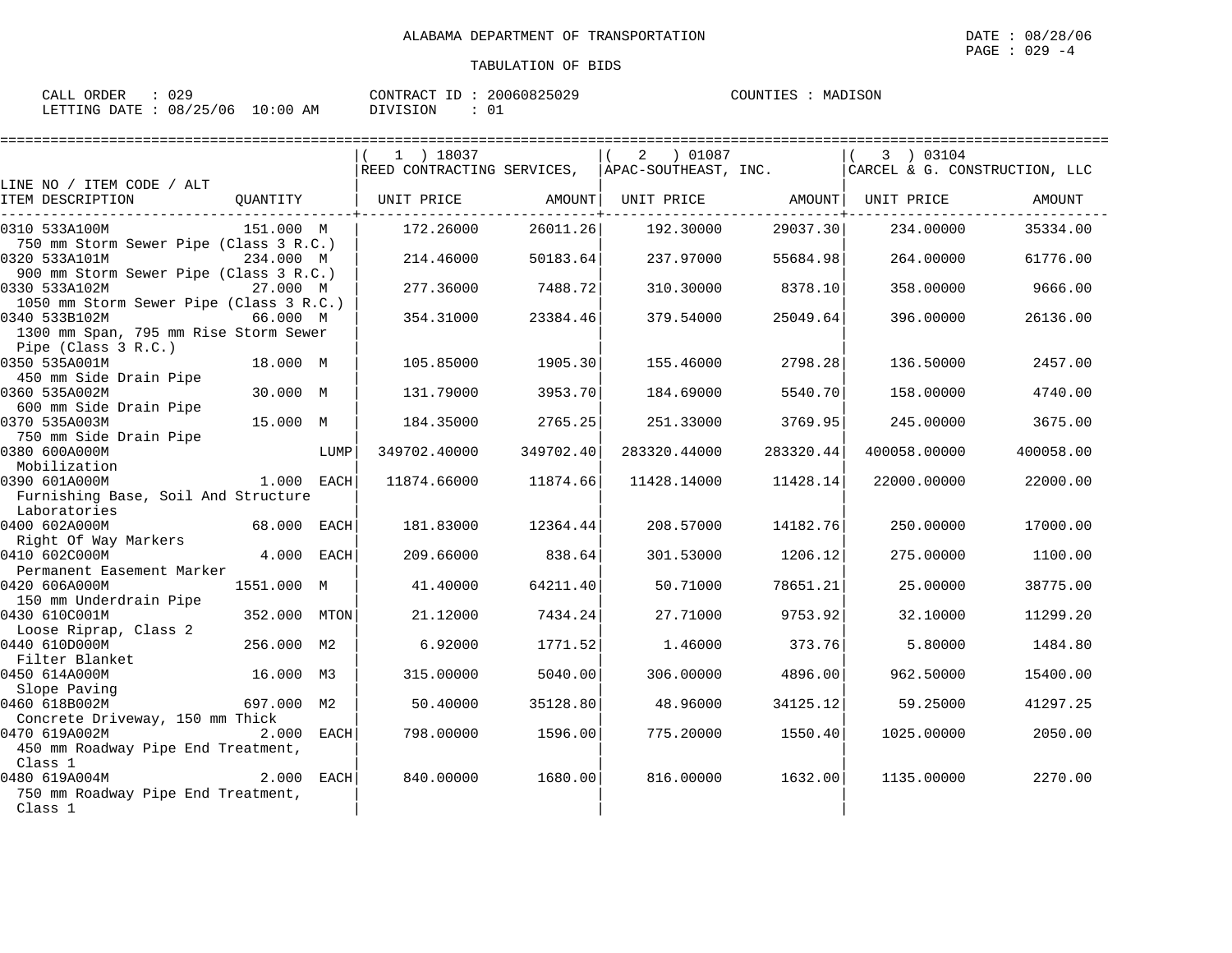| ORDER<br>CALL ( | ی ن               | CONTRACT ID          | 20060825029 | COUNTIES | MADISON |
|-----------------|-------------------|----------------------|-------------|----------|---------|
| LETTING DATE :  | 08/25/06 10:00 AM | <b>ESTON</b><br>דזדח |             |          |         |

|                                                                                                      |              |      | 1 ) 18037<br> REED CONTRACTING SERVICES,  APAC-SOUTHEAST, INC.   CARCEL & G. CONSTRUCTION, LLC |           | 2 ) 01087                 |                  | 3 ) 03104  |           |
|------------------------------------------------------------------------------------------------------|--------------|------|------------------------------------------------------------------------------------------------|-----------|---------------------------|------------------|------------|-----------|
| LINE NO / ITEM CODE / ALT                                                                            |              |      |                                                                                                |           |                           |                  |            |           |
| ITEM DESCRIPTION                                                                                     |              |      | QUANTITY   UNIT PRICE     AMOUNT  UNIT PRICE     AMOUNT  UNIT PRICE                            |           |                           |                  |            | AMOUNT    |
| 0490 619A101M<br>450 mm Side Drain Pipe End Treatment,<br>Class 1                                    | $2.000$ EACH |      | 798.00000                                                                                      |           | 1596.00 775.20000 1550.40 |                  | 1025.00000 | 2050.00   |
| 0500 619A102M<br>600 mm Side Drain Pipe End Treatment,<br>Class 1                                    | $4.000$ EACH |      | 840.00000                                                                                      | 3360.00   | 816.00000                 | 3264.00          | 1116.00000 | 4464.00   |
| 2.000 EACH<br>0510 619A103M<br>750 mm Side Drain Pipe End Treatment,<br>Class 1                      |              |      | 945.00000                                                                                      | 1890.00   | 918.00000                 | 1836.00          | 1145.00000 | 2290.00   |
| 0520 619B020M<br>1300 mm Span, 795 mm Rise Roadway Pipe<br>End Treatment, Class 1                    | $1.000$ EACH |      | 2310.00000                                                                                     | 2310.00   | 2244.00000                | 2244.00          | 3125.00000 | 3125.00   |
| 1.000 EACH<br>0530 621A000M<br>Junction Boxes, Type 1, 1P Or 5                                       |              |      | 2047.50000                                                                                     | 2047.50   | 1989.00000                | 1989.00          | 2550.00000 | 2550.00   |
| 0540 621A005M<br>1.000 EACH<br>Junction Boxes, Type 1                                                |              |      | 2047.50000                                                                                     | 2047.50   | 1989.00000                | 1989.00          | 3550.00000 | 3550.00   |
| 0550 621A016M<br>Junction Boxes, Type 4, 1P Or 5                                                     | 1.000 EACH   |      | 3675.00000                                                                                     | 3675.00   | 3570.00000                | 3570.00          | 2575.00000 | 2575.00   |
| 2.000 EACH<br>0560 621B005M<br>Junction Box Units, Type 1                                            |              |      | 498.75000                                                                                      | 997.50    | 484.50000                 | 969.00           | 1000.00000 | 2000.00   |
| 0570 621B013M<br>Junction Box Units, Type 4, 1P Or 5                                                 | 3.000 EACH   |      | 483.00000                                                                                      | 1449.00   | 469.20000                 | 1407.60          | 500.00000  | 1500.00   |
| 0580 621C015M<br>Inlets, Type S1 Or S3 (1 Wing)                                                      | 53.000 EACH  |      | 2100.00000                                                                                     | 111300.00 | 2040.00000                | 108120.00        | 2625.00000 | 139125.00 |
| 0590 621C016M<br>Inlets, Type S2 Or S4 (1 Wing)                                                      | 1.000 EACH   |      | 2310.00000                                                                                     | 2310.00   | 2244.00000                | 2244.00          | 2840.00000 | 2840.00   |
| 0600 621C017M<br>1.000 EACH<br>Inlets, Type S1 Or S3 (2 Wing)                                        |              |      | 2336.25000                                                                                     | 2336.25   | 2269.50000                | 2269.50          | 3350.00000 | 3350.00   |
| 0610 621C109M                                                                                        | 5.000 EACH   |      | 3675.00000                                                                                     | 18375.00  | 3570.00000                | 17850.00         | 3650.00000 | 18250.00  |
| 610 bzicios.<br>Inlets, Type PD<br>0620 621C112M<br>Inlets, Type C (Modified) (Grate &<br>Grateseat) | 2.000        | EACH | 1050.00000                                                                                     | 2100.00   | 1020.00000                | 2040.00          | 2800.00000 | 5600.00   |
| 0630 621D002M<br>Inlet Units, Type C                                                                 | $1.000$ EACH |      | 367.50000                                                                                      | 367.50    |                           | 357.00000 357.00 | 700.00000  | 700.00    |
| 0640 621D015M<br>Inlet Units, Type S1 Or S3                                                          | 42.000 EACH  |      | 420.00000                                                                                      | 17640.00  | 408.00000                 | 17136.00         | 450.00000  | 18900.00  |
| 0650 621D016M<br>Inlet Units, Type S2 Or S4                                                          | 3.000 EACH   |      | 483.00000                                                                                      | 1449.00   | 469.20000                 | 1407.60          | 770.00000  | 2310.00   |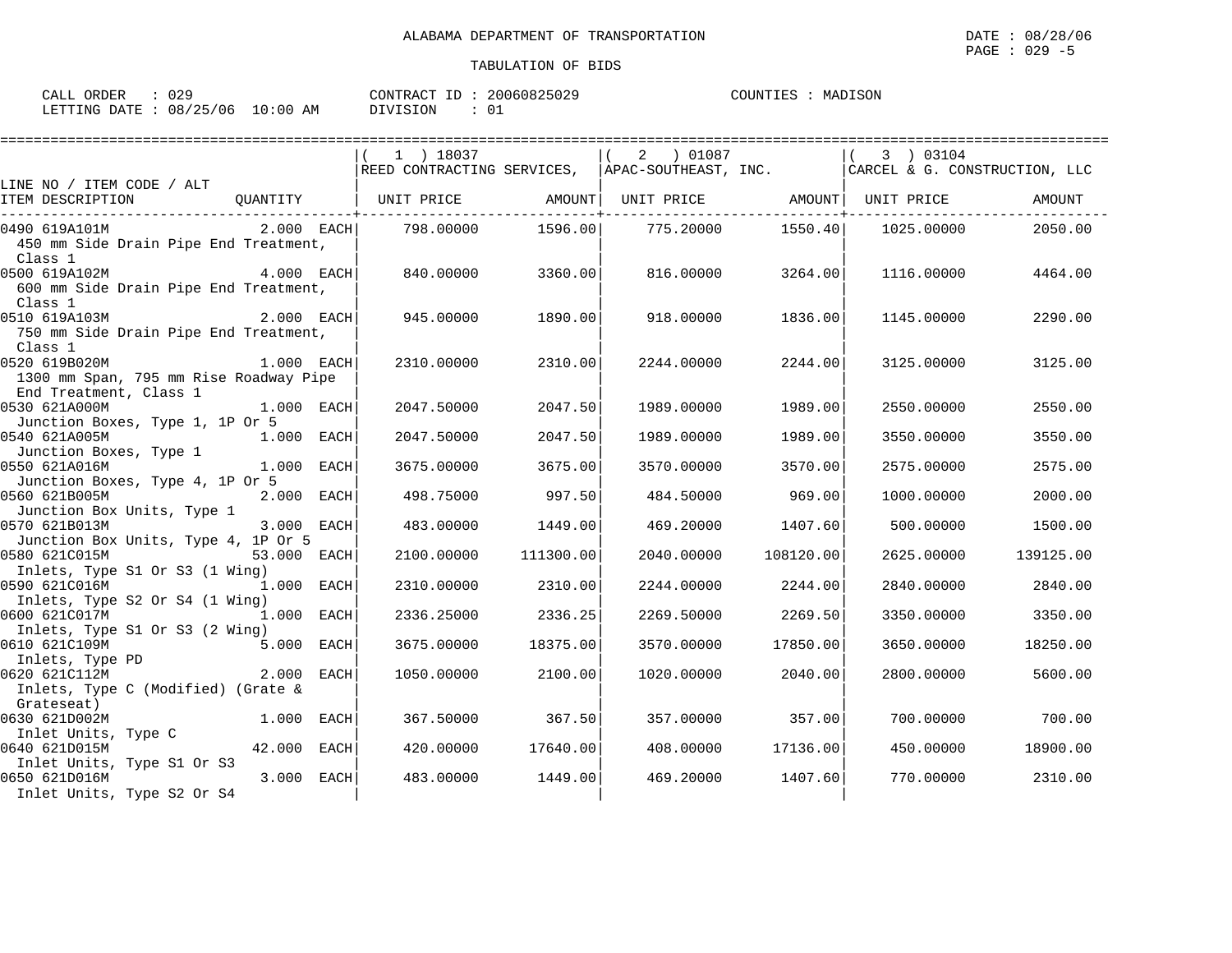| CALL ORDER                      | : 029 |          | CONTRACT ID: 20060825029 | COUNTIES : MADISON |  |
|---------------------------------|-------|----------|--------------------------|--------------------|--|
| LETTING DATE: 08/25/06 10:00 AM |       | DIVISION | - 01                     |                    |  |

|                                         |             |      |                                                               |           |              |           | ===================           |           |
|-----------------------------------------|-------------|------|---------------------------------------------------------------|-----------|--------------|-----------|-------------------------------|-----------|
|                                         |             |      | 1 ) 18037                                                     |           | 01087 (<br>2 |           | 3 ) 03104                     |           |
|                                         |             |      | $\mid$ REED CONTRACTING SERVICES, $\mid$ APAC-SOUTHEAST, INC. |           |              |           | CARCEL & G. CONSTRUCTION, LLC |           |
| LINE NO / ITEM CODE / ALT               |             |      |                                                               |           |              |           |                               |           |
| ITEM DESCRIPTION                        | QUANTITY    |      | UNIT PRICE                                                    | AMOUNT    | UNIT PRICE   | AMOUNT    | UNIT PRICE                    | AMOUNT    |
| 0660 621D109M                           | 5.000 EACH  |      | 525.00000                                                     | 2625.00   | 510.00000    | 2550.00   | 1000.00000                    | 5000.00   |
| Inlet Units, Type PD                    |             |      |                                                               |           |              |           |                               |           |
| 0670 623A000M<br>Concrete Gutter        | 213.000 M   |      | 77.18000                                                      | 16439.34  | 74.97000     | 15968.61  | 61.80000                      | 13163.40  |
| 0680 623C000M                           | 3399.000 M  |      | 26.78000                                                      | 91025.22  | 26.01000     | 88407.99  | 29.00000                      | 98571.00  |
| Combination Curb & Gutter, Type C       |             |      |                                                               |           |              |           |                               |           |
| 0690 630C070M                           | 2.000 EACH  |      | 2887.50000                                                    | 5775.00   | 2805.00000   | 5610.00   | 3100.00000                    | 6200.00   |
| Guardrail End Anchor, Type 10 Series    |             |      |                                                               |           |              |           |                               |           |
| 0700 637A000M<br>Fence Reset            | 855.000 M   |      | 0.04000                                                       | 34.20     | 38.11000     | 32584.05  | 32.00000                      | 27360.00  |
| 0710 641A612M                           | 91.000 M    |      | 187.35000                                                     | 17048.85  | 151.67000    | 13801.97  | 139.00000                     | 12649.00  |
| 152.4 mm Ductile Iron Water Main Laid   |             |      |                                                               |           |              |           |                               |           |
| 0720 641A614M                           | 1963.000 M  |      | 92.37000                                                      | 181322.31 | 164.02000    | 321971.26 | 134.00000                     | 263042.00 |
| 203.2 mm Ductile Iron Water Main Laid   |             |      |                                                               |           |              |           |                               |           |
| 0730 641C500M                           | 1836.000 KG |      | 9.97000                                                       | 18304.92  | 0.10000      | 183.60    | 6.50000                       | 11934.00  |
| Ductile Iron Fittings                   |             |      |                                                               |           |              |           |                               |           |
| 0740 641D500M                           | 8.000 EACH  |      | 2814.16000                                                    | 22513.28  | 2867.32000   | 22938.56  | 2700.00000                    | 21600.00  |
| Fire Hydrant<br>0750 641J518M           | 13.000      | EACH | 1041.41000                                                    | 13538.33  | 1517.96000   | 19733.48  | 1569.00000                    | 20397.00  |
| 203.2 mm Gate Valve With Box            |             |      |                                                               |           |              |           |                               |           |
| 0760 641L500M                           | 10.000 M3   |      | 326.79000                                                     | 3267.90   | 0.10000      | 1.00      | 280,00000                     | 2800.00   |
| Concrete for Water Mains (Thrust Blocks |             |      |                                                               |           |              |           |                               |           |
| 0770 6410568M                           | 1.000 EACH  |      | 4632.70000                                                    | 4632.70   | 4670.78000   | 4670.78   | 8292.00000                    | 8292.00   |
| 406.4 mm x 203.2 mm Tapping Valve And   |             |      |                                                               |           |              |           |                               |           |
| Sleeve                                  |             |      |                                                               |           |              |           |                               |           |
| 0780 641P530M                           | 22.000 EACH |      | 925.38000                                                     | 20358.36  | 2011.04000   | 44242.88  | 1398.00000                    | 30756.00  |
| 50.8 mm Service Tap<br>0790 641R520M    | 22.000 EACH |      | 395.53000                                                     | 8701.66   | 467.06000    | 10275.32  | 800,00000                     | 17600.00  |
| 50.8 mm Water Meter And Box Reset       |             |      |                                                               |           |              |           |                               |           |
| 0800 649A545M                           | 37.000 M    |      | 390.84000                                                     | 14461.08  | 1518.68000   | 56191.16  | 854.00000                     | 31598.00  |
| 406.4 mm Steel Encasement Pipe, Type 1  |             |      |                                                               |           |              |           |                               |           |
| Installation                            |             |      |                                                               |           |              |           |                               |           |
| 0810 650A000M                           | 5270.000 M3 |      | 7.24000                                                       | 38154.80  | 12.47000     | 65716.90  | 15.50000                      | 81685.00  |
| Topsoil                                 |             |      |                                                               |           |              |           |                               |           |
| 0820 652A100M                           | 3.000 HA    |      | 1443.75000                                                    | 4331.25   | 1606.50000   | 4819.50   | 1975.00000                    | 5925.00   |
| Seeding<br>0830 652C000M                | $6.000$ HA  |      | 262.50000                                                     | 1575.00   | 283.82000    | 1702.92   | 325,00000                     | 1950.00   |
| Mowing                                  |             |      |                                                               |           |              |           |                               |           |
| 0840 654A001M                           | 1893.000 M2 |      | 4.20000                                                       | 7950.60   | 4.55000      | 8613.15   | 5.78000                       | 10941.54  |
| Solid Sodding (Bermuda)                 |             |      |                                                               |           |              |           |                               |           |
|                                         |             |      |                                                               |           |              |           |                               |           |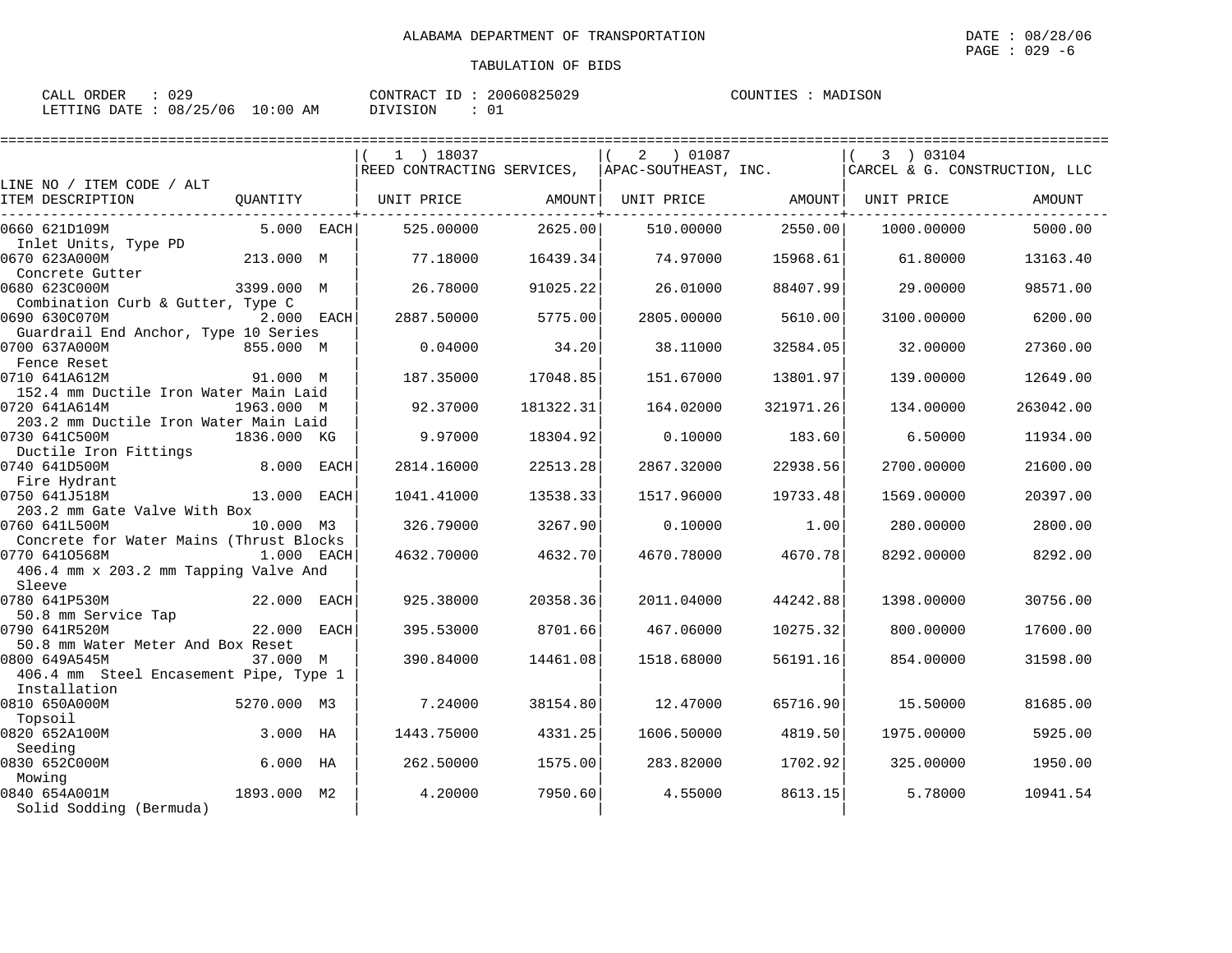| CALL ORDER                      | 029 |          | CONTRACT ID: 20060825029 | COUNTIES : MADISON |  |
|---------------------------------|-----|----------|--------------------------|--------------------|--|
| LETTING DATE: 08/25/06 10:00 AM |     | DIVISION |                          |                    |  |

|                                                               |              |      | $1$ ) 18037<br>REED CONTRACTING SERVICES, |          | 2<br>01087 (<br>APAC-SOUTHEAST, INC. |          | 3 ) 03104<br>CARCEL & G. CONSTRUCTION, LLC |          |
|---------------------------------------------------------------|--------------|------|-------------------------------------------|----------|--------------------------------------|----------|--------------------------------------------|----------|
| LINE NO / ITEM CODE / ALT                                     |              |      |                                           |          |                                      |          |                                            |          |
| ITEM DESCRIPTION                                              | OUANTITY     |      | UNIT PRICE                                | AMOUNT   | UNIT PRICE                           | AMOUNT   | UNIT PRICE                                 | AMOUNT   |
| 0850 656A010M                                                 | 3.000 HA     |      | 1443.75000                                | 4331.25  | 1606.50000                           | 4819.50  | 1975.00000                                 | 5925.00  |
| Mulching                                                      |              |      |                                           |          |                                      |          |                                            |          |
| 0860 659A026M<br>Rolled Erosion Control Product, Type<br>(1B) | 200.000 M2   |      | 3.15000                                   | 630.00   | 6.38000                              | 1276.00  | 4.00000                                    | 800.00   |
| 0870 665A000M                                                 | 3.000 HA     |      | 1181.25000                                | 3543.75  | 1365.53000                           | 4096.59  | 1650.00000                                 | 4950.00  |
| Temporary Seeding                                             |              |      |                                           |          |                                      |          |                                            |          |
| 0880 665B000M                                                 | 3.000        | HA   | 1181.25000                                | 3543.75  | 1365.53000                           | 4096.59  | 1650.00000                                 | 4950.00  |
| Temporary Mulching<br>0890 665F000M                           | 100.000 EACH |      | 9.40000                                   | 940.00   | 10.32000                             | 1032.00  | 10.00000                                   | 1000.00  |
| Hay Bales<br>0900 665I000M                                    | 35.000       | MTON | 21.30000                                  | 745.50   | 78.49000                             | 2747.15  | 35.00000                                   | 1225.00  |
| Temporary Riprap, Class 2<br>0910 665J000M                    | 730.000 M    |      | 13.24000                                  | 9665.20  | 14.83000                             | 10825.90 | 14.50000                                   | 10585.00 |
| Silt Fence, Type A                                            |              |      |                                           |          |                                      |          |                                            |          |
| 0920 6650001M                                                 | 730.000 M    |      | 5.43000                                   | 3963.90  | 5.92000                              | 4321.60  | 2.50000                                    | 1825.00  |
| Silt Fence Removal<br>0930 6650000M                           | 87.000 M     |      | 27.88000                                  | 2425.56  | 21.84000                             | 1900.08  | 19.25000                                   | 1674.75  |
| 300 mm Wattle                                                 |              |      |                                           |          |                                      |          |                                            |          |
| 0940 6650001M<br>500 mm Wattle                                | 3080.000 M   |      | 0.01000                                   | 30.80    | 22.42000                             | 69053.60 | 22.70000                                   | 69916.00 |
| 0950 666A001M                                                 | 6.000        | HA   | 68.25000                                  | 409.50   | 66.30000                             | 397.80   | 95.00000                                   | 570.00   |
| Pest Control Treatment                                        |              |      |                                           |          |                                      |          |                                            |          |
| 0960 680A000M<br>Engineering Controls                         |              | LUMP | 52969.16000                               | 52969.16 | 85479.16000                          | 85479.16 | 55000.00000                                | 55000.00 |
| 0970 701A028M                                                 | 1.000 KM     |      | 1438.50000                                | 1438.50  | 1397.40000                           | 1397.40  | 1670.00000                                 | 1670.00  |
| Solid White, Class 2, Type A Traffic                          |              |      |                                           |          |                                      |          |                                            |          |
| Stripe (1.5 mm Thick) (150 mm Wide)                           |              |      |                                           |          |                                      |          |                                            |          |
| 0980 701A035M                                                 | 5.000 KM     |      | 1438.50000                                | 7192.50  | 1397.40000                           | 6987.00  | 1670.00000                                 | 8350.00  |
| Solid Yellow, Class 2, Type A Traffic                         |              |      |                                           |          |                                      |          |                                            |          |
| Stripe (2.3 mm Thick)                                         |              |      |                                           |          |                                      |          |                                            |          |
| 0990 701A038M                                                 | 4.000 KM     |      | 813.75000                                 | 3255.00  | 790.50000                            | 3162.00  | 1075.00000                                 | 4300.00  |
| Broken Yellow, Class 2, Type A Traffic                        |              |      |                                           |          |                                      |          |                                            |          |
| Stripe (2.3 mm Thick) (150 mm Wide)<br>1000 701A041M          | 1.000 KM     |      | 813.75000                                 | 813.75   | 790.50000                            | 790.50   | 1075.00000                                 | 1075.00  |
| Broken White, Class 2, Type A Traffic                         |              |      |                                           |          |                                      |          |                                            |          |
| Stripe (2.3 mm Thick) (150 mm Wide)                           |              |      |                                           |          |                                      |          |                                            |          |
| 1010 701B009M                                                 | 190.000 M    |      | 3.78000                                   | 718.20   | 3.67000                              | 697.30   | 3.60000                                    | 684.00   |
| Dotted Class 2, Type A Traffic Stripe                         |              |      |                                           |          |                                      |          |                                            |          |
| $(2.3 \text{ mm}$ Thick) $(150 \text{ mm}$ Wide)              |              |      |                                           |          |                                      |          |                                            |          |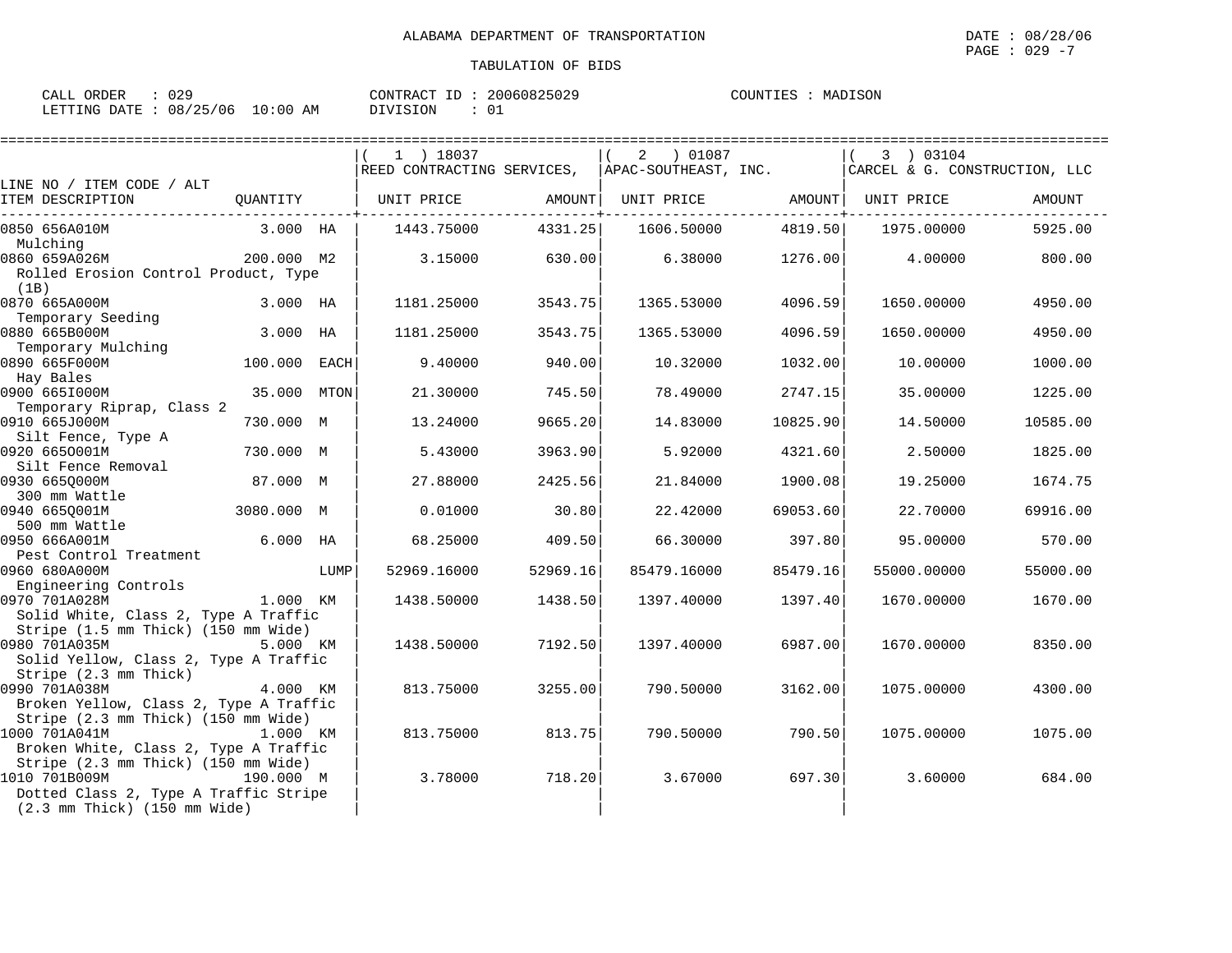| CALL ORDER                      | : 029 |          | CONTRACT ID: 20060825029 | COUNTIES : MADISON |  |
|---------------------------------|-------|----------|--------------------------|--------------------|--|
| LETTING DATE: 08/25/06 10:00 AM |       | DIVISION | - 01                     |                    |  |

|                                                                                                                                                          |                                                                | ==================== |            |         |                                            |          |
|----------------------------------------------------------------------------------------------------------------------------------------------------------|----------------------------------------------------------------|----------------------|------------|---------|--------------------------------------------|----------|
|                                                                                                                                                          | $1$ ) 18037<br>REED CONTRACTING SERVICES, APAC-SOUTHEAST, INC. |                      | 2 ) 01087  |         | 3 ) 03104<br>CARCEL & G. CONSTRUCTION, LLC |          |
| LINE NO / ITEM CODE / ALT                                                                                                                                |                                                                |                      |            |         |                                            |          |
| ITEM DESCRIPTION<br>OUANTITY                                                                                                                             | UNIT PRICE                                                     | AMOUNT               | UNIT PRICE | AMOUNT  | UNIT PRICE                                 | AMOUNT   |
| 1020 701C000M<br>1.000 KM<br>Broken Temporary Traffic Stripe                                                                                             | 588,00000                                                      | 588.00               | 571.20000  | 571.20  | 860,00000                                  | 860.00   |
| 1030 701C001M<br>5.000 KM<br>Solid Temporary Traffic Stripe                                                                                              | 588.00000                                                      | 2940.00              | 571.20000  | 2856.00 | 860.00000                                  | 4300.00  |
| 1040 701D009M<br>5.000 KM<br>Solid Traffic Stripe Removed (Tape)                                                                                         | 1827.00000                                                     | 9135.00              | 0.01000    | 0.05    | 1940.00000                                 | 9700.00  |
| 1050 701D016M<br>1.000 KM<br>Broken Traffic Stripe Removed (Tape)                                                                                        | 1827.00000                                                     | 1827.00              | 0.01000    | 0.01    | 1940.00000                                 | 1940.00  |
| 1060 703A002M<br>242.000 M2<br>Traffic Control Markings, Class 2, Type<br>$\mathbf{A}$                                                                   | 39.48000                                                       | 9554.16              | 38.35000   | 9280.70 | 47.60000                                   | 11519.20 |
| 1070 703B002M<br>9.000 M2<br>Traffic Control Legends, Class 2, Type                                                                                      | 50.40000                                                       | 453.60               | 48.96000   | 440.64  | 48,00000                                   | 432.00   |
| 1080 703D001M<br>58.000 M2<br>Temporary Traffic Control Markings                                                                                         | 25.73000                                                       | 1492.34              | 24.99000   | 1449.42 | 34.50000                                   | 2001.00  |
| 1090 705A031M<br>8.000 EACH<br>Pavement Markers, Class A-H, Type 1-A                                                                                     | 6.30000                                                        | 50.40                | 6.12000    | 48.96   | 6,00000                                    | 48.00    |
| 1100 705A032M<br>29.000 EACH<br>Pavement Markers, Class A-H, Type 1-B                                                                                    | 6.30000                                                        | 182.70               | 6.12000    | 177.48  | 6.00000                                    | 174.00   |
| 1110 705A037M<br>163.000 EACH<br>Pavement Markers, Class A-H, Type 2-D                                                                                   | 6.30000                                                        | 1026.90              | 6.12000    | 997.56  | 16,00000                                   | 2608.00  |
| 1120 705A038M<br>56.000 EACH<br>Pavement Markers, Class A-H, Type 2-E                                                                                    | 6.30000                                                        | 352.80               | 6.12000    | 342.72  | 16,00000                                   | 896.00   |
| $4.000$ M2<br>1130 710A115M<br>Class 4, Alum Flat Sign Panels 2.032 mm<br>Thick Or Steel Flat Sign Panels 1.897<br>mm Thick (Ty III Or Ty IV Background) | 190.10000                                                      | 760.40               | 184.21000  | 736.84  | 272.00000                                  | 1088.00  |
| 1140 710A126M<br>10.000 M2<br>Class 8, Aluminum Flat Sign Panels 2.<br>032 mm Thick Or Steel Flat Sign Panels<br>1.897 mm Thick (Type IX Background)     | 214.42000                                                      | 2144.20              | 207.77000  | 2077.70 | 234.00000                                  | 2340.00  |
| 1150 710B001M<br>80.000 M<br>Roadway Sign Post (#3 "U" Channel<br>Galvanized Steel)                                                                      | 21.00000                                                       | 1680.00              | 20.35000   | 1628.00 | 24.00000                                   | 1920.00  |
| 1160 730A012M<br>LUMP<br>Removal Of Existing Traffic Control<br>Unit (Partial) ( Plummer Rd @ SR-53)                                                     | 3150.00000                                                     | 3150.00              | 3060.00000 | 3060.00 | 4000.00000                                 | 4000.00  |
| 1170 730C000M<br>LUMP<br>Furnishing And Installing Traffic<br>Control Unit ( Plummer Rd @ SR-53)                                                         | 6825,00000                                                     | 6825.00              | 6630.00000 | 6630.00 | 7500.00000                                 | 7500.00  |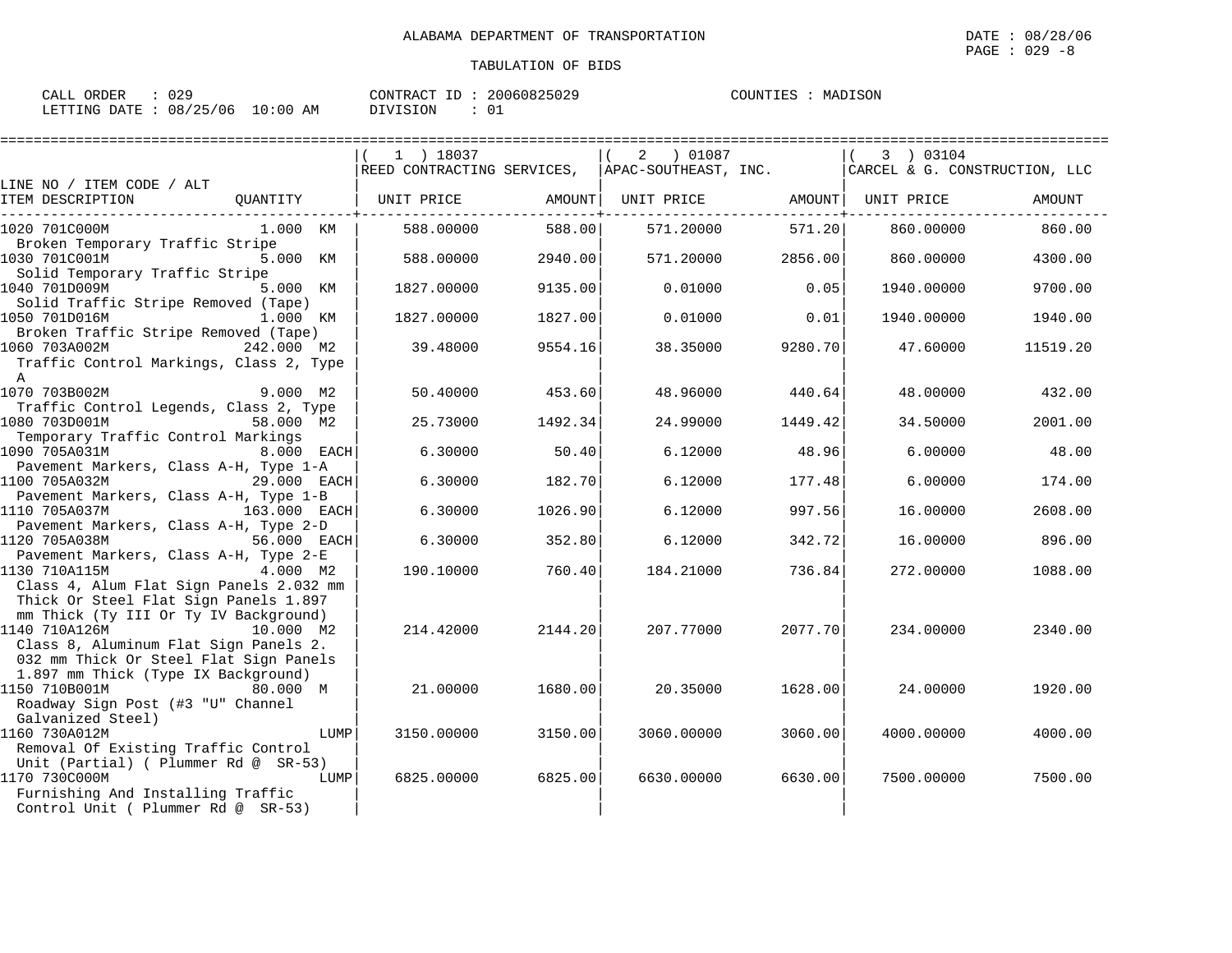| CALL ORDER                      | : 029 |          | CONTRACT ID: 20060825029 | COUNTIES : MADISON |  |
|---------------------------------|-------|----------|--------------------------|--------------------|--|
| LETTING DATE: 08/25/06 10:00 AM |       | DIVISION | - 01                     |                    |  |

|                                                                                               | $1$ ) 18037                                     |          | 2<br>01087 (      |          | 3 ) 03104                     |          |
|-----------------------------------------------------------------------------------------------|-------------------------------------------------|----------|-------------------|----------|-------------------------------|----------|
|                                                                                               | REED CONTRACTING SERVICES, APAC-SOUTHEAST, INC. |          |                   |          | CARCEL & G. CONSTRUCTION, LLC |          |
| LINE NO / ITEM CODE / ALT<br>ITEM DESCRIPTION<br>OUANTITY                                     | UNIT PRICE                                      | AMOUNT   | UNIT PRICE AMOUNT |          | UNIT PRICE                    | AMOUNT   |
| 2.000 EACH<br>1180 730E000M<br>Metal Traffic Signal Pole Foundation                           | 1968.75000                                      | 3937.50  | 1912.50000        | 3825.00  | 2075.00000                    | 4150.00  |
| 1190 730G001M<br>2.000 EACH                                                                   | 6825,00000                                      | 13650.00 | 6630.00000        | 13260.00 | 7000.00000                    | 14000.00 |
| Metal Traffic Signal Strain Pole<br>1200 730H001M<br>775.000 M                                | 8.44000                                         | 6541.00  | 8,20000           | 6355.00  | 9.04000                       | 7006.00  |
| Loop Wire<br>1210 7301001M<br>1330.000 M                                                      | 5.25000                                         | 6982.50  | 5.10000           | 6783.00  | 5.50000                       | 7315.00  |
| Loop Detector Lead-In-Cable<br>1220 730J010M<br>11.000 EACH                                   | 183.75000                                       | 2021.25  | 178.50000         | 1963.50  | 275.00000                     | 3025.00  |
| Vehicle Loop Detector<br>4.000<br>1230 730K000M<br><b>EACH</b><br>Traffic Signal Junction Box | 215.25000                                       | 861.00   | 209.10000         | 836.40   | 305.00000                     | 1220.00  |
| 1240 730L002M<br>10.000 M<br>27mm, Metallic, Conduit                                          | 2.63000                                         | 26.30    | 2.55000           | 25.50    | 3.50000                       | 35.00    |
| 1250 730L003M<br>45.000 M<br>27 mm, Non-Metallic, Conduit                                     | 10.66000                                        | 479.70   | 10.35000          | 465.75   | 15.15000                      | 681.75   |
| 1260 730L005M<br>160.000 M<br>53 mm, Non-Metallic, Conduit                                    | 12.05000                                        | 1928.00  | 11.71000          | 1873.60  | 21.48000                      | 3436.80  |
| 15.000 M<br>1270 730L007M<br>78 mm, Non-Metallic, Conduit                                     | 13.78000                                        | 206.70   | 13.38000          | 200.70   | 16.12000                      | 241.80   |
| 1280 730P022M<br>5.000 EACH<br>Vehicular Signal Head, 300 mm, 3                               | 656.25000                                       | 3281.25  | 637.50000         | 3187.50  | 725.00000                     | 3625.00  |
| Section, Type LED<br>1290 730P024M<br>3.000<br>EACH<br>Vehicular Signal Head, 300 mm, 5       | 1155.00000                                      | 3465.00  | 1122.00000        | 3366.00  | 1400.00000                    | 4200.00  |
| Section, Type LED<br>1300 730Q011M<br>8.000<br>EACH                                           | 939.75000                                       | 7518.00  | 912.90000         | 7303.20  | 995.00000                     | 7960.00  |
| Pedestrian Signal Head, Type LED<br>1310 730R052M<br>1.000<br>EACH                            | 11025.00000                                     | 11025.00 | 10710.00000       | 10710.00 | 11500.00000                   | 11500.00 |
| Controller Assembly, 170, 8 Phase<br>1320 740B000M<br>101.000 M2<br>Construction Signs        | 172.37000                                       | 17409.37 | 79.56000          | 8035.56  | 98.00000                      | 9898.00  |
| 4.000 M2<br>1330 740C000M<br>Special Construction Signs                                       | 365.85000                                       | 1463.40  | 81.60000          | 326.40   | 180.00000                     | 720.00   |
| 230.000<br>1340 740D000M<br><b>EACH</b>                                                       | 39.91000                                        | 9179.30  | 0.01000           | 2.30     | 65.00000                      | 14950.00 |
| Channelizing Drums<br>244.000<br>1350 740E000M<br><b>EACH</b>                                 | 16.87000                                        | 4116.28  | 0.01000           | 2.44     | 15.00000                      | 3660.00  |
| Cones (900 mm High)<br>6.000<br>1360 740F002M<br>EACH<br>Barricades, Type III                 | 256.45000                                       | 1538.70  | 209,30000         | 1255.80  | 190.00000                     | 1140.00  |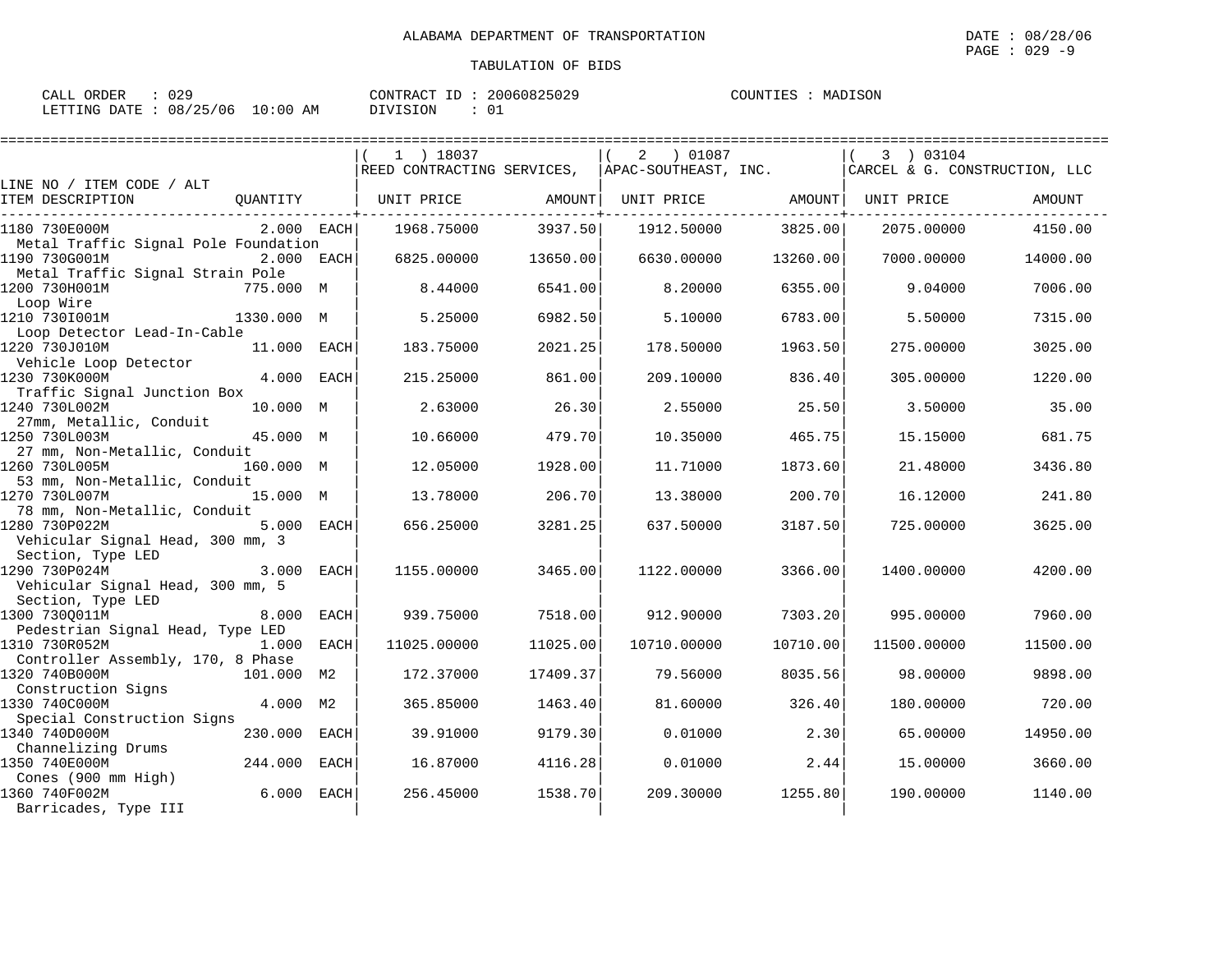| ORDER<br>CALL | 029      |            | CONTRACT<br>ΙD | 20060825029 | MADISON<br>COUNTIES |
|---------------|----------|------------|----------------|-------------|---------------------|
| LETTING DATE  | 08/25/06 | $10:00$ AM | DIVISION       | $\sim$      |                     |

|                                                                          |          |      | 1 ) 18037<br>REED CONTRACTING SERVICES, |                 | 01087<br>2<br>APAC-SOUTHEAST, INC. |                 | 03104<br>3<br>CARCEL & G. CONSTRUCTION, LLC |                |
|--------------------------------------------------------------------------|----------|------|-----------------------------------------|-----------------|------------------------------------|-----------------|---------------------------------------------|----------------|
| LINE NO /<br>ITEM CODE<br>ALT<br>ITEM DESCRIPTION                        | OUANTITY |      | UNIT PRICE                              | AMOUNT          | UNIT PRICE                         | AMOUNT          | UNIT PRICE                                  | AMOUNT         |
| 1370 740I005M<br>Warning Lights, Type B (Detachable Head                 | 3.000    | EACH | 524.90000                               | 1574.70         | 392.70000                          | 1178.10         | 395.00000                                   | 1185.00        |
| 1380 740M001M<br>Ballast For Cone                                        | 244.000  | EACH | 0.01000                                 | 2.44            | 0.01000                            | 2.44            | 10.50000                                    | 2562.00        |
| 1390 741C010M<br>Portable Sequential Arrow And Chevron<br>Sign Unit      | 2.000    | EACH | 1874.66000                              | 3749.32         | 255.00000                          | 510.00          | 4000.00000                                  | 8000.00        |
| 1400 745A000M<br>Uniformed Police Officer                                | 48.000   | HOUR | 62.49000                                | 2999.52         | 33.11000                           | 1589.28         | 25.00000                                    | 1200.00        |
| 1410 998A000M<br>Construction Fuel (Maximum Bid Limited<br>To $$165,000$ |          | LUMP | 0.01000                                 | 0.01            | 0.00000                            | 0.00            | 20000.00000                                 | 20000.00       |
| 1420 999 000M<br>Trainee Hours At 80 Cents Per Hour                      | 750.000  | HOUR | 0.80000                                 | 600.00          | 0.80000                            | 600.00          | 0.80000                                     | 600.00         |
| SECTION TOTALS                                                           |          |      |                                         | \$3,522,692.96  |                                    | \$3,837,776.48] |                                             | \$4,572,886.93 |
| CONTRACT TOTALS                                                          |          |      |                                         | \$3,522,692.96] |                                    | \$3,837,776.48] |                                             | \$4,572,886.93 |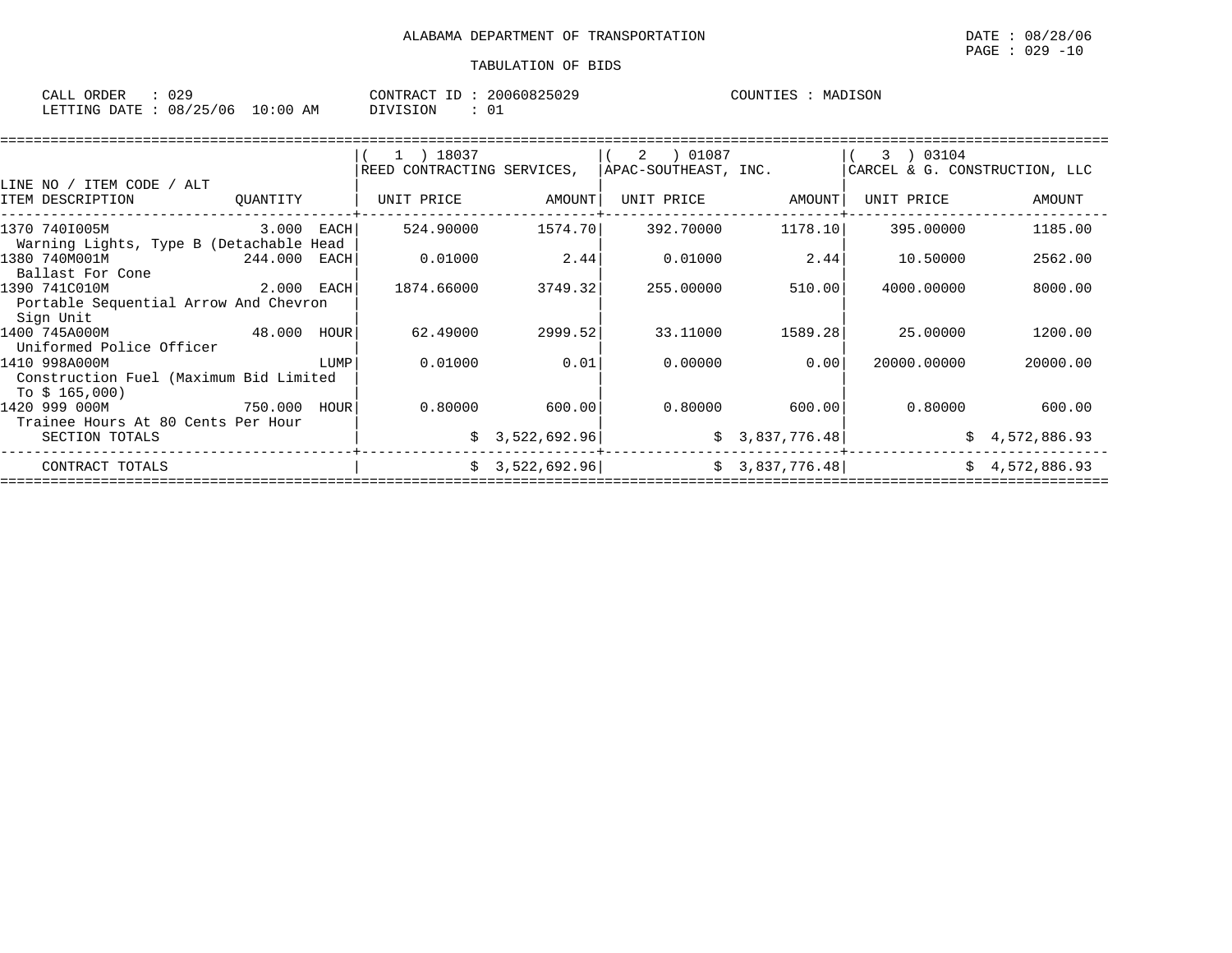# PAGE : 031 -1

#### VENDOR RANKING

| CALL ORDER                    | : 0.31<br>LETTING DATE : 08/25/06 10:00 AM                                                                                  | CONTRACT ID: 20060825031<br>DIVISION<br>: 09 |              | COUNTIES : CONECUH |                                |                        |
|-------------------------------|-----------------------------------------------------------------------------------------------------------------------------|----------------------------------------------|--------------|--------------------|--------------------------------|------------------------|
| CONTRACT DESCRIPTION :<br>mi. | for constructing the Resurfacing and Traffic Stripe on CR-29<br>from Monster Road to the Evergreen city limit. Length 5.349 | 60<br>CONTRACT TIME:                         | Working Days | (available days)   | $PROJECT(S) : STPOA-1805(201)$ |                        |
| RANK                          | VENDOR NO. / NAME                                                                                                           |                                              |              |                    | TOTAL<br><b>BID</b>            | % OVER<br>LOW BID      |
| 02032<br>01087                | BULLARD EXCAVATING, INC.<br>APAC-SOUTHEAST, INC.                                                                            |                                              |              |                    | 473,965.64<br>488,490.35       | 100.0000%<br>103.0645% |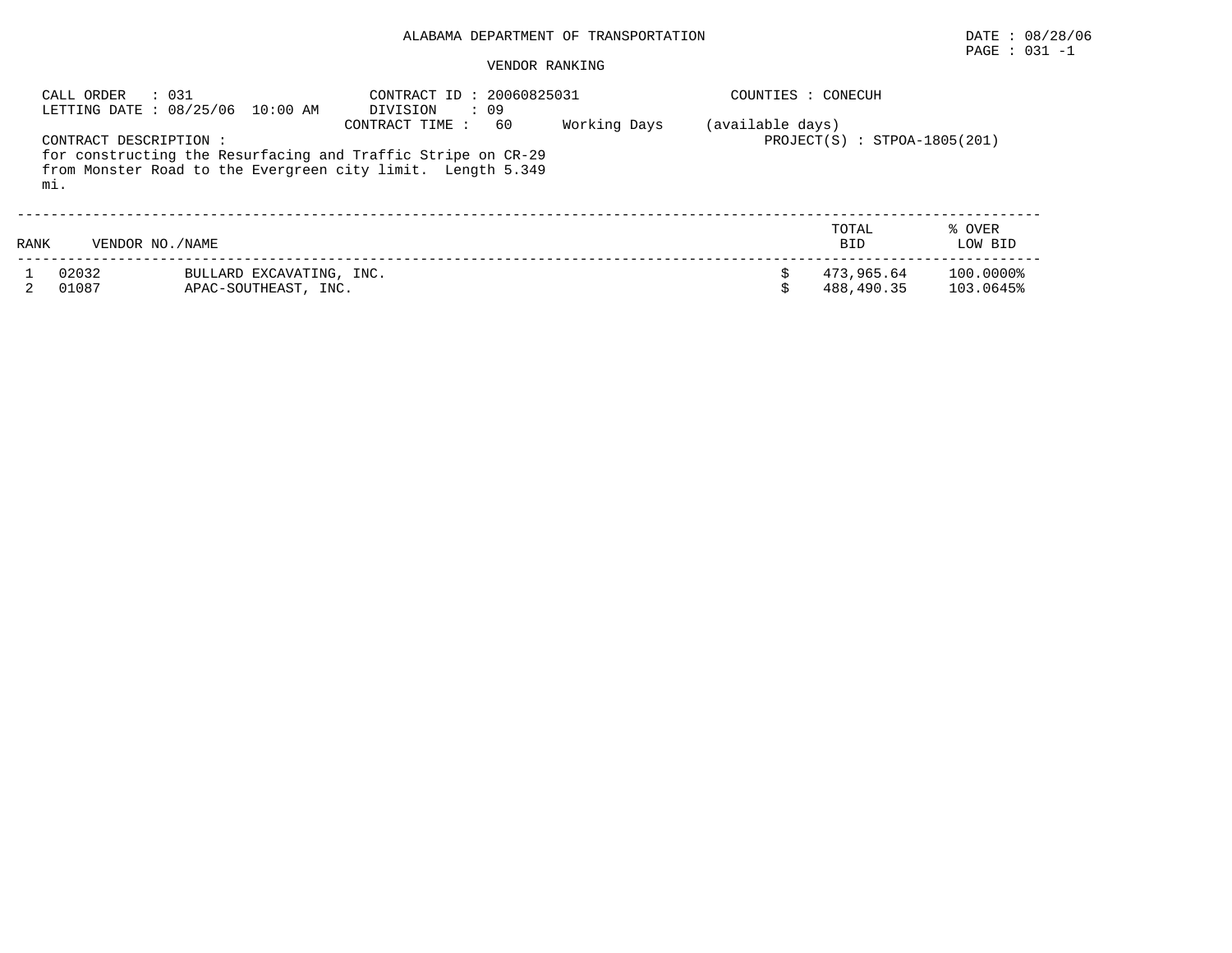CALL ORDER : 031 CONTRACT ID : 20060825031 COUNTIES : CONECUH

LETTING DATE : 08/25/06 10:00 AM DIVISION : 09

|                                                               |               |      | $1$ ) 02032              |            | 2 ) 01087            |            |            |        |
|---------------------------------------------------------------|---------------|------|--------------------------|------------|----------------------|------------|------------|--------|
|                                                               |               |      | BULLARD EXCAVATING, INC. |            | APAC-SOUTHEAST, INC. |            |            |        |
| LINE NO / ITEM CODE / ALT                                     |               |      |                          |            |                      |            |            |        |
| ITEM DESCRIPTION                                              | OUANTITY      |      | UNIT PRICE               |            | AMOUNT  UNIT PRICE   | AMOUNT     | UNIT PRICE | AMOUNT |
| SECTION 0001<br>Total                                         |               |      |                          |            |                      |            |            |        |
| 0010 212A000                                                  | 557.000 STA   |      | 35.00000                 | 19495.00   | 35.00000             | 19495.00   |            |        |
| Machine Grading Shoulders                                     |               |      |                          |            |                      |            |            |        |
| 0020 405A000                                                  | 2042.000 GAL  |      | 3.00000                  | 6126.00    | 3.00000              | 6126.00    |            |        |
| Tack Coat                                                     |               |      |                          |            |                      |            |            |        |
| 0030 429A240                                                  | 4705.000 TON  |      | 66.73000                 | 313964.65  | 70.25000             | 330526.25  |            |        |
| Improved Bituminous Concrete Wearing                          |               |      |                          |            |                      |            |            |        |
| Surface Layer, 1/2" Maximum Aggregate                         |               |      |                          |            |                      |            |            |        |
| Size Mix, ESAL Range C                                        |               |      |                          |            |                      |            |            |        |
| 0040 429B252                                                  | 1083.000 TON  |      | 68.53000                 | 74217.99   | 65.00000             | 70395.00   |            |        |
| Improved Bituminous Concrete Binder                           |               |      |                          |            |                      |            |            |        |
| Layer, Widening, 1" Maximum Aggregate                         |               |      |                          |            |                      |            |            |        |
| Size Mix, ESAL Range C                                        |               |      |                          |            |                      |            |            |        |
| 0050 600A000                                                  |               | LUMP | 15000.00000              | 15000.00   | 20000.00000          | 20000.00   |            |        |
| Mobilization                                                  |               |      |                          |            |                      |            |            |        |
| 0060 650A000                                                  | 1031.000 CUYD |      | 12.00000                 | 12372.00   | 15.00000             | 15465.00   |            |        |
| Topsoil                                                       |               |      |                          |            |                      |            |            |        |
| 0070 652A100                                                  | 8.000 ACRE    |      | 650.00000                | 5200.00    | 500.00000            | 4000.00    |            |        |
| Seeding                                                       |               |      |                          |            |                      |            |            |        |
| 0080 656A010                                                  | 8.000 ACRE    |      | 650.00000                | 5200.00    | 470.00000            | 3760.00    |            |        |
| Mulching                                                      |               |      |                          |            |                      |            |            |        |
| 0090 701A035                                                  | 11.000 MILE   |      | 1750.00000               | 19250.00   | 1550.00000           | 17050.00   |            |        |
| Solid Yellow, Class 2, Type A Traffic<br>Stripe (0.09" Thick) |               |      |                          |            |                      |            |            |        |
| 0100 740B000                                                  | 159.000 SQFT  |      | 10.00000                 | 1590.00    | 8.40000              | 1335.60    |            |        |
|                                                               |               |      |                          |            |                      |            |            |        |
| Construction Signs<br>0110 740E000                            | 25.000 EACH   |      | 1,00000                  | 25.00      | 0.25000              | 6.25       |            |        |
| Cones (36 Inches High)                                        |               |      |                          |            |                      |            |            |        |
| 0120 740M001                                                  | 25.000        | EACH | 1,00000                  | 25.00      | 0.25000              | 6.25       |            |        |
| Ballast For Cone                                              |               |      |                          |            |                      |            |            |        |
| 0130 7400000                                                  | 1.000         |      | 1500.00000               | 1500.00    | 325.00000            | 325.00     |            |        |
| Pilot Car                                                     |               | EACH |                          |            |                      |            |            |        |
|                                                               |               |      |                          |            |                      |            |            |        |
| 0140 998A000<br>Construction Fuel (Maximum Bid Limited        |               | LUMP | 0.00000                  | 0.00       | 0.00000              | 0.00       |            |        |
|                                                               |               |      |                          |            |                      |            |            |        |
| To $$20,000.00)$                                              |               |      |                          |            |                      |            |            |        |
| SECTION TOTALS                                                |               |      | \$                       | 473,965.64 | $\ddot{\mathsf{S}}$  | 488,490.35 | $\ddot{s}$ | 0.00   |
| CONTRACT TOTALS                                               |               |      |                          | 473,965.64 |                      | 488,490.35 |            |        |
|                                                               |               |      |                          |            |                      |            |            |        |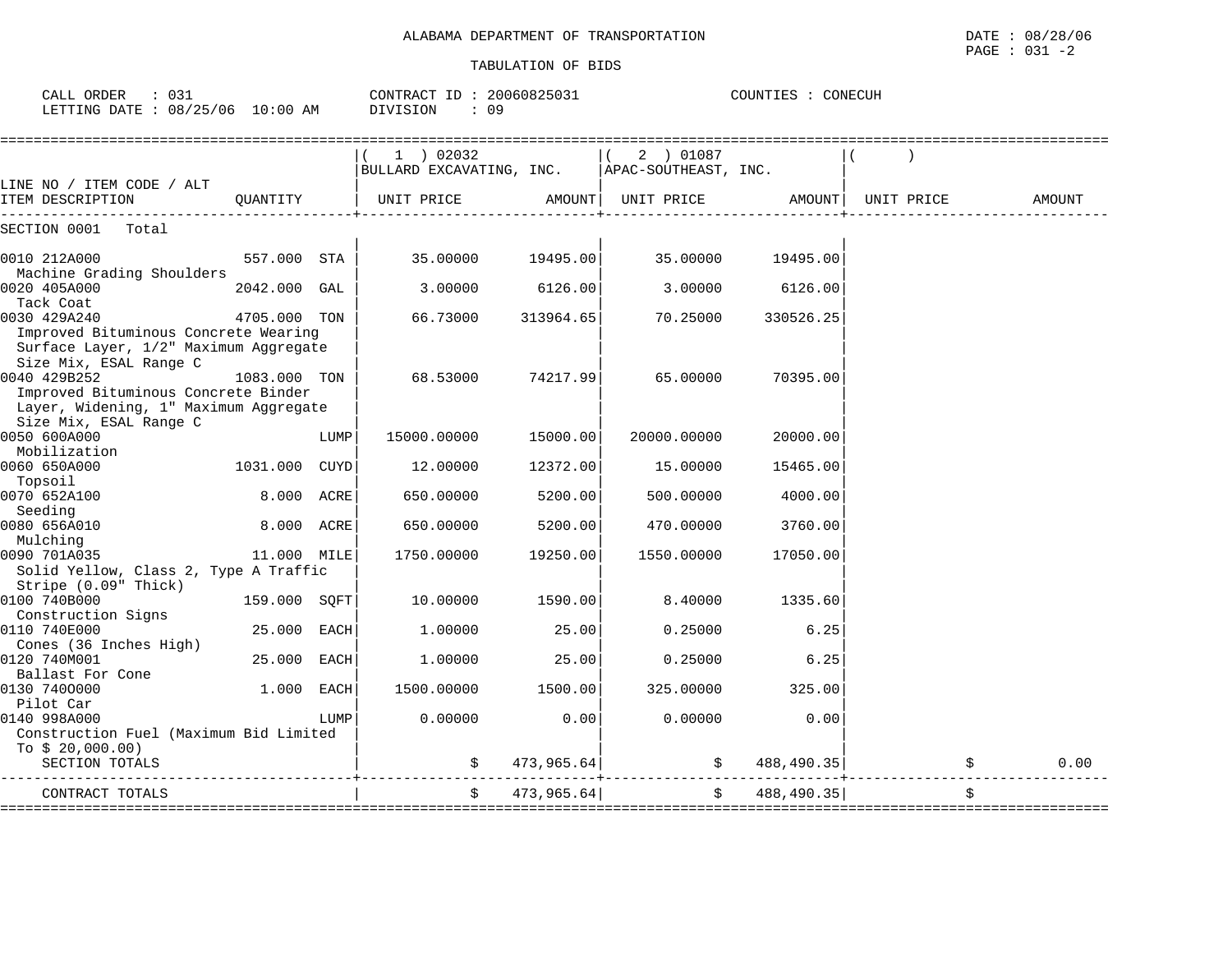# $\texttt{PAGE}$  : 032 -1

#### VENDOR RANKING

|      | $\therefore$ 032<br>CALL ORDER      | LETTING DATE: 08/25/06 10:00 AM                                                                                        | CONTRACT ID: 20060825032<br>$\cdots$ 07<br>DIVISION |                 |              | COUNTIES : CRENSHAW |                                |                        |
|------|-------------------------------------|------------------------------------------------------------------------------------------------------------------------|-----------------------------------------------------|-----------------|--------------|---------------------|--------------------------------|------------------------|
|      | CONTRACT DESCRIPTION :<br>1.894 mi. | for constructing the Resurfacing and Traffic Stripe on CR-43<br>from SR-9 (US-331) south of Brantley to SR-141. Length | CONTRACT TIME :<br>RURAL                            | $\overline{30}$ | Working Days | (available days)    | $PROJECT(S) : STPOA-2105(200)$ |                        |
| RANK | VENDOR NO. / NAME                   |                                                                                                                        |                                                     |                 |              |                     | TOTAL<br><b>BID</b>            | % OVER<br>LOW BID      |
|      | 23024<br>01087                      | WIREGRASS CONSTRUCTION COMPANY, INC.<br>APAC-SOUTHEAST, INC.                                                           |                                                     |                 |              |                     | 284,517.90<br>319,347.00       | 100.0000%<br>112.2414% |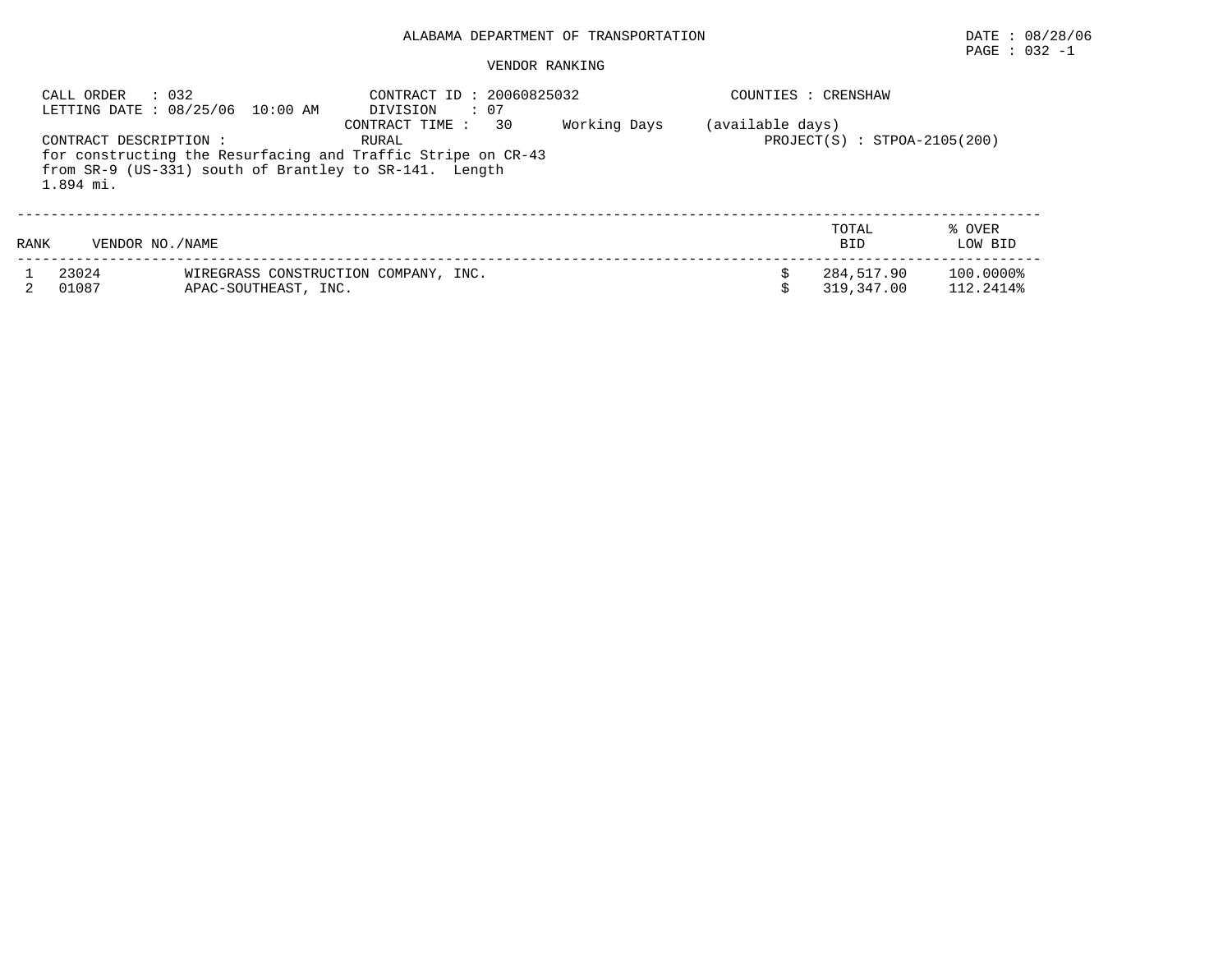| CALL ORDER<br>: 032<br>LETTING DATE : 08/25/06 10:00 AM                                                                    |                |      | CONTRACT ID: 20060825032<br>DIVISION<br>: 07                    |           | COUNTIES : CRENSHAW          |           |            |        |
|----------------------------------------------------------------------------------------------------------------------------|----------------|------|-----------------------------------------------------------------|-----------|------------------------------|-----------|------------|--------|
| LINE NO / ITEM CODE / ALT                                                                                                  |                |      | 1 ) 23024<br>WIREGRASS CONSTRUCTION COMP   APAC-SOUTHEAST, INC. |           | 2 ) 01087<br>$\vert \vert$ ( |           |            |        |
| ITEM DESCRIPTION                                                                                                           | OUANTITY       |      | UNIT PRICE                                                      | AMOUNT    | UNIT PRICE                   | AMOUNT    | UNIT PRICE | AMOUNT |
| SECTION 0001 Total                                                                                                         |                |      |                                                                 |           |                              |           |            |        |
| 0010 210D001<br>Borrow Excavation (Loose Truckbed<br>Measurement)                                                          | 500.000 CUYD   |      | 9.75000                                                         | 4875.00   | 20.00000                     | 10000.00  |            |        |
| 0020 212A000                                                                                                               | 200.000 STA    |      | 55.00000                                                        | 11000.00  | 38.00000                     | 7600.00   |            |        |
| Machine Grading Shoulders<br>0030 401B100<br>Bituminous Treatment E (With Polymer<br>Additive)                             | 22250.000 SOYD |      | 1.19000                                                         | 26477.50  | 1.25000                      | 27812.50  |            |        |
| 0040 405A000                                                                                                               | 1340.000 GAL   |      | 0.50000                                                         | 670.00    | 2,00000                      | 2680.00   |            |        |
| Tack Coat<br>0050 429A221<br>Improved Bituminous Concrete Wearing<br>Surface Layer, 3/4" Maximum Aggregate                 | 1900.000 TON   |      | 67.75000                                                        | 128725.00 | 75.00000                     | 142500.00 |            |        |
| Size Mix, ESAL Range B<br>0060 429A226<br>Improved Bituminous Concrete Wearing<br>Surface Layer, Leveling, 1/2" Maximum    | 560.000 TON    |      | 69.85000                                                        | 39116.00  | 75.00000                     | 42000.00  |            |        |
| Aggregate Size Mix, ESAL Range B<br>0070 429B226<br>Improved Bituminous Concrete Binder<br>Layer, Patching, 1 1/2" Maximum | 25.000 TON     |      | 125.00000                                                       | 3125.00   | 120.00000                    | 3000.00   |            |        |
| Aggregate Size Mix, ESAL Range B<br>0080 429B233<br>Improved Bituminous Concrete Binder<br>Layer, Widening, 1 1/2" Maximum | 400.000        | TON  | 62.50000                                                        | 25000.00  | 75.00000                     | 30000.00  |            |        |
| Aggregate Size Mix, ESAL Range B<br>0090 600A000<br>Mobilization                                                           |                | LUMP | 17000.00000                                                     | 17000.00  | 27000.00000                  | 27000.00  |            |        |
| 0100 652A100                                                                                                               | 6.000 ACRE     |      | 500.00000                                                       | 3000.00   | 500.00000                    | 3000.00   |            |        |
| Seeding<br>0110 656A010                                                                                                    | 3.000 ACRE     |      | 600.00000                                                       | 1800.00   | 800.00000                    | 2400.00   |            |        |
| Mulching<br>0120 701A031<br>Solid White, Class 2, Type A Traffic<br>Stripe (0.06" Thick)                                   | 4.000 MILE     |      | 1300.00000                                                      | 5200.00   | 1300.00000                   | 5200.00   |            |        |
| 0130 701A035<br>Solid Yellow, Class 2, Type A Traffic<br>Stripe (0.09" Thick)                                              | 2.000 MILE     |      | 1550.00000                                                      | 3100.00   | 1550.00000                   | 3100.00   |            |        |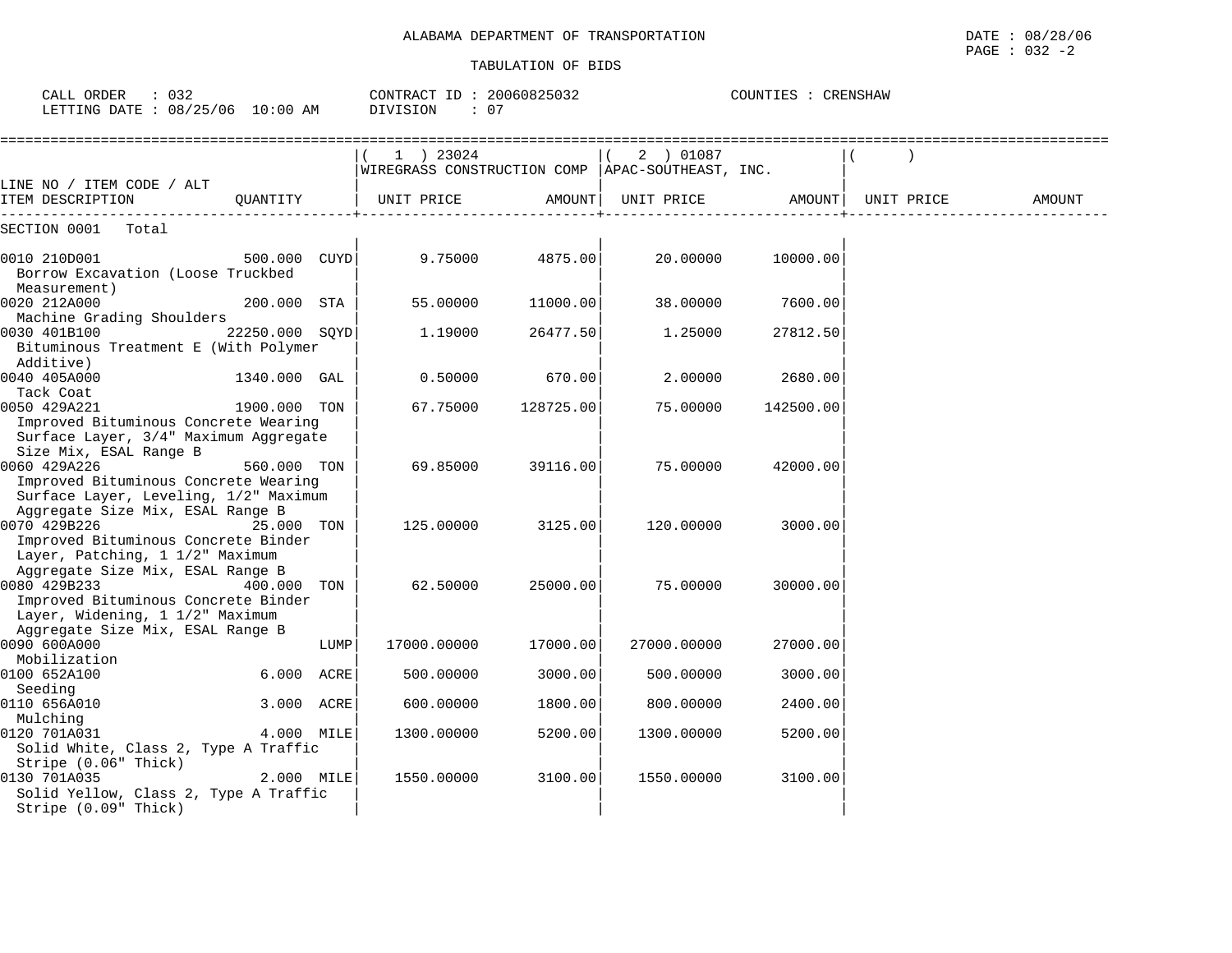| 032<br>ORDER<br>CALL   |          | CONTRACT ID | 20060825032 | COUNTIES<br>CRENSHAW |
|------------------------|----------|-------------|-------------|----------------------|
| LETTING DATE: 08/25/06 | 10:00 AM | ־^^TVTST    |             |                      |

|                                                                                                                                      |              |              | $1$ ) 23024                                        |               | 2 ) 01087                  |                    |            |        |
|--------------------------------------------------------------------------------------------------------------------------------------|--------------|--------------|----------------------------------------------------|---------------|----------------------------|--------------------|------------|--------|
|                                                                                                                                      |              |              | WIREGRASS CONSTRUCTION COMP   APAC-SOUTHEAST, INC. |               |                            |                    |            |        |
| LINE NO / ITEM CODE / ALT                                                                                                            |              |              |                                                    |               |                            |                    |            |        |
| ITEM DESCRIPTION                                                                                                                     | QUANTITY     |              | UNIT PRICE AMOUNT                                  |               | UNIT PRICE AMOUNT          |                    | UNIT PRICE | AMOUNT |
| $[0.140 \t 701A045$ 2.000 MILE 900.00000 1800.00 900.00000 1800.00                                                                   |              |              |                                                    |               |                            |                    |            |        |
| Broken Yellow, Class 2, Type A Traffic                                                                                               |              |              |                                                    |               |                            |                    |            |        |
| Stripe (0.09" Thick)                                                                                                                 |              |              |                                                    |               |                            |                    |            |        |
| 0150 701C000                                                                                                                         |              | $5.000$ MILE | 650.00000 3250.00                                  |               | 650.00000                  | 3250.00            |            |        |
| Broken Temporary Traffic Stripe                                                                                                      |              |              |                                                    |               |                            |                    |            |        |
| 0160 701C001                                                                                                                         |              | $6.000$ MILE | 720.00000                                          | 4320.00       | 720.00000                  | 4320.00            |            |        |
| Solid Temporary Traffic Stripe                                                                                                       |              |              |                                                    |               |                            |                    |            |        |
| 0170 703A002<br>40.000 SOFT                                                                                                          |              |              | 10.00000                                           | 400.00        |                            | 10.00000 400.00    |            |        |
| Traffic Control Markings, Class 2, Type                                                                                              |              |              |                                                    |               |                            |                    |            |        |
| A                                                                                                                                    |              |              |                                                    |               |                            |                    |            |        |
| 0180 703D001<br>40.000 SOFT                                                                                                          |              |              |                                                    | 2.00000 80.00 | 2.00000                    | 80.00              |            |        |
| Temporary Traffic Control Markings                                                                                                   |              |              |                                                    |               |                            |                    |            |        |
| 0190 740B000                                                                                                                         | 249.000 SQFT |              | 8.10000                                            | 2016.90       |                            | 8.00000 1992.00    |            |        |
| Construction Signs                                                                                                                   |              |              |                                                    |               |                            |                    |            |        |
| 25.000 EACH<br>0200 740E000                                                                                                          |              |              | 15.00000                                           | 375.00        | 0.25000                    | 6.25               |            |        |
| Cones (36 Inches High)                                                                                                               |              |              |                                                    |               |                            |                    |            |        |
| 0210 740M001                                                                                                                         | 25.000 EACH  |              | 7.50000                                            | 187.50        | 0.25000                    | 6.25               |            |        |
| Ballast For Cone                                                                                                                     |              |              |                                                    |               |                            |                    |            |        |
| 0220 7400000                                                                                                                         | $1.000$ EACH |              | 500.00000                                          | 500.00        |                            | 1200.00000 1200.00 |            |        |
| Pilot Car                                                                                                                            |              |              |                                                    |               |                            |                    |            |        |
| 0230 998A000<br><b>EXECUTE IN THE EXECUTIVE IN THE EXECUTIVE IN THE EXECUTIVE IN THE EXECUTIVE IN THE EXECUTIVE IN THE EXECUTIVE</b> |              |              | 2500.00000                                         | 2500.00       |                            | $0.00000$ 0.00     |            |        |
| Construction Fuel (Maximum Bid Limited                                                                                               |              |              |                                                    |               |                            |                    |            |        |
| To $$13,500.00)$                                                                                                                     |              |              |                                                    |               |                            |                    |            |        |
| SECTION TOTALS                                                                                                                       |              |              |                                                    |               | $284,517.90$ \$ 319,347.00 |                    |            | 0.00   |
| CONTRACT TOTALS                                                                                                                      |              |              | $\dot{S}$                                          |               | 284,517.90   \$ 319,347.00 |                    | \$         |        |
|                                                                                                                                      |              |              |                                                    |               |                            |                    |            |        |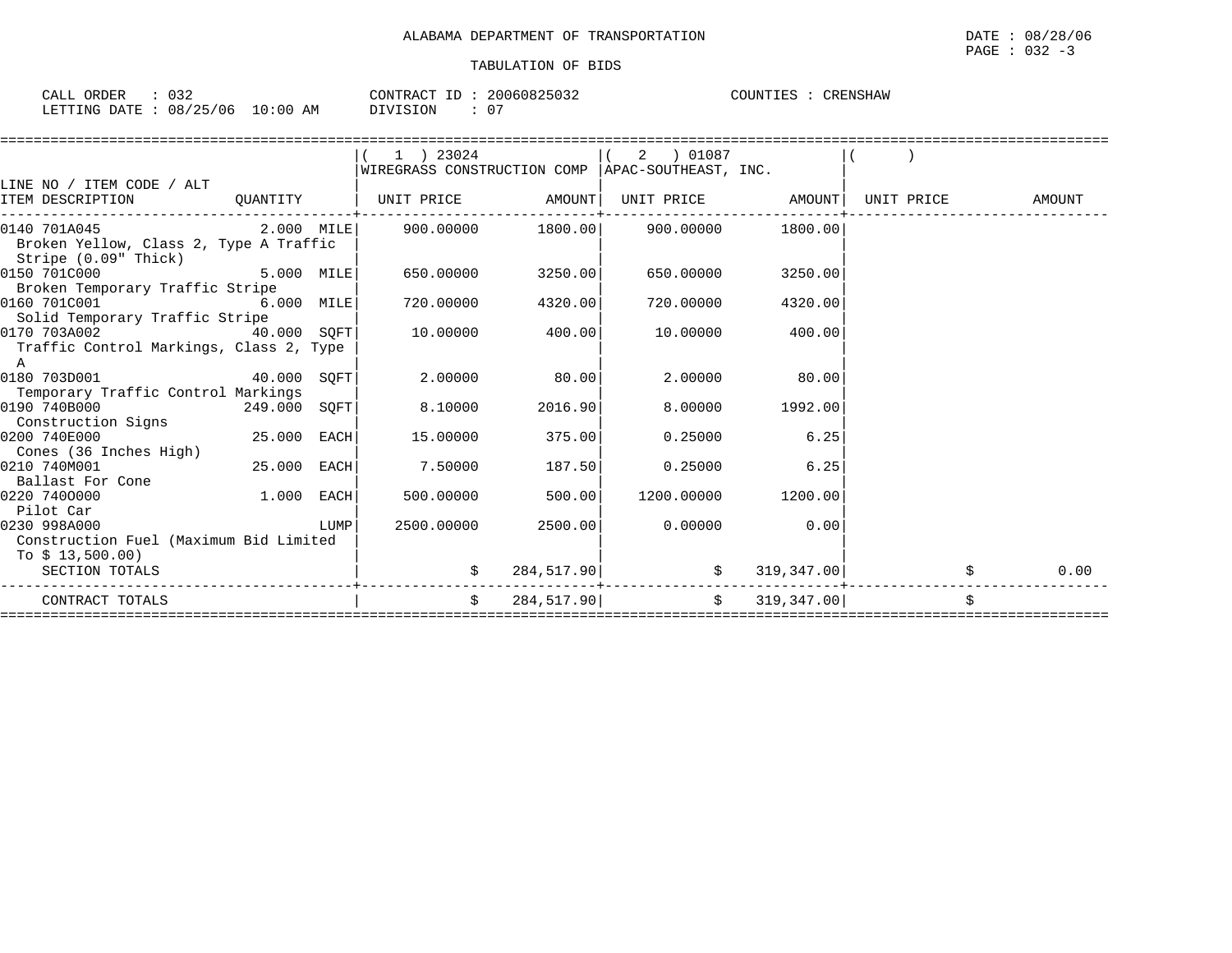## PAGE : 034 -1

#### VENDOR RANKING

|      | CALL ORDER<br>$\therefore$ 034             | LETTING DATE : 08/25/06 10:00 AM                                                                  | CONTRACT ID: 20060825034<br>DIVISION<br>$\cdot$ 06                                                                                                  |              | COUNTIES : MACON |                                        |                                     |
|------|--------------------------------------------|---------------------------------------------------------------------------------------------------|-----------------------------------------------------------------------------------------------------------------------------------------------------|--------------|------------------|----------------------------------------|-------------------------------------|
|      | CONTRACT DESCRIPTION :<br>Length 3.699 mi. |                                                                                                   | 45<br>CONTRACT TIME:<br>for constructing the Resurfacing and Traffic Stripe on CR-23<br>from the Bullock county line to CR-2 southeast of Hardaway. | Working Days | (available days) | $PROJECT(S) : STPOA-4401(200)$         |                                     |
| RANK | VENDOR NO. / NAME                          |                                                                                                   |                                                                                                                                                     |              |                  | TOTAL<br><b>BID</b>                    | % OVER<br>LOW BID                   |
|      | 01087<br>05002<br>23024                    | APAC-SOUTHEAST, INC.<br>EAST ALABAMA PAVING COMPANY, INC.<br>WIREGRASS CONSTRUCTION COMPANY, INC. |                                                                                                                                                     |              |                  | 450,422.75<br>484,789.56<br>494,906.93 | 100.0000%<br>107.6299%<br>109.8761% |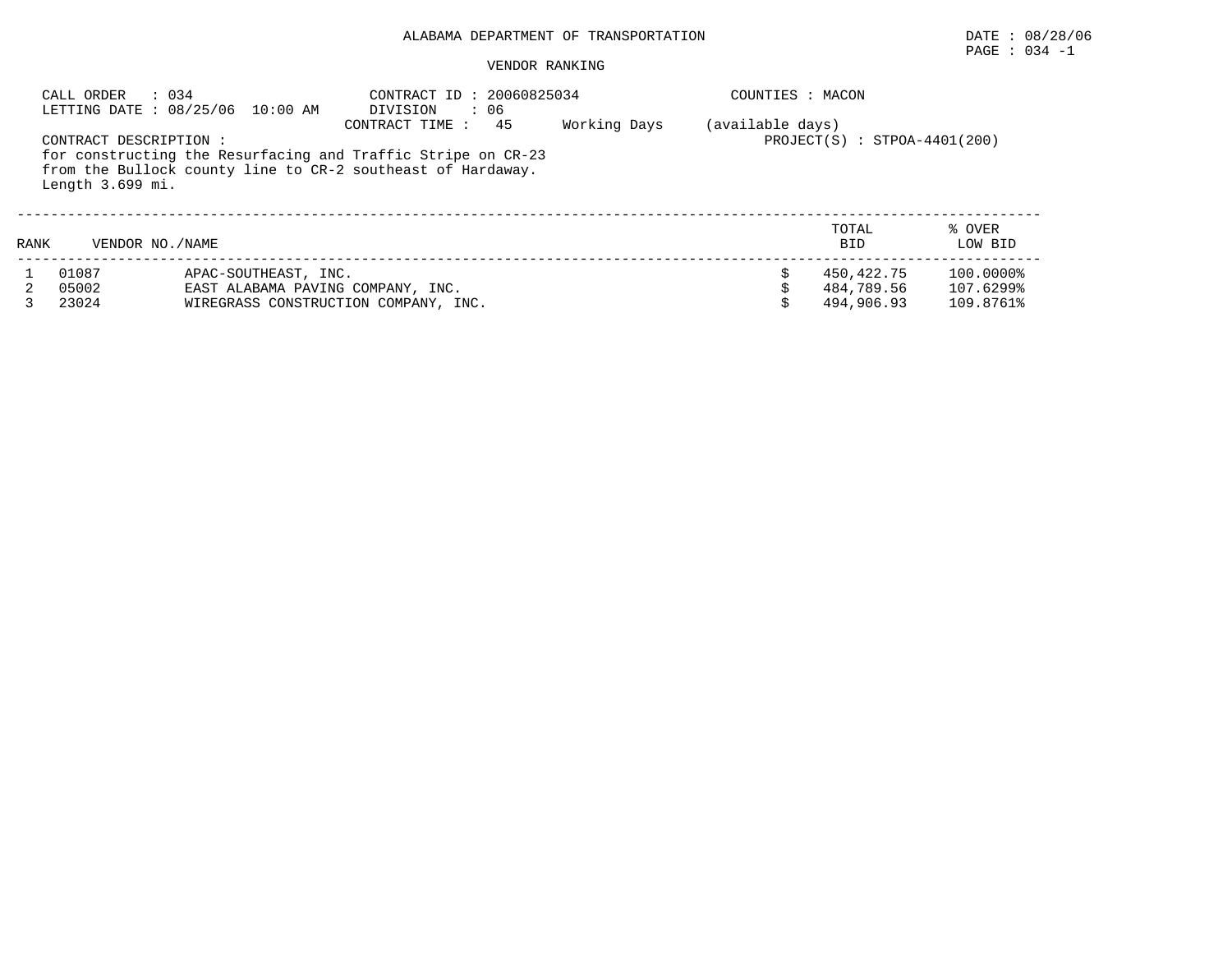| CALL<br><b>ORDER</b> |          |            | LONTRACT.                                                       | TD. | 20060825034 | COUNTIES | MACON |
|----------------------|----------|------------|-----------------------------------------------------------------|-----|-------------|----------|-------|
| LETTING DATE :       | 08/25/06 | $10:00$ AM | SION<br>$\cdot$ $\cdot$ $\cdot$ $\cdot$ $\cdot$ $\cdot$ $\cdot$ |     | 06          |          |       |

|                                                                                                                                                   | $(1)$ 01087                          |                              | 2 ) 05002                      |                | 3 ) 23024           | $APAC-SOUTHEAST$ , INC. EAST ALABAMA PAVING CO., IN WIREGRASS CONSTRUCTION COMPANY, |
|---------------------------------------------------------------------------------------------------------------------------------------------------|--------------------------------------|------------------------------|--------------------------------|----------------|---------------------|-------------------------------------------------------------------------------------|
| LINE NO / ITEM CODE / ALT                                                                                                                         |                                      |                              |                                |                |                     |                                                                                     |
| OUANTITY<br>ITEM DESCRIPTION                                                                                                                      | UNIT PRICE AMOUNT  UNIT PRICE AMOUNT | ---------------------------- | ------------------------------ |                | UNIT PRICE          | AMOUNT                                                                              |
| SECTION 0001<br>Total                                                                                                                             |                                      |                              |                                |                |                     |                                                                                     |
| 0010 405A000<br>1695.000 GAL<br>Tack Coat                                                                                                         | 2.06000                              | 3491.70                      | 2.50000                        | 4237.50        | 4.00000             | 6780.00                                                                             |
| 0020 429A196<br>2010.000 TON<br>Improved Bituminous Concrete Wearing<br>Surface Layer, 3/8" Maximum Aggregate<br>Size Mix, ESAL Range A           | 59.90000                             | 120399.00                    | 65.32000                       | 131293.20      | 69.00000            | 138690.00                                                                           |
| 0030 429A206<br>3581.000 TON<br>Improved Bituminous Concrete Wearing<br>Surface Layer, Leveling, 1/2" Maximum<br>Aggregate Size Mix, ESAL Range A | 59.05000                             | 211458.05                    | 62.46000                       | 223669.26      | 54.35000            | 194627.35                                                                           |
| 0040 429B212<br>1520.000 TON<br>Improved Bituminous Concrete Binder<br>Layer, Widening, 1" Maximum Aggregate<br>Size Mix, ESAL Range A            | 59.05000                             | 89756.00                     | 56.01000                       | 85135.20       | 64.35000            | 97812.00                                                                            |
| 0050 600A000<br>LUMP<br>Mobilization                                                                                                              | 6800.00000                           | 6800.00                      | 2000.00000                     | 2000.00        | 35000.00000         | 35000.00                                                                            |
| 7.000 MILE<br>0060 701A030<br>Solid White, Class 2T, Type A Traffic<br>Stripe                                                                     | 890,00000                            | 6230.00                      | 890.00000                      | 6230.00        | 907.25000           | 6350.75                                                                             |
| 0070 701A034 4.000 MILE<br>Solid Yellow, Class 2T, Type A Traffic<br>Stripe                                                                       | 890.00000                            | 3560.00                      | 890.00000                      | 3560.00        | 907.25000           | 3629.00                                                                             |
| 0080 701A044<br>3.000 MILE<br>Broken Yellow, Class 2T, Type A Traffic<br>Stripe                                                                   | 450.00000                            | 1350.00                      | 600,00000                      | 1800.00        | 458.72000           | 1376.16                                                                             |
| 0090 703A004<br>44.000 SOFT<br>Traffic Control Markings, Class 2T,<br>Type A                                                                      | 10,00000                             | 440.00                       | 3.50000                        | 154.00         | 10.19000            | 448.36                                                                              |
| 0100 705A032<br>83.000 EACH<br>Pavement Markers, Class A-H, Type 1-B                                                                              | 5.50000                              | 456.50                       | 5.40000                        | 448.20         | 5.61000             | 465.63                                                                              |
| 0110 705A037<br>243.000 EACH<br>Pavement Markers, Class A-H, Type 2-D                                                                             | 5.50000                              | 1336.50                      | 5.40000                        | 1312.20        | 5.61000             | 1363.23                                                                             |
| 195.000 SOFT<br>0120 740B000<br>Construction Signs                                                                                                | 11,00000                             | 2145.00                      | 10.00000                       | 1950.00        | 7.51000             | 1464.45                                                                             |
| 1.000 EACH<br>0130 7400000                                                                                                                        | 3000.00000                           | 3000.00                      | 1500.00000                     | 1500.00        | 2500.00000          | 2500.00                                                                             |
| Pilot Car<br>0140 998A000<br>LUMP<br>Construction Fuel (Maximum Bid Limited<br>To $$21,500.00)$                                                   | 0.00000                              | 0.00                         | 21500.00000                    | 21500.00       | 4400.00000          | 4400.00                                                                             |
| SECTION TOTALS                                                                                                                                    |                                      | \$ 450, 422.75]              |                                | \$ 484,789.56] | $\ddot{\mathbf{S}}$ | 494,906.93                                                                          |
| CONTRACT TOTALS                                                                                                                                   |                                      | $\ddot{s}$<br>450, 422. 75   |                                | \$ 484,789.56] | $\ddot{\mathbf{S}}$ | 494,906.93                                                                          |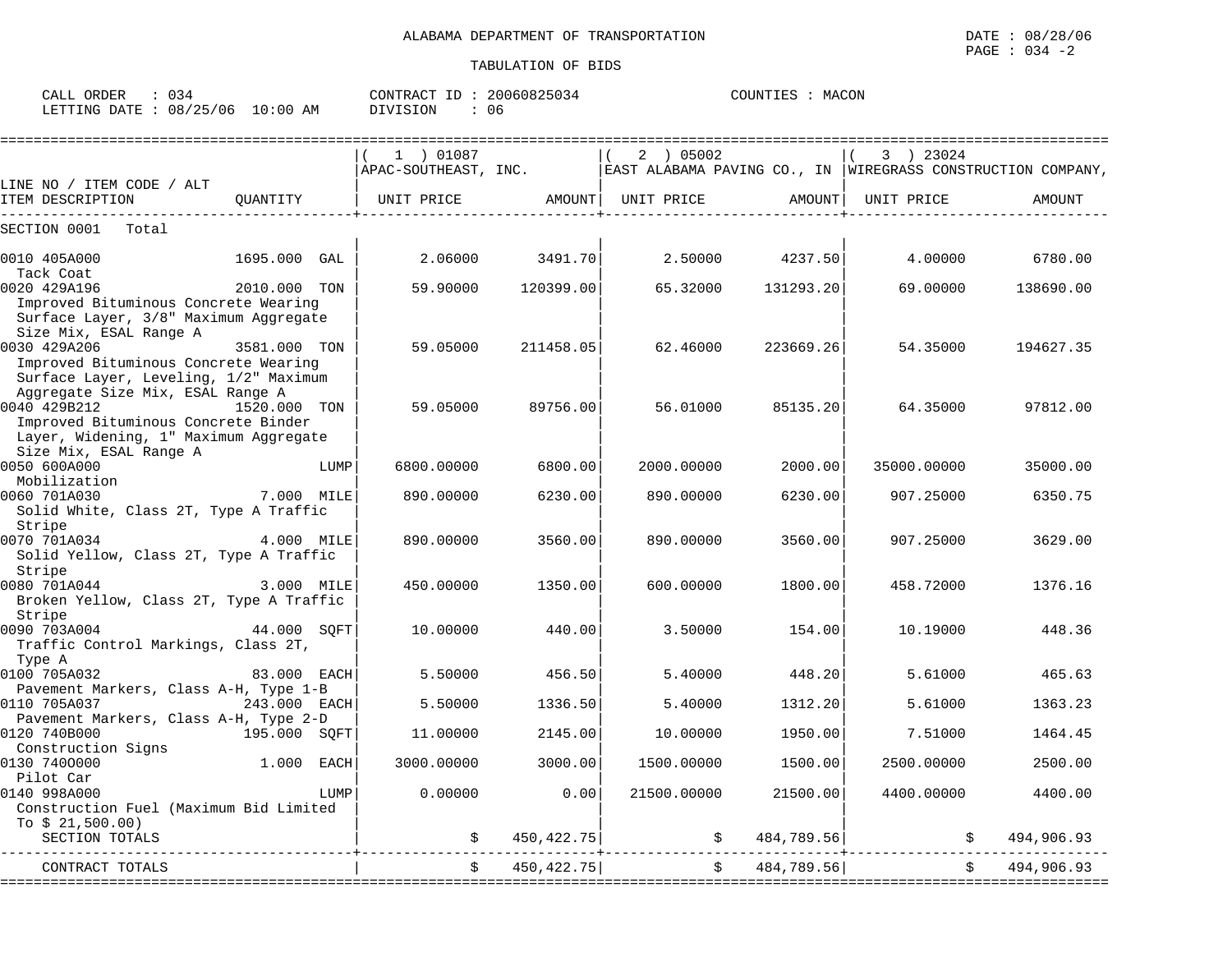#### VENDOR RANKING

|                                                                                                                                                                                                                                                                          | CALL ORDER      | : 035<br>LETTING DATE : 08/25/06 10:00 AM | CONTRACT ID: 20060825035<br>DIVISION<br>$\therefore$ 03 |  |  | COUNTIES : ST. CLAIR |                   |
|--------------------------------------------------------------------------------------------------------------------------------------------------------------------------------------------------------------------------------------------------------------------------|-----------------|-------------------------------------------|---------------------------------------------------------|--|--|----------------------|-------------------|
| 30<br>Working Days<br>(available days)<br>CONTRACT TIME :<br>$PROJECT(S)$ : $STPOA-5833(200)$<br>CONTRACT DESCRIPTION :<br>for constructing the Resurfacing and Traffic Stripe on<br>Pleasant Valley Road from SR-25<br>(US-411) in Odenville to CR-22. Length 4.929 mi. |                 |                                           |                                                         |  |  |                      |                   |
| RANK                                                                                                                                                                                                                                                                     | VENDOR NO./NAME |                                           |                                                         |  |  | TOTAL<br><b>BID</b>  | % OVER<br>LOW BID |
|                                                                                                                                                                                                                                                                          | 04013           | DUNN CONSTRUCTION COMPANY, INC.           |                                                         |  |  | 770,409.23           | 100.0000%         |
|                                                                                                                                                                                                                                                                          | 07002           | GOOD HOPE CONTRACTING CO., INC.           |                                                         |  |  | 774.442.94           | 100.5236%         |
|                                                                                                                                                                                                                                                                          | 01087           | APAC-SOUTHEAST, INC.                      |                                                         |  |  | 817,435.51           | 106.1041%         |
|                                                                                                                                                                                                                                                                          | 13022           | MCCARTNEY CONSTRUCTION CO., INC.          |                                                         |  |  | 896,525.00           | 116.3700%         |

 $\texttt{PAGE}$  : 035 -1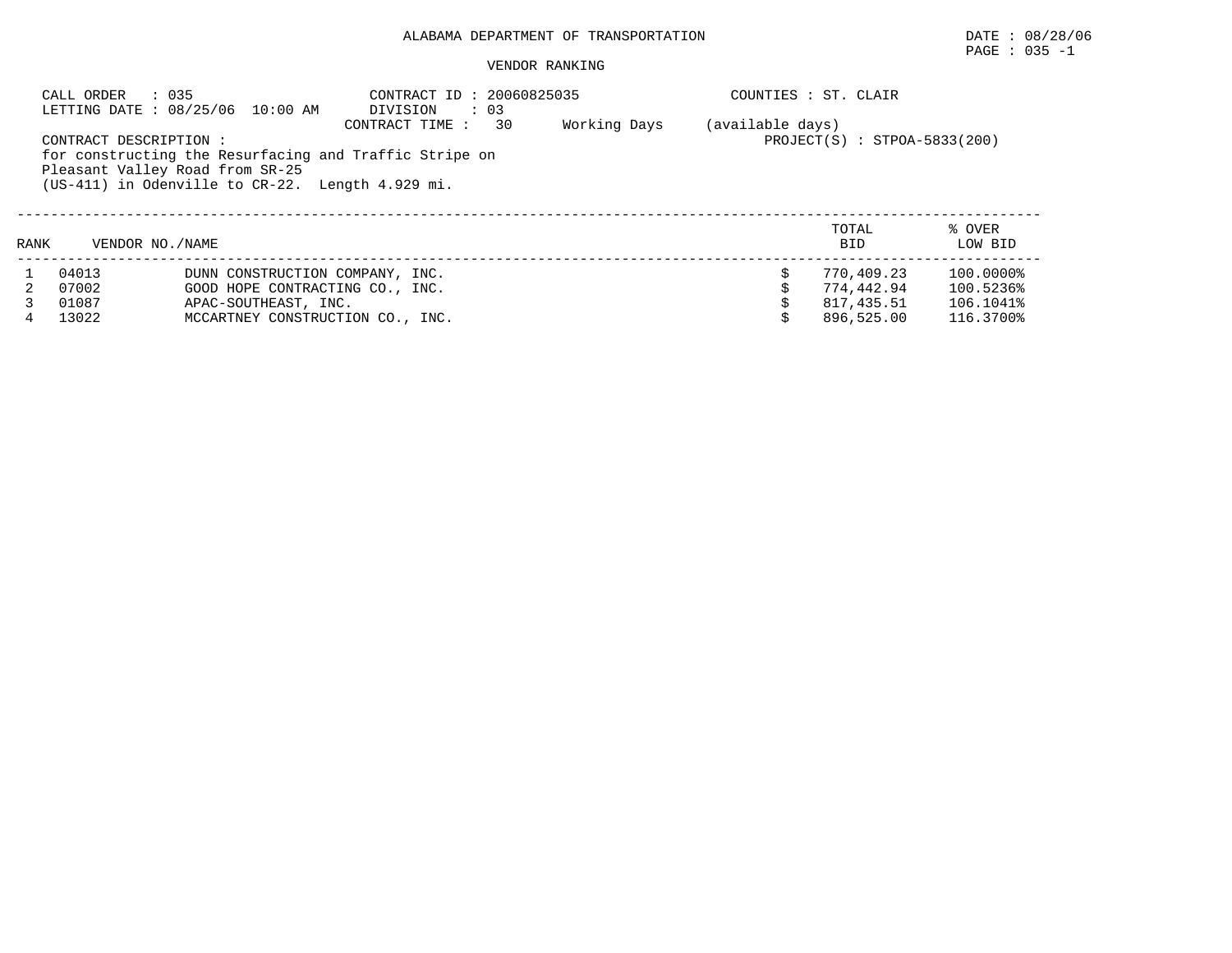| 035<br>ORDER<br>CALL       |            | 20060825035<br>CONTRACT<br>. ID | COUNTIES :<br>cт<br>CLAIR |
|----------------------------|------------|---------------------------------|---------------------------|
| : 08/25/06<br>LETTING DATE | $10:00$ AM | $\sim$ $\sim$<br>DIVISION       |                           |

|                                                         |              |      | 1 ) 04013                                                                   |             | 2 ) 07002   |                | 3 ) 01087     |            |
|---------------------------------------------------------|--------------|------|-----------------------------------------------------------------------------|-------------|-------------|----------------|---------------|------------|
|                                                         |              |      | DUNN CONSTRUCTION CO., INC. GOOD HOPE CONTRACTING CO., APAC-SOUTHEAST, INC. |             |             |                |               |            |
| LINE NO / ITEM CODE / ALT                               |              |      |                                                                             |             |             |                |               |            |
| ITEM DESCRIPTION                                        | OUANTITY     |      | UNIT PRICE                                                                  | AMOUNT      | UNIT PRICE  | AMOUNT         | UNIT PRICE    | AMOUNT     |
| SECTION 0001<br>Total                                   |              |      |                                                                             |             |             |                |               |            |
| 0010 405A000                                            | 3500.000 GAL |      | 2.01000                                                                     | 7035.00     | 2.00000     | 7000.00        | 1,00000       | 3500.00    |
| Tack Coat                                               |              |      |                                                                             |             |             |                |               |            |
| 0020 429A201                                            | 5072.000 TON |      | 54.50000                                                                    | 276424.00   | 57.59000    | 292096.48      | 59.35000      | 301023.20  |
| Improved Bituminous Concrete Wearing                    |              |      |                                                                             |             |             |                |               |            |
| Surface Layer, 3/4" Maximum Aggregate                   |              |      |                                                                             |             |             |                |               |            |
| Size Mix, ESAL Range A<br>0030 429B208                  | 6512.000 TON |      | 51.77000                                                                    | 337126.24   | 49.25000    | 320716.00      | 57.13000      | 372030.56  |
| Improved Bituminous Concrete Binder                     |              |      |                                                                             |             |             |                |               |            |
| Layer, Leveling, 3/4" Maximum Aggregate                 |              |      |                                                                             |             |             |                |               |            |
| Size Mix, ESAL Range A                                  |              |      |                                                                             |             |             |                |               |            |
| 0040 430B043                                            | 2900.000 TON |      | 15.47000                                                                    | 44863.00    | 18.00000    | 52200.00       | 29.00000      | 84100.00   |
| Aggregate Surfacing (1" Down, Crusher                   |              |      |                                                                             |             |             |                |               |            |
| Run)                                                    |              |      |                                                                             |             |             |                |               |            |
| 0050 600A000                                            |              | LUMP | 22035.03000                                                                 | 22035.03    | 45676.01000 | 45676.01       | 3500.00000    | 3500.00    |
| Mobilization                                            |              |      |                                                                             |             |             |                |               |            |
| 0060 701A031<br>Solid White, Class 2, Type A Traffic    | 10.000 MILE  |      | 1245.33000                                                                  | 12453.30    | 1431.00000  | 14310.00       | 1207.50000    | 12075.00   |
| Stripe (0.06" Thick)                                    |              |      |                                                                             |             |             |                |               |            |
| 0070 701A035                                            | 10.000 MILE  |      | 1570.20000                                                                  | 15702.00    | 1537.00000  | 15370.00       | 1522.50000    | 15225.00   |
| Solid Yellow, Class 2, Type A Traffic                   |              |      |                                                                             |             |             |                |               |            |
| Stripe (0.09" Thick)                                    |              |      |                                                                             |             |             |                |               |            |
| 0080 701C001                                            | 20.000 MILE  |      | 703.88000                                                                   | 14077.60    | 720.80000   | 14416.00       | 682.50000     | 13650.00   |
| Solid Temporary Traffic Stripe                          |              |      |                                                                             |             |             |                |               |            |
| 0090 703A002<br>180.000 SOFT                            |              |      | 3.25000                                                                     | 585.00      | 10.60000    | 1908.00        | 3.15000       | 567.00     |
| Traffic Control Markings, Class 2, Type<br>$\mathbb{A}$ |              |      |                                                                             |             |             |                |               |            |
| 0100 705A037                                            | 655.000 EACH |      | 5.41000                                                                     | 3543.55     | 6.36000     | 4165.80        | 5.25000       | 3438.75    |
| Pavement Markers, Class A-H, Type 2-D                   |              |      |                                                                             |             |             |                |               |            |
| 0110 740B000                                            | 195.000 SOFT |      | 8.02000                                                                     | 1563.90     | 7.87000     | 1534.65        | 7.80000       | 1521.00    |
| Construction Signs                                      |              |      |                                                                             |             |             |                |               |            |
| 0120 740E000                                            | 50.000 EACH  |      | 1,15000                                                                     | 57.50       | 1,00000     | 50.00          | 16.10000      | 805.00     |
| Cones (36 Inches High)                                  |              |      |                                                                             |             |             |                |               |            |
| 0130 7400000                                            | 1.000        | EACH | 14325.11000                                                                 | 14325.11    | 5000.00000  | 5000.00        | 6000.00000    | 6000.00    |
| Pilot Car<br>0140 998A000                               |              |      | 20618.00000                                                                 | 20618.00    | 0.00000     | 0.00           | 0.00000       | 0.00       |
| Construction Fuel (Maximum Bid Limited                  |              | LUMP |                                                                             |             |             |                |               |            |
| To $$34,000.00)$                                        |              |      |                                                                             |             |             |                |               |            |
| SECTION TOTALS                                          |              |      |                                                                             | 770, 409.23 |             | \$774, 442.94] | $\mathcal{S}$ | 817,435.51 |
|                                                         |              |      |                                                                             |             |             |                |               |            |
| CONTRACT TOTALS                                         |              |      |                                                                             | 770,409.23  | $\ddot{s}$  | 774, 442.94    |               | 817,435.51 |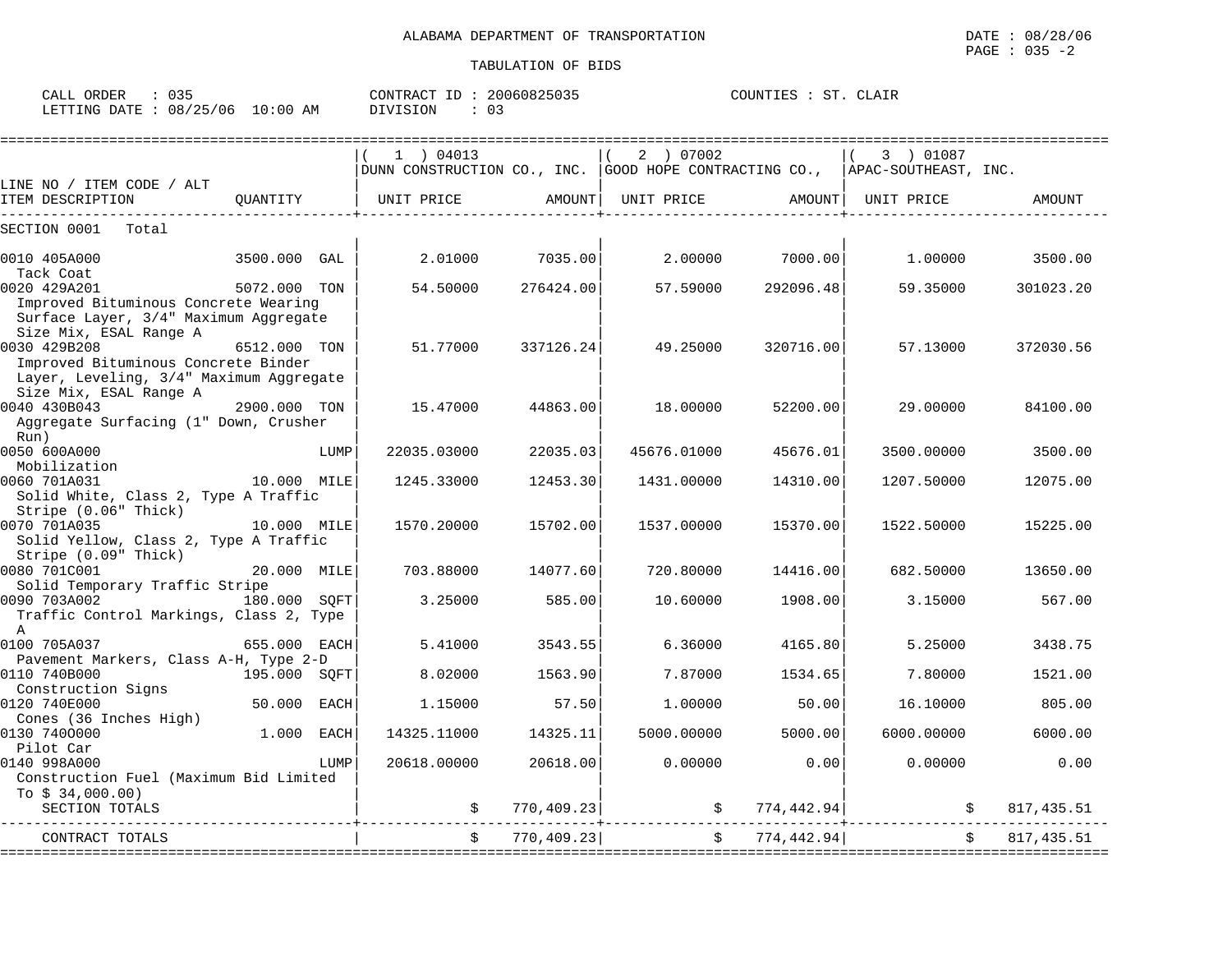| CALL ORDER : 035<br>LETTING DATE : 08/25/06 10:00 AM                                                                     |              |      | CONTRACT ID: 20060825035<br>DIVISION<br>: 0.3 |                     |               | COUNTIES : ST. CLAIR        |    |        |
|--------------------------------------------------------------------------------------------------------------------------|--------------|------|-----------------------------------------------|---------------------|---------------|-----------------------------|----|--------|
|                                                                                                                          |              |      | 4 ) 13022<br>MCCARTNEY CONSTRUCTION CO.,      |                     | $\rightarrow$ |                             |    |        |
| LINE NO / ITEM CODE / ALT<br>ITEM DESCRIPTION                                                                            | OUANTITY     |      | UNIT PRICE                                    | AMOUNT   UNIT PRICE |               | AMOUNT   UNIT PRICE         |    | AMOUNT |
| SECTION 0001<br>Total                                                                                                    |              |      |                                               |                     |               |                             |    |        |
| 0010 405A000<br>Tack Coat                                                                                                | 3500.000 GAL |      | 2.25000                                       | 7875.00             |               |                             |    |        |
| 0020 429A201<br>Improved Bituminous Concrete Wearing<br>Surface Layer, 3/4" Maximum Aggregate<br>Size Mix, ESAL Range A  | 5072.000 TON |      | 65.00000                                      | 329680.00           |               |                             |    |        |
| 0030 429B208<br>Improved Bituminous Concrete Binder<br>Layer, Leveling, 3/4" Maximum Aggregate<br>Size Mix, ESAL Range A | 6512.000 TON |      | 60.00000                                      | 390720.00           |               |                             |    |        |
| 0040 430B043<br>Aggregate Surfacing (1" Down, Crusher<br>Run)                                                            | 2900.000 TON |      | 22.00000                                      | 63800.00            |               |                             |    |        |
| 0050 600A000<br>Mobilization                                                                                             |              | LUMP | 53250.00000                                   | 53250.00            |               |                             |    |        |
| 0060 701A031<br>Solid White, Class 2, Type A Traffic<br>Stripe (0.06" Thick)                                             | 10.000 MILE  |      | 1150.00000                                    | 11500.00            |               |                             |    |        |
| 0070 701A035<br>Solid Yellow, Class 2, Type A Traffic<br>Stripe (0.09" Thick)                                            | 10.000 MILE  |      | 1450.00000                                    | 14500.00            |               |                             |    |        |
| 0080 701C001                                                                                                             | 20.000 MILE  |      | 650.00000                                     | 13000.00            |               |                             |    |        |
| Solid Temporary Traffic Stripe<br>0090 703A002 180.000 SQFT<br>Traffic Control Markings, Class 2, Type<br>A              |              |      | 3.00000                                       | 540.00              |               |                             |    |        |
| 0100 705A037<br>Pavement Markers, Class A-H, Type 2-D                                                                    | 655.000 EACH |      | 5.00000                                       | 3275.00             |               |                             |    |        |
| 0110 740B000<br>Construction Signs                                                                                       | 195.000 SQFT |      | 12.00000                                      | 2340.00             |               |                             |    |        |
| 0120 740E000<br>Cones (36 Inches High)                                                                                   | 50.000 EACH  |      | 1.00000                                       | 50.00               |               |                             |    |        |
| 0130 7400000<br>Pilot Car<br>0140 998A000                                                                                | $1.000$ EACH | LUMP | 5995.00000<br>0.00000                         | 5995.00<br>0.00     |               |                             |    |        |
| Construction Fuel (Maximum Bid Limited<br>To $$34,000.00)$                                                               |              |      |                                               |                     |               |                             |    |        |
| SECTION TOTALS                                                                                                           |              |      |                                               | 896, 525.00         |               | 0.00<br>$- - - - - - + - -$ |    | 0.00   |
| CONTRACT TOTALS                                                                                                          |              |      | \$                                            | 896, 525.00         | \$            | 0.00                        | \$ |        |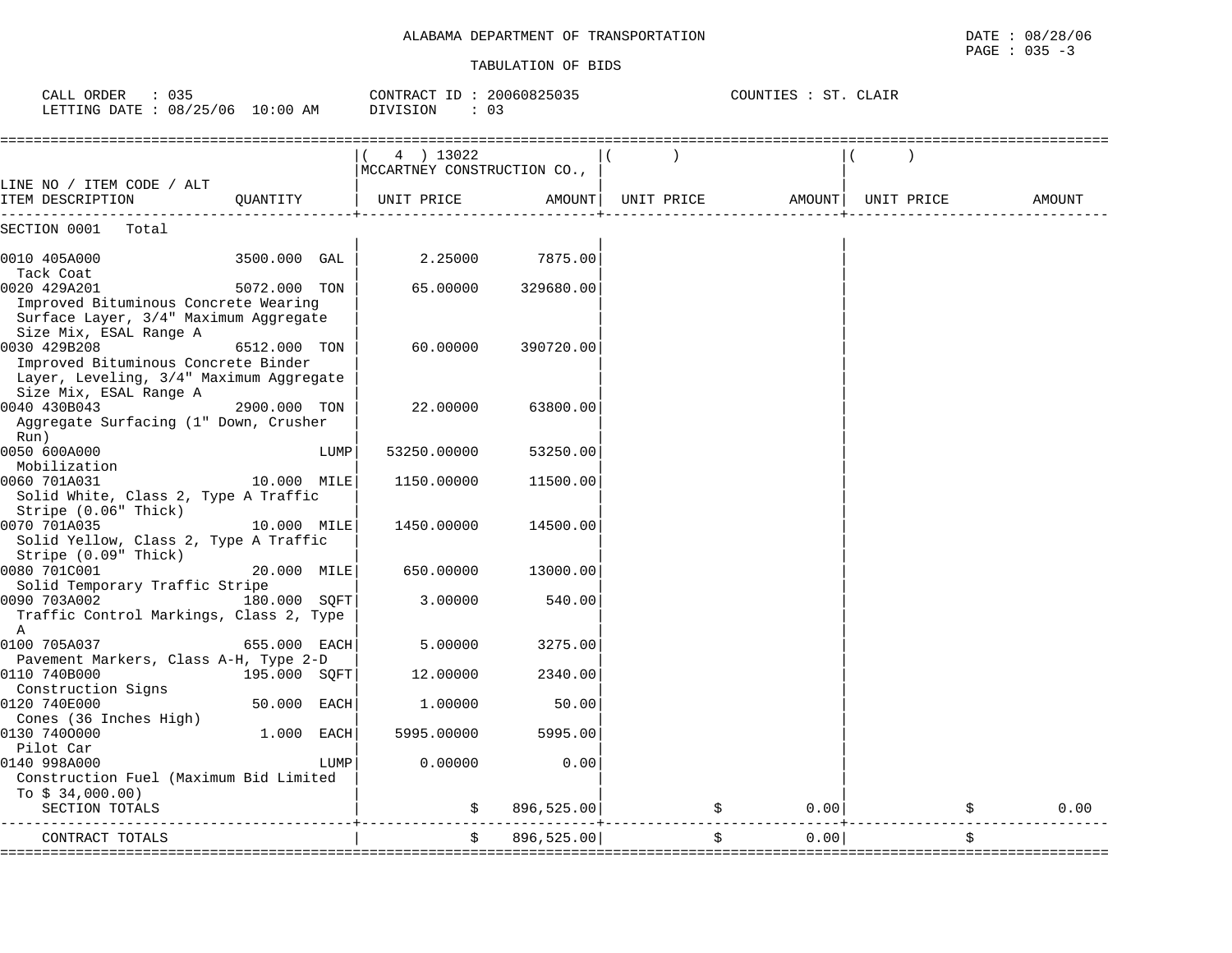## PAGE : 037 -1

#### VENDOR RANKING

|                                                                                                                                                                                                                                                 | : 037<br>CALL ORDER | LETTING DATE : 08/25/06 10:00 AM | CONTRACT ID: 20060825037<br>$\cdot$ 06<br>DIVISION |  | COUNTIES : ELMORE |                     |                   |  |
|-------------------------------------------------------------------------------------------------------------------------------------------------------------------------------------------------------------------------------------------------|---------------------|----------------------------------|----------------------------------------------------|--|-------------------|---------------------|-------------------|--|
| Working Days<br>(available days)<br>30<br>CONTRACT TIME:<br>CONTRACT DESCRIPTION :<br>$PROJECT(S) : STPOA-2603(201)$<br>for constructing the Resurfacing and Traffic Stripe on CR-8<br>from CR-59 in Redland to Marshell Road. Length 2.854 mi. |                     |                                  |                                                    |  |                   |                     |                   |  |
| RANK                                                                                                                                                                                                                                            | VENDOR NO. / NAME   |                                  |                                                    |  |                   | TOTAL<br><b>BID</b> | % OVER<br>LOW BID |  |
|                                                                                                                                                                                                                                                 | 01087               | APAC-SOUTHEAST, INC.             |                                                    |  |                   | 489,833.45          | 100.0000%         |  |
|                                                                                                                                                                                                                                                 | 23024               |                                  | WIREGRASS CONSTRUCTION COMPANY, INC.               |  |                   | 507,394.18          | 103.5850%         |  |
|                                                                                                                                                                                                                                                 | 01023               | ASPHALT CONTRACTORS, INC.        |                                                    |  |                   | 533,035.20          | 108.8197%         |  |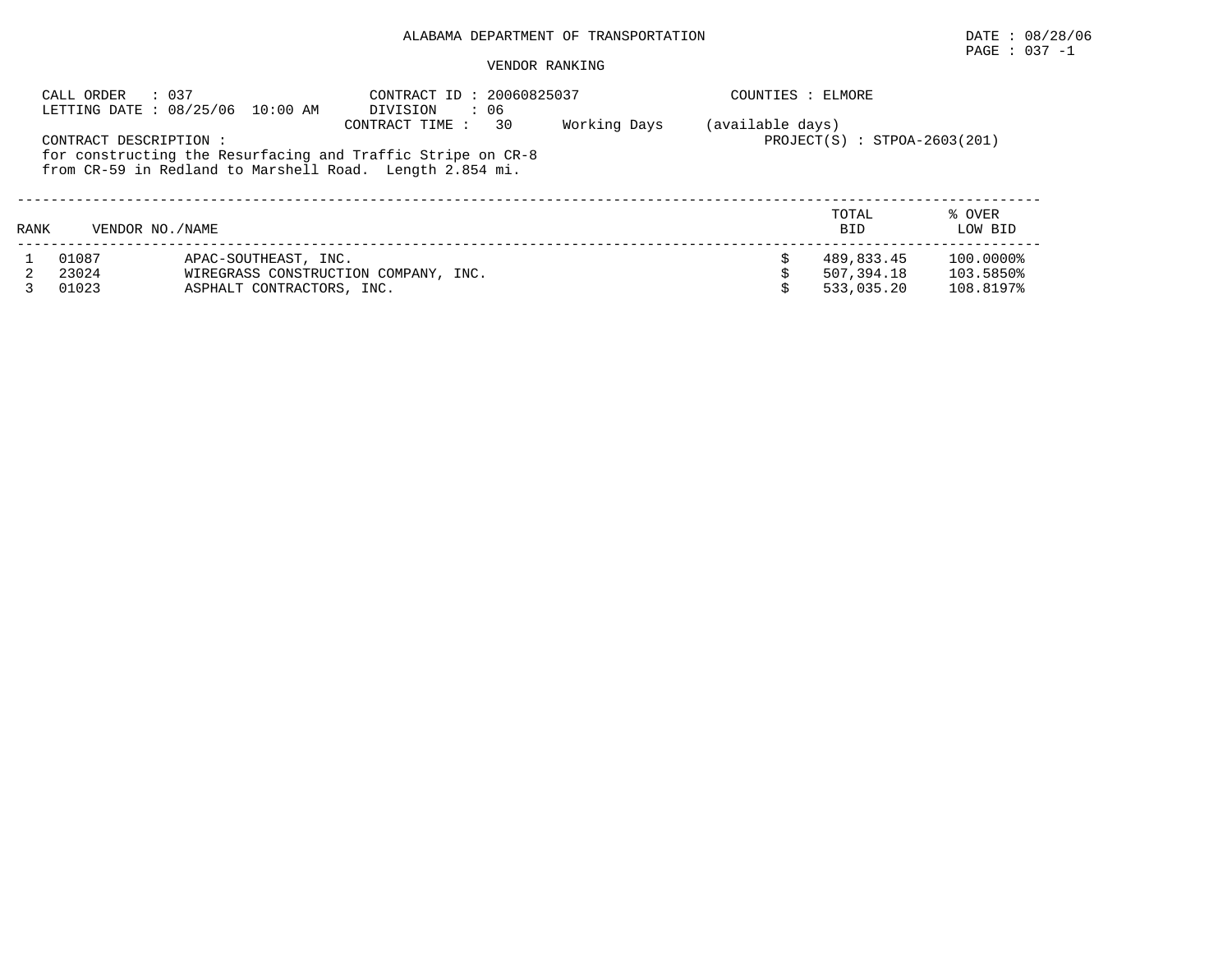| CALL ORDER                      | $\therefore$ 0.37 |          | CONTRACT ID: 20060825037 | COUNTIES : ELMORE |
|---------------------------------|-------------------|----------|--------------------------|-------------------|
| LETTING DATE: 08/25/06 10:00 AM |                   | DIVISION | : 06                     |                   |

| :====================                                                                                                             |              |      |             |           |            |           |                                                                                |           |
|-----------------------------------------------------------------------------------------------------------------------------------|--------------|------|-------------|-----------|------------|-----------|--------------------------------------------------------------------------------|-----------|
|                                                                                                                                   |              |      | 1 ) 01087   |           | 2 ) 23024  |           | 3 ) 01023                                                                      |           |
|                                                                                                                                   |              |      |             |           |            |           | APAC-SOUTHEAST, INC.   WIREGRASS CONSTRUCTION COMP   ASPHALT CONTRACTORS, INC. |           |
| LINE NO / ITEM CODE / ALT                                                                                                         |              |      |             |           |            |           |                                                                                |           |
| ITEM DESCRIPTION                                                                                                                  |              |      |             |           |            |           | UNIT PRICE                                                                     | AMOUNT    |
| SECTION 0001<br>Total                                                                                                             |              |      |             |           |            |           |                                                                                |           |
| 0010 405A000<br>Tack Coat                                                                                                         | 5616.000 GAL |      | 1.65000     | 9266.40   | 1.75000    | 9828.00   | 1.95000                                                                        | 10951.20  |
| 0020 429A216                                                                                                                      | 1648.000 TON |      | 57.10000    | 94100.80  | 62.15000   | 102423.20 | 62.25000                                                                       | 102588.00 |
| Improved Bituminous Concrete Wearing<br>Surface Layer, 3/8" Maximum Aggregate<br>Size Mix, ESAL Range B                           |              |      |             |           |            |           |                                                                                |           |
| 0030 429A218<br>Improved Bituminous Concrete Wearing<br>Surface Layer, Leveling, 3/8" Maximum<br>Aggregate Size Mix, ESAL Range B | 1124.000 TON |      | 30.00000    | 33720.00  | 49.95000   | 56143.80  | 59.75000                                                                       | 67159.00  |
| 0040 429B220<br>Improved Bituminous Concrete Binder<br>Layer, 3/4" Maximum Aggregate Size Mix,<br>ESAL Range B                    | 4119.000 TON |      | 55.25000    | 227574.75 | 57.95000   | 238696.05 | 56.25000                                                                       | 231693.75 |
| 0050 429B225<br>Improved Bituminous Concrete Binder<br>Layer, Patching, 1" Maximum Aggregate<br>Size Mix, ESAL Range B            | 100.000 TON  |      | 48.25000    | 4825.00   | 69.00000   | 6900.00   | 70.00000                                                                       | 7000.00   |
| 0060 430B043<br>Aggregate Surfacing (1" Down, Crusher<br>Run)                                                                     | 1131.000 TON |      | 33.50000    | 37888.50  | 42.35000   | 47897.85  | 29.75000                                                                       | 33647.25  |
| 0070 600A000                                                                                                                      |              | LUMP | 43500.00000 | 43500.00  | 4500.00000 | 4500.00   | 45300.00000                                                                    | 45300.00  |
| Mobilization<br>0080 701A031<br>Solid White, Class 2, Type A Traffic<br>Stripe (0.06" Thick)                                      | 6.000 MILE   |      | 1350.00000  | 8100.00   | 1615.31000 | 9691.86   | 1350.00000                                                                     | 8100.00   |
| 0090 701A035<br>Solid Yellow, Class 2, Type A Traffic<br>Stripe (0.09" Thick)                                                     | 4.000 MILE   |      | 1550.00000  | 6200.00   | 1854.61000 | 7418.44   | 1550.00000                                                                     | 6200.00   |
| 0100 701A045<br>Broken Yellow, Class 2, Type A Traffic<br>Stripe (0.09" Thick)                                                    | 2.000 MILE   |      | 900.00000   | 1800.00   | 1076.87000 | 2153.74   | 900,00000                                                                      | 1800.00   |
| 0110 701C000<br>Broken Temporary Traffic Stripe                                                                                   | 4.000 MILE   |      | 680,00000   | 2720.00   | 813.64000  | 3254.56   | 680,00000                                                                      | 2720.00   |
| 0120 701C001<br>Solid Temporary Traffic Stripe                                                                                    | 8.000 MILE   |      | 740.00000   | 5920.00   | 885.43000  | 7083.44   | 740.00000                                                                      | 5920.00   |
| 0130 703A002<br>Traffic Control Markings, Class 2, Type<br>A                                                                      | 240.000 SOFT |      | 5.00000     | 1200.00   | 5.98000    | 1435.20   | 5.00000                                                                        | 1200.00   |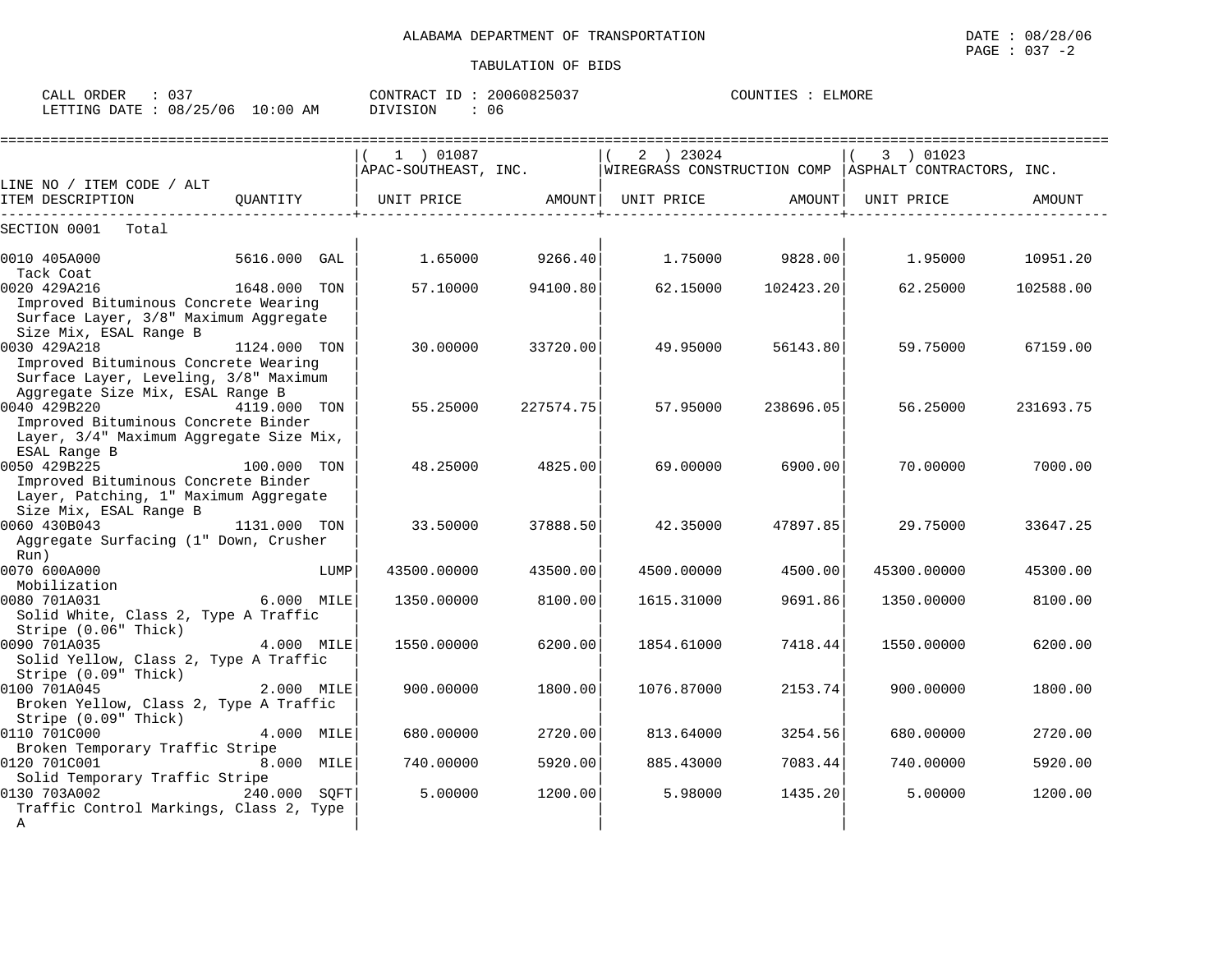| ORDER<br>CALL  |          |            | CONTRACT ID .   | 20060825037 | COUNTIES | ELMORE |
|----------------|----------|------------|-----------------|-------------|----------|--------|
| LETTING DATE : | 08/25/06 | $10:00$ AM | <b>DIVISION</b> | 06          |          |        |

|                                        |             |             | 1 ) 01087            |            | 23024<br>2                  |             | 01023<br>3                |            |
|----------------------------------------|-------------|-------------|----------------------|------------|-----------------------------|-------------|---------------------------|------------|
|                                        |             |             | APAC-SOUTHEAST, INC. |            | WIREGRASS CONSTRUCTION COMP |             | ASPHALT CONTRACTORS, INC. |            |
| LINE NO / ITEM CODE                    | ALT         |             |                      |            |                             |             |                           |            |
| ITEM DESCRIPTION                       | OUANTITY    |             | UNIT PRICE           | AMOUNT     | UNIT PRICE                  | AMOUNT      | UNIT PRICE                | AMOUNT     |
| 0140 705A032                           | 83.000 EACH |             | 5.00000              | 415.00     | 5.98000                     | 496.34      | 5.00000                   | 415.00     |
| Pavement Markers, Class A-H, Type 1-B  |             |             |                      |            |                             |             |                           |            |
| 0150 705A037                           | 283.000     | EACH        | 5.00000              | 1415.00    | 5.98000                     | 1692.34     | 5.00000                   | 1415.00    |
| Pavement Markers, Class A-H, Type 2-D  |             |             |                      |            |                             |             |                           |            |
| 0160 740B000                           | 336.000     | SOFT        | 8,00000              | 2688.00    | 9.76000                     | 3279.36     | 9.75000                   | 3276.00    |
| Construction Signs                     |             |             |                      |            |                             |             |                           |            |
| 0170 7400000                           | 1.000       | <b>EACH</b> | 8500.00000           | 8500.00    | 2500.00000                  | 2500.00     | 3650.00000                | 3650.00    |
| Pilot Car                              |             |             |                      |            |                             |             |                           |            |
| 0180 998A000                           |             | LUMP        | 0.00000              | 0.00       | 2000.00000                  | 2000.00     | 0.00000                   | 0.00       |
| Construction Fuel (Maximum Bid Limited |             |             |                      |            |                             |             |                           |            |
| To $$21,500.00)$                       |             |             |                      |            |                             |             |                           |            |
| SECTION TOTALS                         |             |             | Ŝ.                   | 489,833.45 | \$                          | 507, 394.18 |                           | 533,035.20 |
| CONTRACT TOTALS                        |             |             | \$.                  | 489,833.45 | \$                          | 507, 394.18 |                           | 533,035.20 |
|                                        |             |             |                      |            |                             |             |                           |            |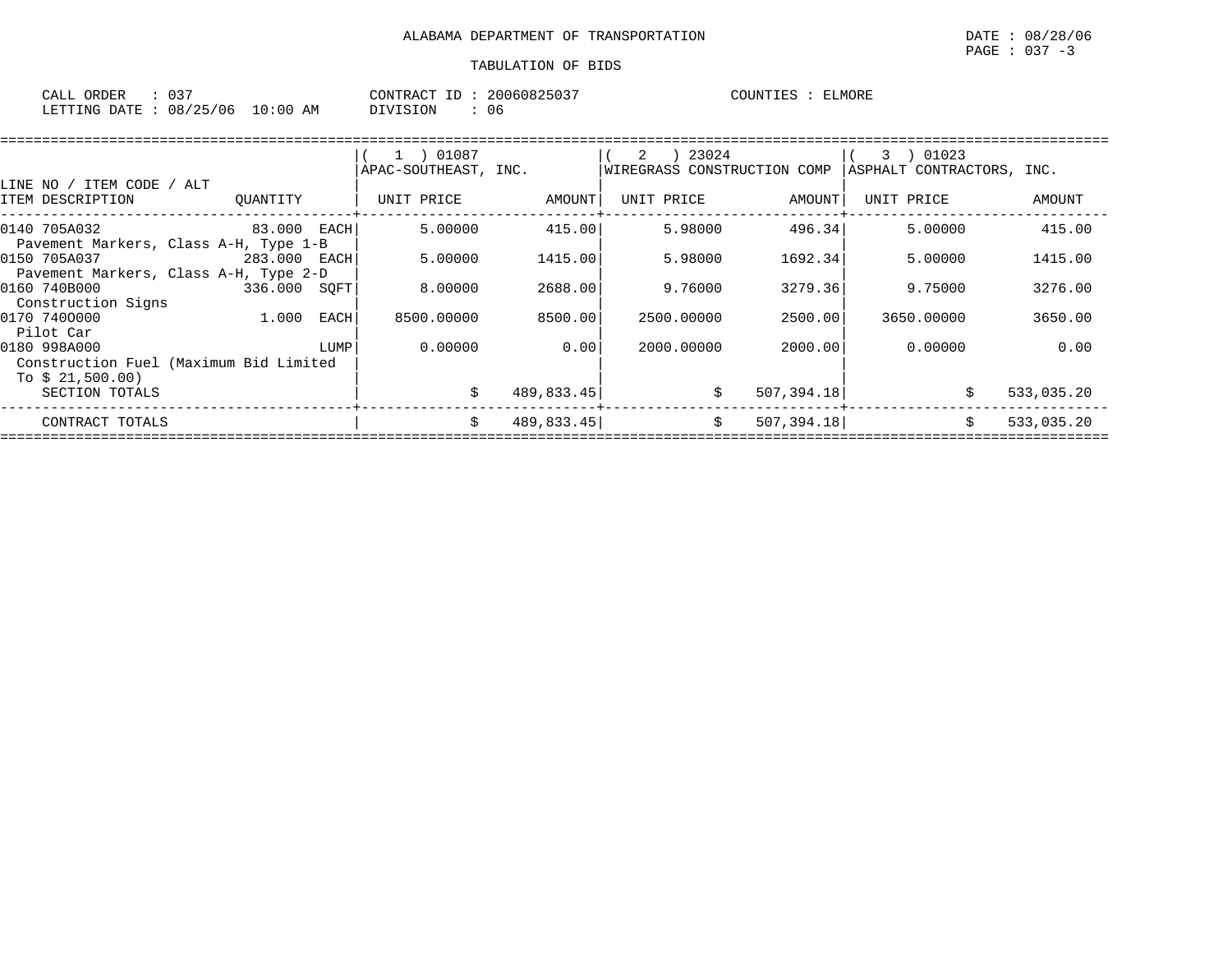# PAGE : 040 -1

### VENDOR RANKING

|      | CALL ORDER<br>: 040                        | LETTING DATE : 08/25/06 10:00 AM                 | CONTRACT ID: 20060825040<br>: 08<br>DIVISION                                                                                                               |              | COUNTIES : MARENGO |                                |                        |
|------|--------------------------------------------|--------------------------------------------------|------------------------------------------------------------------------------------------------------------------------------------------------------------|--------------|--------------------|--------------------------------|------------------------|
|      | CONTRACT DESCRIPTION :<br>Length 3.800 mi. |                                                  | 30<br>CONTRACT TIME:<br>RURAL<br>for constructing the Planing, Resurfacing and Traffic Stripe<br>on SR-13 (US-43) from south of Calvary to north of CR-33. | Working Days | (available days)   | $PROJECT(S) : STPSA-0013(533)$ |                        |
| RANK | VENDOR NO./NAME                            |                                                  |                                                                                                                                                            |              |                    | TOTAL<br><b>BID</b>            | % OVER<br>LOW BID      |
|      | 01073<br>01023                             | ASPHALT SUPPLY, LLC<br>ASPHALT CONTRACTORS, INC. |                                                                                                                                                            |              |                    | 473.954.84<br>542, 118, 45     | 100.0000%<br>114.3819% |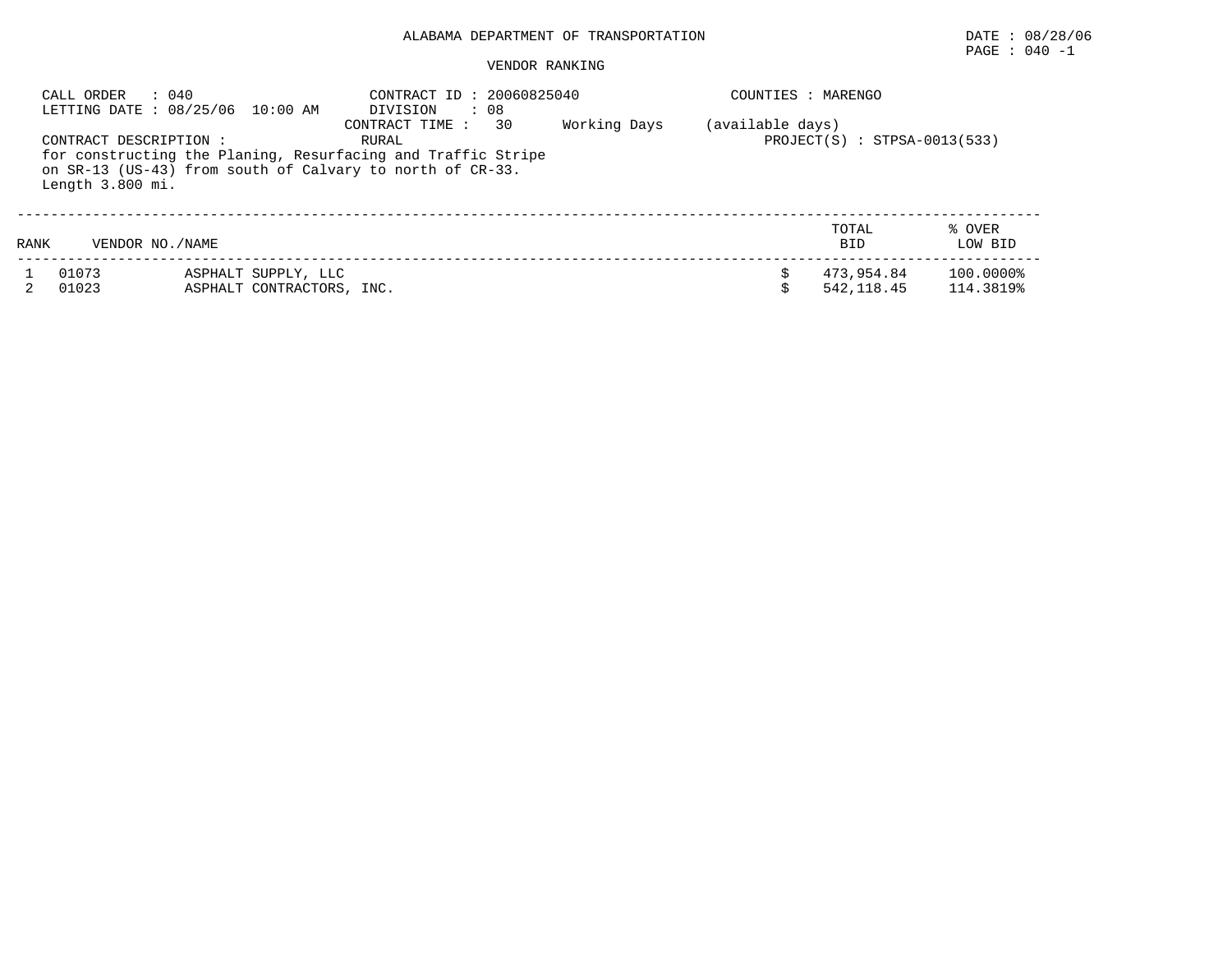| CALL ORDER<br>: 040<br>LETTING DATE : 08/25/06 10:00 AM                                                                               |                |      | CONTRACT ID: 20060825040<br>DIVISION | : 08      |                                        | COUNTIES : MARENGO |            |        |
|---------------------------------------------------------------------------------------------------------------------------------------|----------------|------|--------------------------------------|-----------|----------------------------------------|--------------------|------------|--------|
| LINE NO / ITEM CODE / ALT                                                                                                             |                |      | 1 ) 01073<br>ASPHALT SUPPLY, LLC     |           | 2 ) 01023<br>ASPHALT CONTRACTORS, INC. |                    |            |        |
| ITEM DESCRIPTION                                                                                                                      | OUANTITY       |      | UNIT PRICE                           |           | AMOUNT  UNIT PRICE                     | AMOUNT             | UNIT PRICE | AMOUNT |
| SECTION 0001<br>Total                                                                                                                 |                |      |                                      |           |                                        |                    |            |        |
| 0010 305A000<br>Borrow, Section 210, For Miscellaneous<br>Use                                                                         | 631.000 CUYD   |      | 12.42000                             | 7837.02   | 17.25000                               | 10884.75           |            |        |
| 0020 405A000<br>Tack Coat                                                                                                             | 4281.000 GAL   |      | 3.10000                              | 13271.10  | 2.00000                                | 8562.00            |            |        |
| 0030 408A052<br>Planing Existing Pavement<br>(Approximately 1.10" Thru 2.0" Thick)                                                    | 53731.000 SOYD |      | 0.79000                              | 42447.49  | 1.45000                                | 77909.95           |            |        |
| 0040 410H000                                                                                                                          | 1.000 EACH     |      | 4000.00000                           | 4000.00   | 15600.00000                            | 15600.00           |            |        |
| Material Remixing Device<br>0050 424A360<br>Superpave Bituminous Concrete Wearing<br>Surface Layer, 1/2" Maximum Aggregate            | 3359.000 TON   |      | 59.88000                             | 201136.92 | 74.25000                               | 249405.75          |            |        |
| Size Mix, ESAL Range C/D<br>0060 424B654<br>Superpave Bituminous Concrete Upper<br>Binder Layer, Patching, 3/4" Maximum               | 150.000 TON    |      | 65.00000                             | 9750.00   | 85.00000                               | 12750.00           |            |        |
| Aggregate Size Mix, ESAL Range C/D<br>0070 424B658<br>Superpave Bituminous Concrete Upper                                             | 547.000 TON    |      | 62.88000                             | 34395.36  | 70.50000                               | 38563.50           |            |        |
| Binder Layer, Leveling, 3/4" Maximum<br>Aggregate Size Mix, ESAL Range C/D<br>0080 430B000<br>Aggregate Surfacing (ALDOT #467 Or #57) | 50.000 TON     |      | 63.00000                             | 3150.00   | 64.00000                               | 3200.00            |            |        |
| 0090 600A000<br>Mobilization                                                                                                          |                | LUMP | 32000.00000                          | 32000.00  | 56500.00000                            | 56500.00           |            |        |
| 0100 652A100<br>Seeding                                                                                                               | 5.000 ACRE     |      | 2000.00000                           | 10000.00  | 550.00000                              | 2750.00            |            |        |
| 0110 656A010                                                                                                                          | 5.000 ACRE     |      | 2000.00000                           | 10000.00  | 485.00000                              | 2425.00            |            |        |
| Mulching<br>0120 665F000                                                                                                              | 20.000 EACH    |      | 45.00000                             | 900.00    | 15.00000                               | 300.00             |            |        |
| Hay Bales<br>0130 665J000                                                                                                             | 1000.000 LF    |      | 9.00000                              | 9000.00   | 4.25000                                | 4250.00            |            |        |
| Silt Fence, Type A<br>0140 6650001                                                                                                    | 1000.000 LF    |      | 4.50000                              | 4500.00   | 0.50000                                | 500.00             |            |        |
| Silt Fence Removal<br>0150 6650001<br>20 Inch Wattle                                                                                  | 500.000 LF     |      | 32.00000                             | 16000.00  | 8.25000                                | 4125.00            |            |        |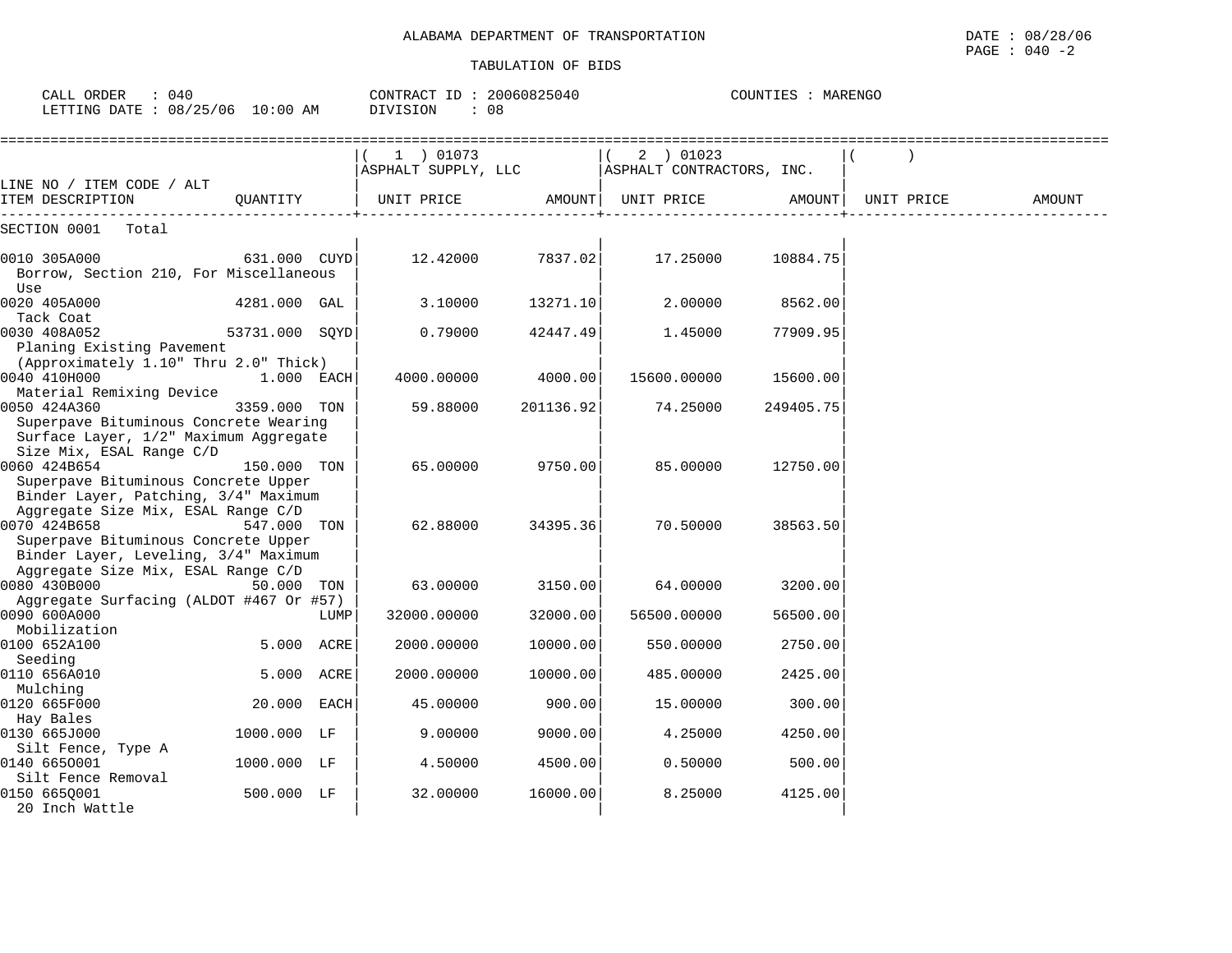| ORDER<br>CALL  | 040      |             | CONTRACT ID | 20060825040 | COUNTIES<br>MARENGC |
|----------------|----------|-------------|-------------|-------------|---------------------|
| LETTING DATE : | 08/25/06 | 10:00<br>AΜ | DIVISION    | 08          |                     |

|                                                                                                                                         |              |      |                                                 |                      | $1$ ) 01073 (2) 01023                           |          |             |                  |
|-----------------------------------------------------------------------------------------------------------------------------------------|--------------|------|-------------------------------------------------|----------------------|-------------------------------------------------|----------|-------------|------------------|
|                                                                                                                                         |              |      | ASPHALT SUPPLY, LLC   ASPHALT CONTRACTORS, INC. |                      |                                                 |          |             |                  |
| LINE NO / ITEM CODE / ALT                                                                                                               |              |      |                                                 |                      |                                                 |          |             |                  |
| ITEM DESCRIPTION $\qquad$ QUANTITY $\qquad$ $\qquad$ UNIT PRICE $\qquad$ AMOUNT $\qquad$ UNIT PRICE $\qquad$ AMOUNT $\qquad$ UNIT PRICE |              |      |                                                 |                      |                                                 |          |             | AMOUNT           |
| 0160 666A001                                                                                                                            |              |      | 5.000 ACRE 1200.00000 6000.00 55.00000 275.00   |                      |                                                 |          |             |                  |
| Pest Control Treatment                                                                                                                  |              |      |                                                 |                      |                                                 |          |             |                  |
| 0170 701A028                                                                                                                            | $8.000$ MILE |      |                                                 |                      | $2000.00000$ $16000.00$ $1800.00000$ $14400.00$ |          |             |                  |
| Solid White, Class 2, Type A Traffic                                                                                                    |              |      |                                                 |                      |                                                 |          |             |                  |
| Stripe (0.06" Thick) (6" Wide)                                                                                                          |              |      |                                                 |                      |                                                 |          |             |                  |
| 0180 701A046                                                                                                                            | $3.000$ MILE |      | 1166.67000 3500.01                              |                      | 1050.00000 3150.00                              |          |             |                  |
| Broken Yellow, Class 2, Type A Traffic                                                                                                  |              |      |                                                 |                      |                                                 |          |             |                  |
| Stripe (0.09" Thick) (6" Wide)                                                                                                          |              |      |                                                 |                      |                                                 |          |             |                  |
| <b>12.000 MILE</b><br>0190 701A048                                                                                                      |              |      | 2277.78000 11388.90                             |                      | 2050.00000                                      | 10250.00 |             |                  |
| Solid Yellow, Class 2, Type A Traffic                                                                                                   |              |      |                                                 |                      |                                                 |          |             |                  |
| Stripe (0.09" Thick) (6" Wide)                                                                                                          |              |      |                                                 |                      |                                                 |          |             |                  |
| 0200 701C002                                                                                                                            | $5.000$ MILE |      | 755.56000 3777.80                               |                      | 680.00000                                       | 3400.00  |             |                  |
| Broken Temporary Traffic Stripe (Paint)                                                                                                 |              |      |                                                 |                      |                                                 |          |             |                  |
| 0210 701C003<br>10.000 MILE                                                                                                             |              |      | 833.33000 8333.30                               |                      | 750.00000                                       | 7500.00  |             |                  |
| Solid Temporary Traffic Stripe (Paint)                                                                                                  |              |      |                                                 |                      |                                                 |          |             |                  |
| 0220 705A032 90.000 EACH                                                                                                                |              |      |                                                 | $6.11000$ 549.90     | 5.50000                                         | 495.00   |             |                  |
| Pavement Markers, Class A-H, Type 1-B                                                                                                   |              |      |                                                 |                      |                                                 |          |             |                  |
| $0230 705A037$ 364.000 EACH                                                                                                             |              |      | 6.11000                                         | 2224.04              | 5.50000                                         | 2002.00  |             |                  |
| Pavement Markers, Class A-H, Type 2-D                                                                                                   |              |      |                                                 |                      |                                                 |          |             |                  |
| $\begin{array}{ l l l } \hline 0240 & 740 \text{B000} & \text{Signs} & & 382.000 & \text{SQFT} \ \hline \end{array}$<br>0240 740B000    |              |      | 11.50000                                        | 4393.00              | 12.75000                                        | 4870.50  |             |                  |
|                                                                                                                                         |              |      |                                                 |                      |                                                 |          |             |                  |
| $200.000$ EACH<br>0250 740E000                                                                                                          |              |      | 13.00000                                        | 2600.00              | 14.00000                                        | 2800.00  |             |                  |
| Cones (36 Inches High)                                                                                                                  |              |      |                                                 |                      |                                                 |          |             |                  |
| 0260 740M001                                                                                                                            | 200.000 EACH |      | 6.50000                                         | 1300.001             | 8.00000                                         | 1600.00  |             |                  |
| Ballast For Cone                                                                                                                        |              |      |                                                 |                      |                                                 |          |             |                  |
| 0270 7400000                                                                                                                            | $1.000$ EACH |      | 3500.00000                                      | 3500.00              | 3650.00000 3650.00                              |          |             |                  |
| Pilot Car                                                                                                                               |              |      |                                                 |                      |                                                 |          |             |                  |
| 0280 998A000                                                                                                                            |              | LUMP |                                                 | 12000.00000 12000.00 | $0.00000$ 0.00                                  |          |             |                  |
| Construction Fuel (Maximum Bid Limited                                                                                                  |              |      |                                                 |                      |                                                 |          |             |                  |
| To $$24,000.00)$                                                                                                                        |              |      |                                                 |                      |                                                 |          |             |                  |
| SECTION TOTALS                                                                                                                          |              |      |                                                 |                      | $\sin 473,954.84$ $\sin 84$                     |          | 542, 118.45 | $\sharp$<br>0.00 |
| CONTRACT TOTALS                                                                                                                         |              |      |                                                 |                      | $\sharp$ 473,954.84 $\sharp$ 542,118.45         |          |             |                  |
|                                                                                                                                         |              |      |                                                 |                      |                                                 |          |             |                  |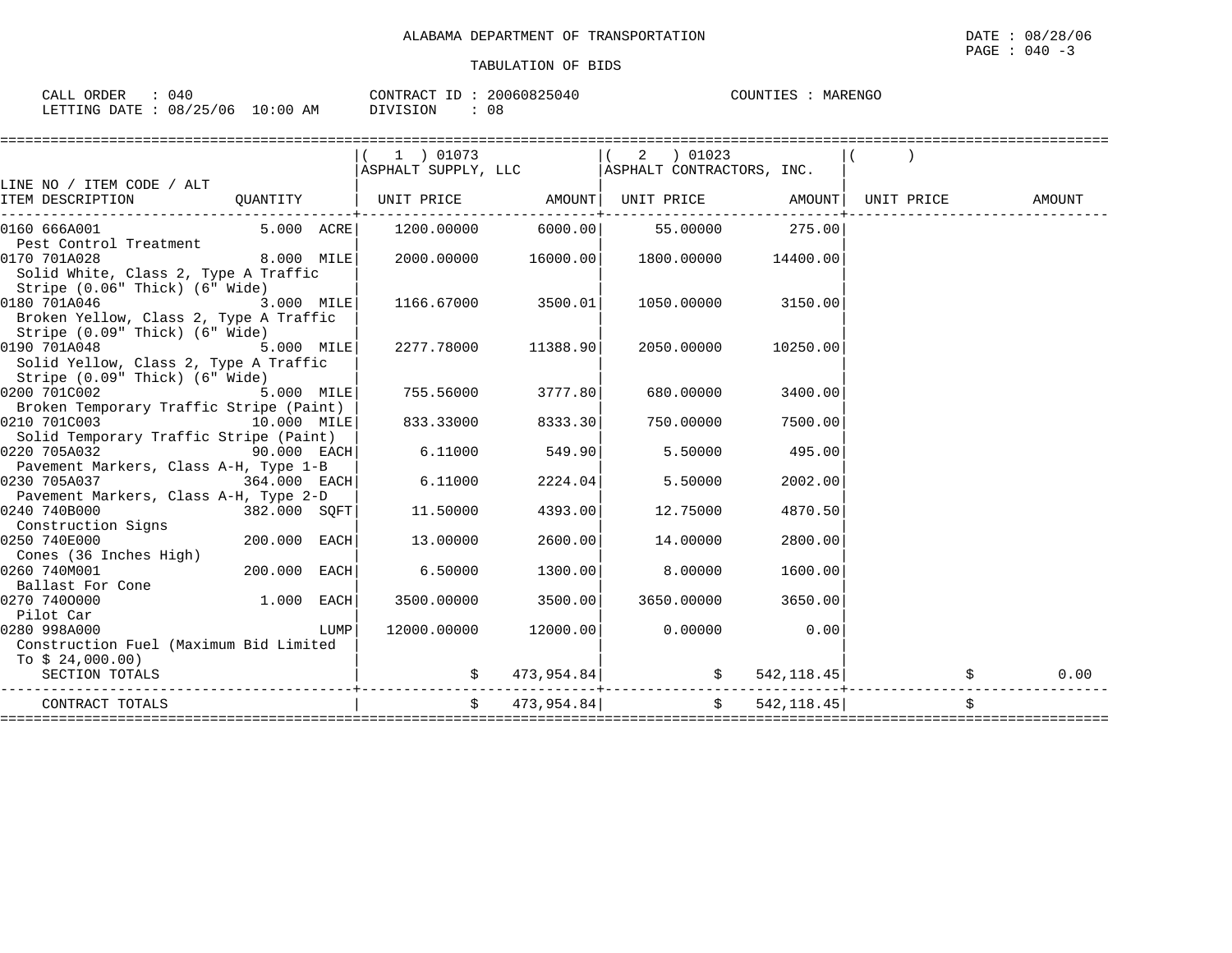## PAGE : 044 -1

#### VENDOR RANKING

|      | CALL ORDER                                 | : 044<br>LETTING DATE : 08/25/06 10:00 AM | CONTRACT ID: 20060825044<br>$\cdot$ 03<br>DIVISION                                                                                                    |              |                  | COUNTIES : ST. CLAIR        |                   |
|------|--------------------------------------------|-------------------------------------------|-------------------------------------------------------------------------------------------------------------------------------------------------------|--------------|------------------|-----------------------------|-------------------|
|      | CONTRACT DESCRIPTION :<br>Length 3.900 mi. |                                           | 45<br>CONTRACT TIME :<br>for constructing the Resurfacing and Traffic Stripe on<br>$CR-444$ from $SR-25$ (US-411) northeast of Odenville to $SR-23$ . | Working Days | (available days) | PROJECT(S) : ST-058-000-001 |                   |
| RANK | VENDOR NO. / NAME                          |                                           |                                                                                                                                                       |              |                  | TOTAL<br><b>BID</b>         | % OVER<br>LOW BID |
|      | 07002                                      | GOOD HOPE CONTRACTING CO., INC.           |                                                                                                                                                       |              |                  | 704,775.42                  | 100.0000%         |
|      | 04013                                      | DUNN CONSTRUCTION COMPANY, INC.           |                                                                                                                                                       |              |                  | 768,244.98                  | 109.0056%         |
|      | 01087                                      | APAC-SOUTHEAST, INC.                      |                                                                                                                                                       |              |                  | 832,446.58                  | 118.1152%         |
| 4    | 13022                                      | MCCARTNEY CONSTRUCTION CO., INC.          |                                                                                                                                                       |              |                  | 885,131.00                  | 125.5905%         |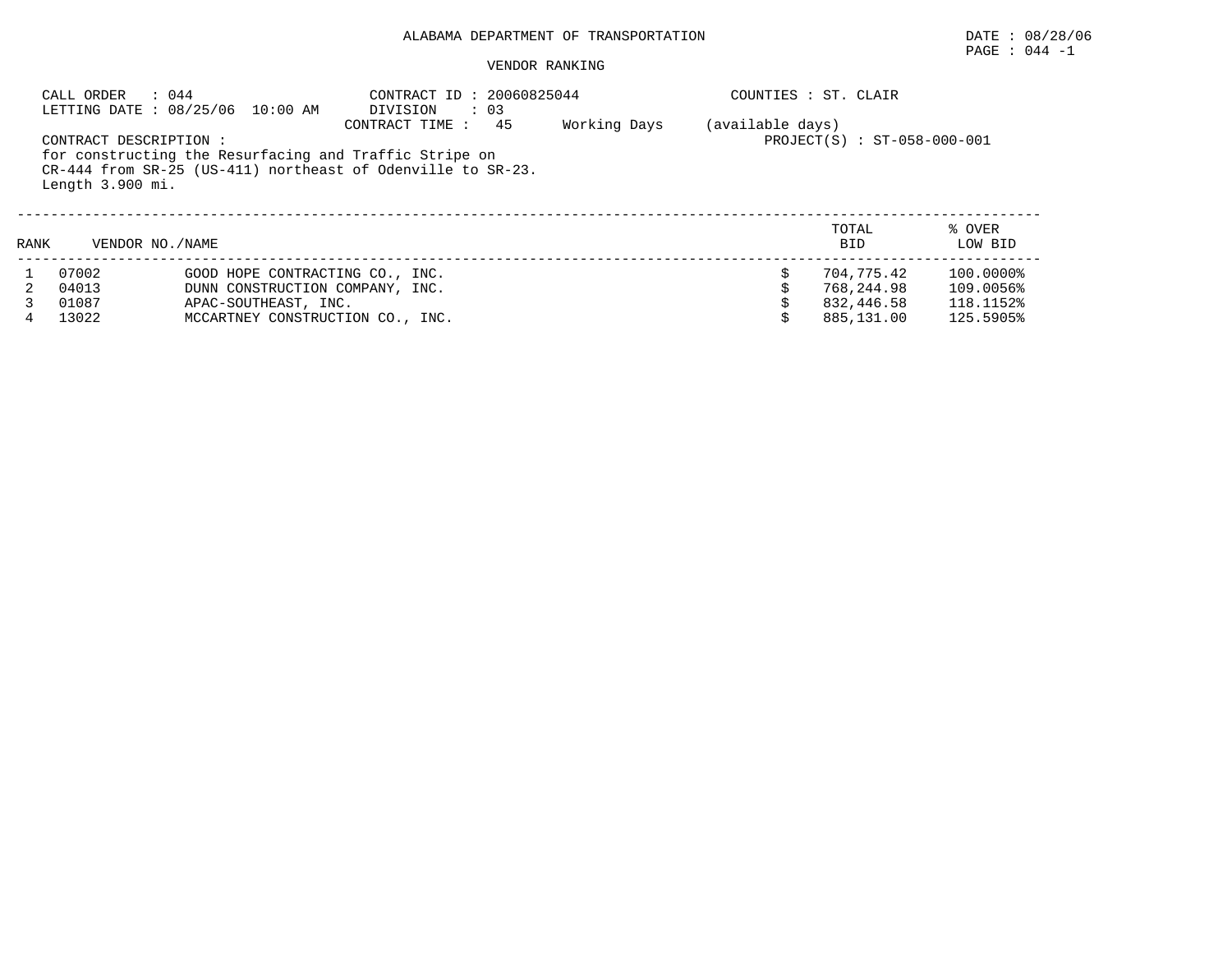| ORDER<br>044<br>CALL Q          | CONTRACT ID: 20060825044 | COUNTIES :<br>ST<br>CLAIR |
|---------------------------------|--------------------------|---------------------------|
| LETTING DATE: 08/25/06 10:00 AM | DIVISION<br>∪≾           |                           |

|                                                                                                                                   |              |      | 1 ) 07002<br>GOOD HOPE CONTRACTING CO., |           | 2 ) 04013<br>DUNN CONSTRUCTION CO., INC. APAC-SOUTHEAST, INC. |           | 3 ) 01087   |           |
|-----------------------------------------------------------------------------------------------------------------------------------|--------------|------|-----------------------------------------|-----------|---------------------------------------------------------------|-----------|-------------|-----------|
| LINE NO / ITEM CODE / ALT                                                                                                         |              |      |                                         |           |                                                               |           |             |           |
| ITEM DESCRIPTION                                                                                                                  | OUANTITY     |      | UNIT PRICE                              | AMOUNT    | UNIT PRICE                                                    | AMOUNT    | UNIT PRICE  | AMOUNT    |
| SECTION 0001<br>Total                                                                                                             |              |      |                                         |           |                                                               |           |             |           |
| 0010 209A000<br>Mailbox Reset, Single                                                                                             | 1.000 EACH   |      | 250.00000                               | 250.00    | 187.74000                                                     | 187.74    | 300.00000   | 300.00    |
| 0020 305B077<br>Crushed Aggregate, Section 825, For<br>Miscellaneous Use , Crusher Run Stone, 1<br>$1/2$ "                        | 723.000      | TON  | 18.26000                                | 13201.98  | 18.18000                                                      | 13144.14  | 28,00000    | 20244.00  |
| 0030 405A000<br>Tack Coat                                                                                                         | 1648.000 GAL |      | 2.00000                                 | 3296.00   | 2.01000                                                       | 3312.48   | 2.50000     | 4120.00   |
| 0040 407A000<br>Joint Sealant For Hot Mix Asphalt<br>Pavement                                                                     | 402.000      | GAL  | 18,00000                                | 7236.00   | 20.44000                                                      | 8216.88   | 30,00000    | 12060.00  |
| 0050 424A341<br>Superpave Bituminous Concrete Wearing<br>Surface Layer, 3/4" Maximum Aggregate                                    | 4531.000     | TON  | 59.00000                                | 267329.00 | 54.74000                                                      | 248026.94 | 61.85000    | 280242.35 |
| Size Mix, ESAL Range A/B<br>0060 424A346<br>Superpave Bituminous Concrete Wearing<br>Surface Layer, Leveling, 1/2" Maximum        | 1630.000 TON |      | 60.44000                                | 98517.20  | 60.38000                                                      | 98419.40  | 61.40000    | 100082.00 |
| Aggregate Size Mix, ESAL Range A/B<br>0070 424B635<br>Superpave Bituminous Concrete Upper<br>Binder Layer, 3/4" Maximum Aggregate | 2540.000     | TON  | 54.37000                                | 138099.80 | 54.71000                                                      | 138963.40 | 61.30000    | 155702.00 |
| Size MIx, ESAL Range A/B<br>0080 424B670<br>Superpave Bituminous Concrete Lower<br>Binder Layer, Patching, 1" Maximum             | 1500.000     | TON  | 20,00000                                | 30000.00  | 84.93000                                                      | 127395.00 | 85.00000    | 127500.00 |
| Aggregate Size Mix, ESAL Range A/B<br>0090 428C000<br>Scoring Bituminous Pavement Surface By<br>Cutting                           | 14784.000 LF |      | 0.30000                                 | 4435.20   | 0.36000                                                       | 5322.24   | 0.12000     | 1774.08   |
| 0100 600A000<br>Mobilization                                                                                                      |              | LUMP | 81711.91000                             | 81711.91  | 41688.16000                                                   | 41688.16  | 65000.00000 | 65000.00  |
| 0110 665F000                                                                                                                      | 50.000       | EACH | 1,00000                                 | 50.00     | 5.73000                                                       | 286.50    | 25,00000    | 1250.00   |
| Hay Bales<br>0120 665J000                                                                                                         | 150.000 LF   |      | 3.50000                                 | 525.00    | 3.44000                                                       | 516.00    | 10.00000    | 1500.00   |
| Silt Fence, Type A<br>0130 6650001<br>Silt Fence Removal                                                                          | 150.000 LF   |      | 2.00000                                 | 300.00    | 1.15000                                                       | 172.50    | 2.50000     | 375.00    |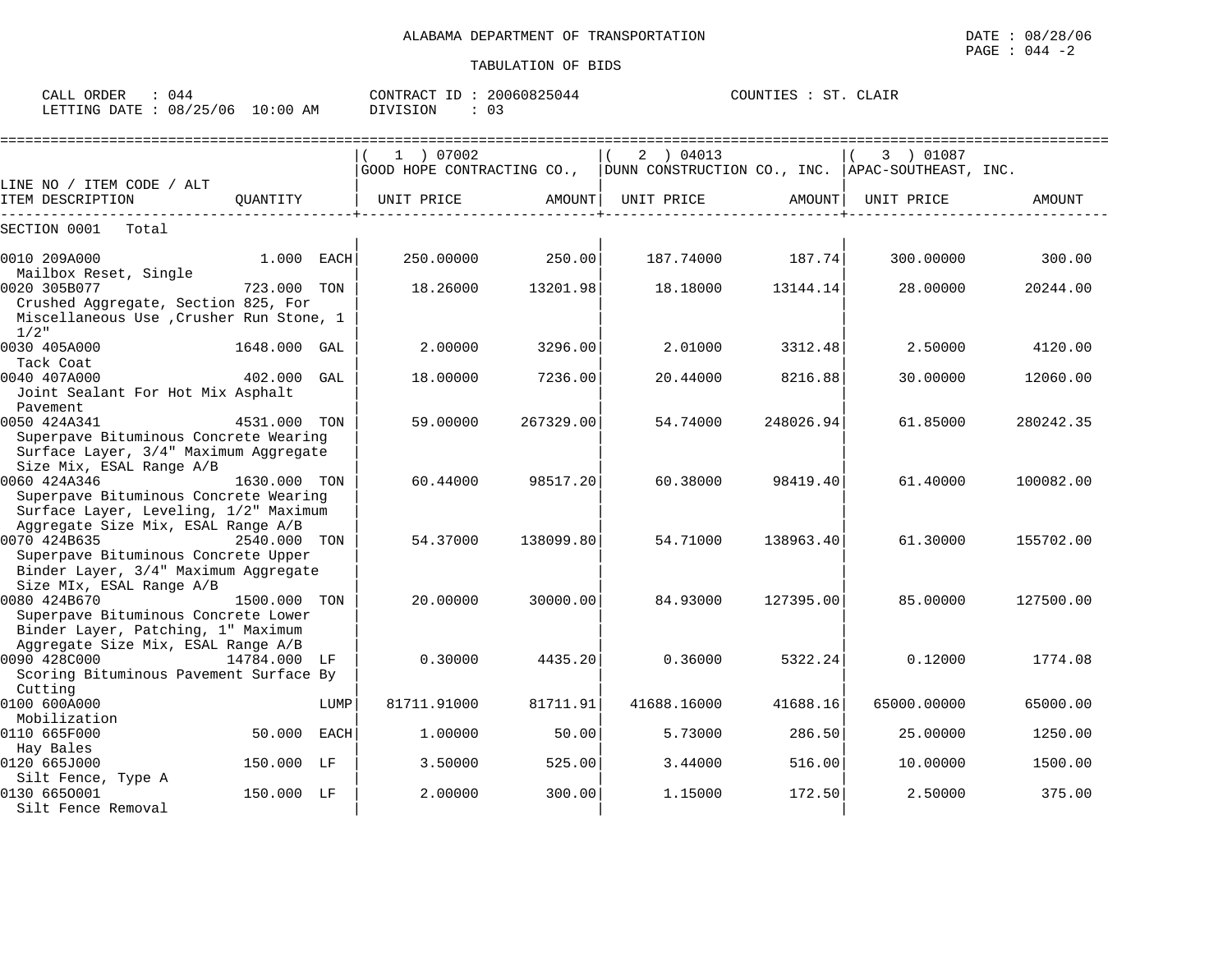| CALL ORDER<br>: 044             | CONTRACT ID: 20060825044 | COUNTIES : ST. CLAIR |
|---------------------------------|--------------------------|----------------------|
| LETTING DATE: 08/25/06 10:00 AM | DIVISION<br>- 03         |                      |

|                                                                                                                           |              | 1 ) 07002  |            | $2 \t04013$                                                                 |                | 3 ) 01087  |               |
|---------------------------------------------------------------------------------------------------------------------------|--------------|------------|------------|-----------------------------------------------------------------------------|----------------|------------|---------------|
| LINE NO / ITEM CODE / ALT                                                                                                 |              |            |            | GOOD HOPE CONTRACTING CO., DUNN CONSTRUCTION CO., INC. APAC-SOUTHEAST, INC. |                |            |               |
| ITEM DESCRIPTION<br>OUANTITY                                                                                              |              | UNIT PRICE | AMOUNT     | UNIT PRICE AMOUNT                                                           |                | UNIT PRICE | <b>AMOUNT</b> |
| 0140 701A028<br>Solid White, Class 2, Type A Traffic<br>Stripe (0.06" Thick) (6" Wide)                                    | $8.000$ MILE | 1833.80000 | 14670.40   | 1787.34000                                                                  | 14298.72       | 1732.50000 | 13860.00      |
| 0150 701A046<br>Broken Yellow, Class 2, Type A Traffic                                                                    | 3.000 MILE   | 1054.70000 | 3164.10    | 1029.08000                                                                  | 3087.24        | 997.50000  | 2992.50       |
| Stripe (0.09" Thick) (6" Wide)<br>0160 701A048<br>Solid Yellow, Class 2, Type A Traffic<br>Stripe (0.09" Thick) (6" Wide) | 5.000 MILE   | 2056.40000 | 10282.00   | 2003.99000                                                                  | 10019.95       | 1942.50000 | 9712.50       |
| 0170 701C000<br>Broken Temporary Traffic Stripe                                                                           | 3.000 MILE   | 667.80000  | 2003.40    | 649.94000                                                                   | 1949.82        | 630,00000  | 1890.00       |
| 0180 701C001<br>Solid Temporary Traffic Stripe                                                                            | 12.000 MILE  | 720.80000  | 8649.60    | 704.10000                                                                   | 8449.20        | 682.50000  | 8190.00       |
| 0190 701D008<br>Solid Traffic Stripe Removed (Plastic)                                                                    | 1.000 MILE   | 2056.40000 | 2056.40    | 2003.99000                                                                  | 2003.99        | 1942.50000 | 1942.50       |
| 0200 701G125<br>940.000 LF<br>Solid White, Class 3W, Type A Traffic<br>Stripe (6" Wide)                                   |              | 5.04000    | 4737.60    | 4.88000                                                                     | 4587.20        | 4.73000    | 4446.20       |
| 0210 701G133<br>Solid Yellow, Class 3W, Type A Traffic<br>Stripe (6" Wide)                                                | 940.000 LF   | 5.04000    | 4737.60    | 4.87000                                                                     | 4577.80        | 4.73000    | 4446.20       |
| 0220 703A002<br>Traffic Control Markings, Class 2, Type<br>A                                                              | 524.000 SOFT | 3.34000    | 1750.16    | 3.25000                                                                     | 1703.00        | 3.15000    | 1650.60       |
| 0230 703D001<br>528.000<br>Temporary Traffic Control Markings                                                             | SOFT         | 1.33000    | 702.24     | 1.35000                                                                     | 712.80         | 1,30000    | 686.40        |
| 0240 705A032<br>Pavement Markers, Class A-H, Type 1-B                                                                     | 80.000 EACH  | 5.57000    | 445.60     | 5.42000                                                                     | 433.60         | 5.25000    | 420.00        |
| 0250 705A037<br>Pavement Markers, Class A-H, Type 2-D                                                                     | 371.000 EACH | 5.57000    | 2066.47    | 5.42000                                                                     | 2010.82        | 5.25000    | 1947.75       |
| 0260 740B000<br>Construction Signs                                                                                        | 548.000 SOFT | 7.87000    | 4312.76    | 8.02000                                                                     | 4394.96        | 7.50000    | 4110.00       |
| 0270 740E000<br>Cones (36 Inches High)                                                                                    | 245.000 EACH | 0.50000    | 122.50     | 1.15000                                                                     | 281.75         | 15.30000   | 3748.50       |
| 0280 740M001<br>Ballast For Cone                                                                                          | 245.000 EACH | 0.50000    | 122.50     | 1.15000                                                                     | 281.75         | 9.20000    | 2254.00       |
| 0290 998A000<br>Construction Fuel (Maximum Bid Limited<br>To \$ 32,000.00)                                                | LUMP         | 0.00000    | 0.00       | 23801.00000                                                                 | 23801.00       | 0.00000    | 0.00          |
| SECTION TOTALS                                                                                                            |              |            | 704,775.42 |                                                                             | \$768, 244.98] |            | 832,446.58    |
| CONTRACT TOTALS                                                                                                           |              |            | 704,775.42 | $\ddot{s}$                                                                  | 768,244.98     |            | 832,446.58    |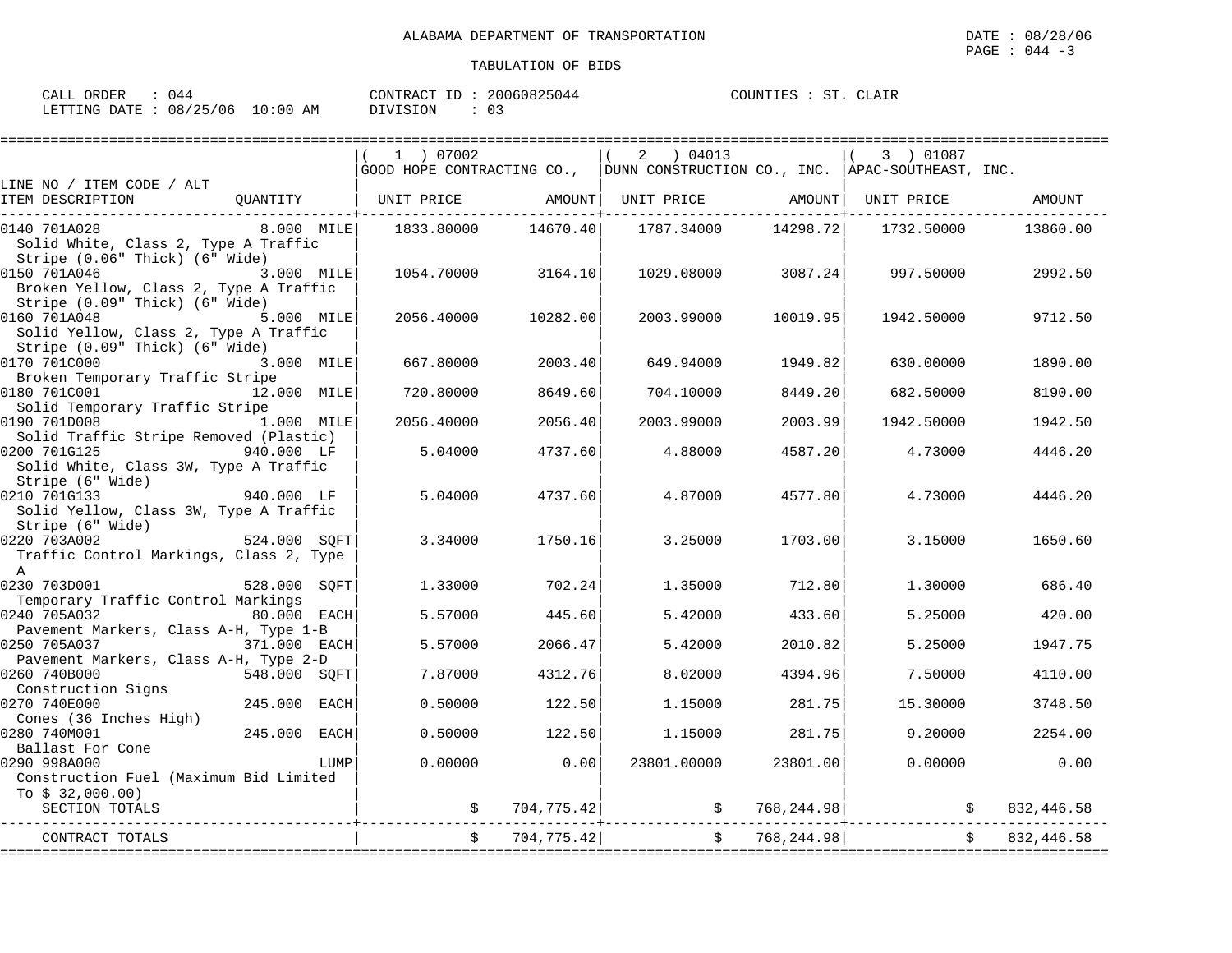| CALL ORDER<br>: 044<br>LETTING DATE : 08/25/06 10:00 AM                                                                              |              |      | CONTRACT ID: 20060825044<br>DIVISION<br>: 03 |           |            | COUNTIES : ST. CLAIR |            |               |
|--------------------------------------------------------------------------------------------------------------------------------------|--------------|------|----------------------------------------------|-----------|------------|----------------------|------------|---------------|
|                                                                                                                                      |              |      | 4 ) 13022<br>MCCARTNEY CONSTRUCTION CO.,     |           |            |                      |            |               |
| LINE NO / ITEM CODE / ALT<br>ITEM DESCRIPTION                                                                                        | QUANTITY     |      | UNIT PRICE                                   | AMOUNT    | UNIT PRICE | AMOUNT               | UNIT PRICE | <b>AMOUNT</b> |
| SECTION 0001<br>Total                                                                                                                |              |      |                                              |           |            |                      |            |               |
| 0010 209A000                                                                                                                         | 1.000 EACH   |      | 250.00000                                    | 250.00    |            |                      |            |               |
| Mailbox Reset, Single<br>0020 305B077<br>Crushed Aggregate, Section 825, For<br>Miscellaneous Use , Crusher Run Stone, 1             | 723.000 TON  |      | 30.00000                                     | 21690.00  |            |                      |            |               |
| $1/2$ "                                                                                                                              |              |      |                                              |           |            |                      |            |               |
| 0030 405A000<br>Tack Coat                                                                                                            | 1648.000 GAL |      | 2.25000                                      | 3708.00   |            |                      |            |               |
| 0040 407A000<br>Joint Sealant For Hot Mix Asphalt<br>Pavement                                                                        | 402.000 GAL  |      | 50.00000                                     | 20100.00  |            |                      |            |               |
| 0050 424A341<br>Superpave Bituminous Concrete Wearing<br>Surface Layer, 3/4" Maximum Aggregate<br>Size Mix, ESAL Range A/B           | 4531.000 TON |      | 65.00000                                     | 294515.00 |            |                      |            |               |
| 0060 424A346<br>Superpave Bituminous Concrete Wearing<br>Surface Layer, Leveling, 1/2" Maximum<br>Aggregate Size Mix, ESAL Range A/B | 1630.000 TON |      | 70.00000                                     | 114100.00 |            |                      |            |               |
| 0070 424B635<br>Superpave Bituminous Concrete Upper<br>Binder Layer, 3/4" Maximum Aggregate<br>Size MIx, ESAL Range A/B              | 2540.000 TON |      | 60,00000                                     | 152400.00 |            |                      |            |               |
| 0080 424B670<br>Superpave Bituminous Concrete Lower<br>Binder Layer, Patching, 1" Maximum<br>Aggregate Size Mix, ESAL Range A/B      | 1500.000 TON |      | 85,00000                                     | 127500.00 |            |                      |            |               |
| 0090 428C000<br>Scoring Bituminous Pavement Surface By<br>Cutting                                                                    | 14784.000 LF |      | 0.25000                                      | 3696.00   |            |                      |            |               |
| 0100 600A000                                                                                                                         |              | LUMP | 86000.00000                                  | 86000.00  |            |                      |            |               |
| Mobilization<br>0110 665F000                                                                                                         | 50.000 EACH  |      | 10.00000                                     | 500.00    |            |                      |            |               |
| Hay Bales<br>0120 665J000                                                                                                            | 150.000 LF   |      | 3.50000                                      | 525.00    |            |                      |            |               |
| Silt Fence, Type A<br>0130 6650001<br>Silt Fence Removal                                                                             | 150.000 LF   |      | 2.50000                                      | 375.00    |            |                      |            |               |